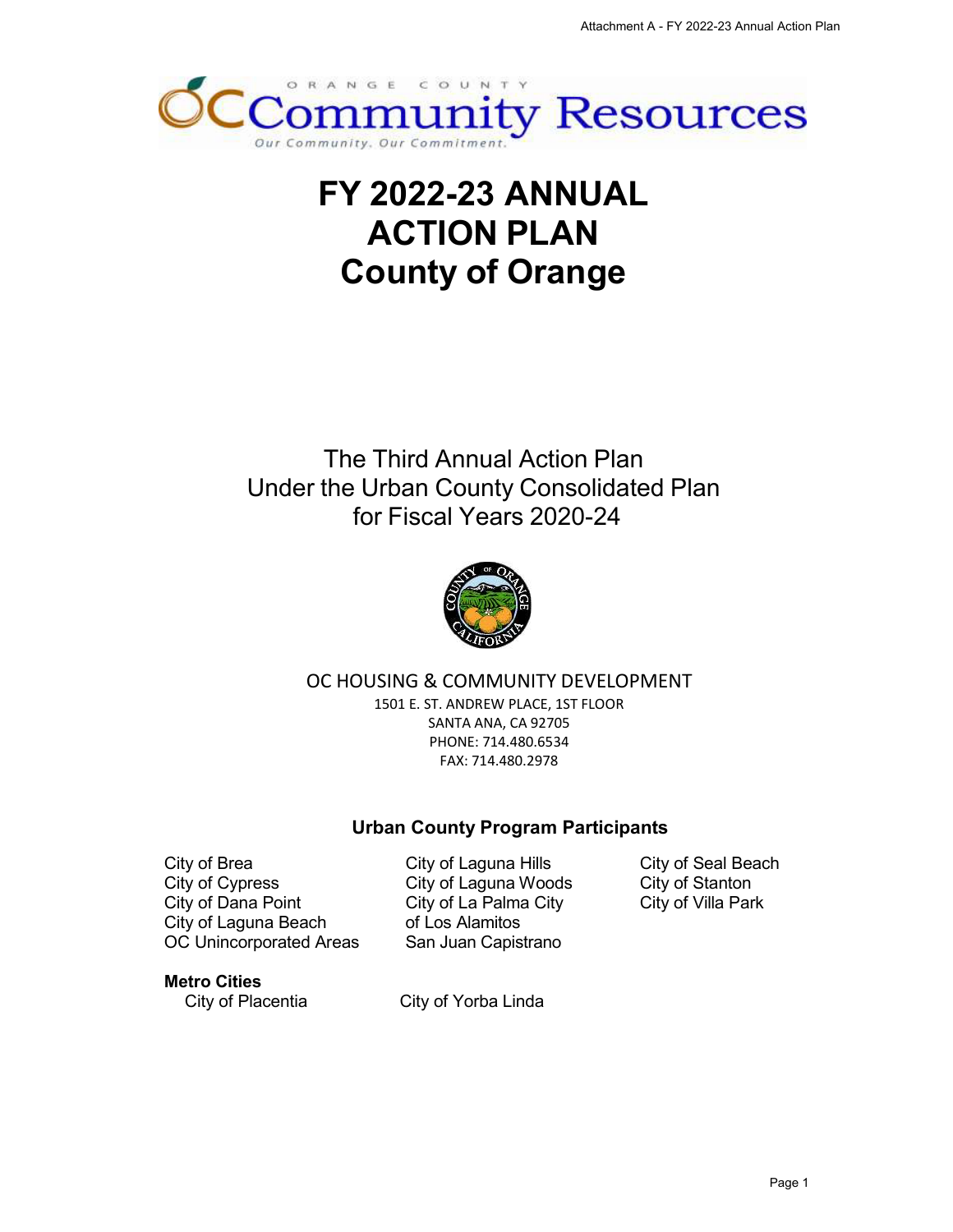## **Executive Summary**

## **AP-05 Executive Summary - 24 CFR 91.200(c), 91.220(b)**

#### **1. Introduction**

The County of Orange is located along the Pacific Ocean between Los Angeles County to the north and northwest, San Bernardino County to the northeast, Riverside County to the east, and San Diego County to the southeast. Orange County stretches approximately 40 miles along the coast and extends inland approximately 20 miles, covering 798 square miles.

The County, as an urban county entitlement jurisdiction, is eligible to receive Community Development Block Grant Funds (CDBG), Emergency Solutions Grant (ESG), and HOME Investment Partnerships (HOME) funds from HUD to administer programs and projects on behalf of 12 participating urban county cities with populations below 50,000. They include the cities of Brea, Cypress, Dana Point, La Palma, Laguna Beach, Laguna Hills, Laguna Woods, Los Alamitos, San Juan Capistrano, Seal Beach, Stanton and Villa Park. In addition, cities with populations over 50,000, are eligible to participate in the CPD programs as entitlement jurisdictions and receive funding directly from HUD. However, the cities of Placentia, San Juan Capistrano and Yorba Linda have elected to join the Urban County for the overall implementation of these programs.

HUD provides annual Community Planning and Development (CPD) grant funds on a formula basis through Community Development Block Grant (CDBG), HOME investment Partnership, and Emergency Solutions Grant (ESG) funds to jurisdictions who are to develop viable urban communities through the provision of decent housing and a suitable living environment and the expansion of economic opportunities, principally for low- and moderate-income persons.

It is anticipated that the County would receive \$3,515,527 in CDBG for FY 2022-2023. The proposed activities as required by the CBDG regulations must meet one of the following three national objectives:

- 1. Benefit low-moderate income persons, and
- 2. Aid in the prevention or elimination of slum or blight, and
- 3. Meet an urgent need.

The County also anticipates receiving \$224,135 as an ESG formula allocation to administer ESG funds in collaboration with the CoC throughout the CoC Service Area, which covers the geographic area of Orange County. The ESG funding supports provision of Essential Services, Shelter Operations rapid rehousing. The ESG program provides funding to:

- 1. Engage homeless individuals and families living on the street;
- 2. Improve the number and quality of emergency shelters for homeless individuals and families;
- 3. Help operate these shelters;
- 4. Provide essential services to shelter residents;
- 5. Rapidly re-house homeless individuals and families; and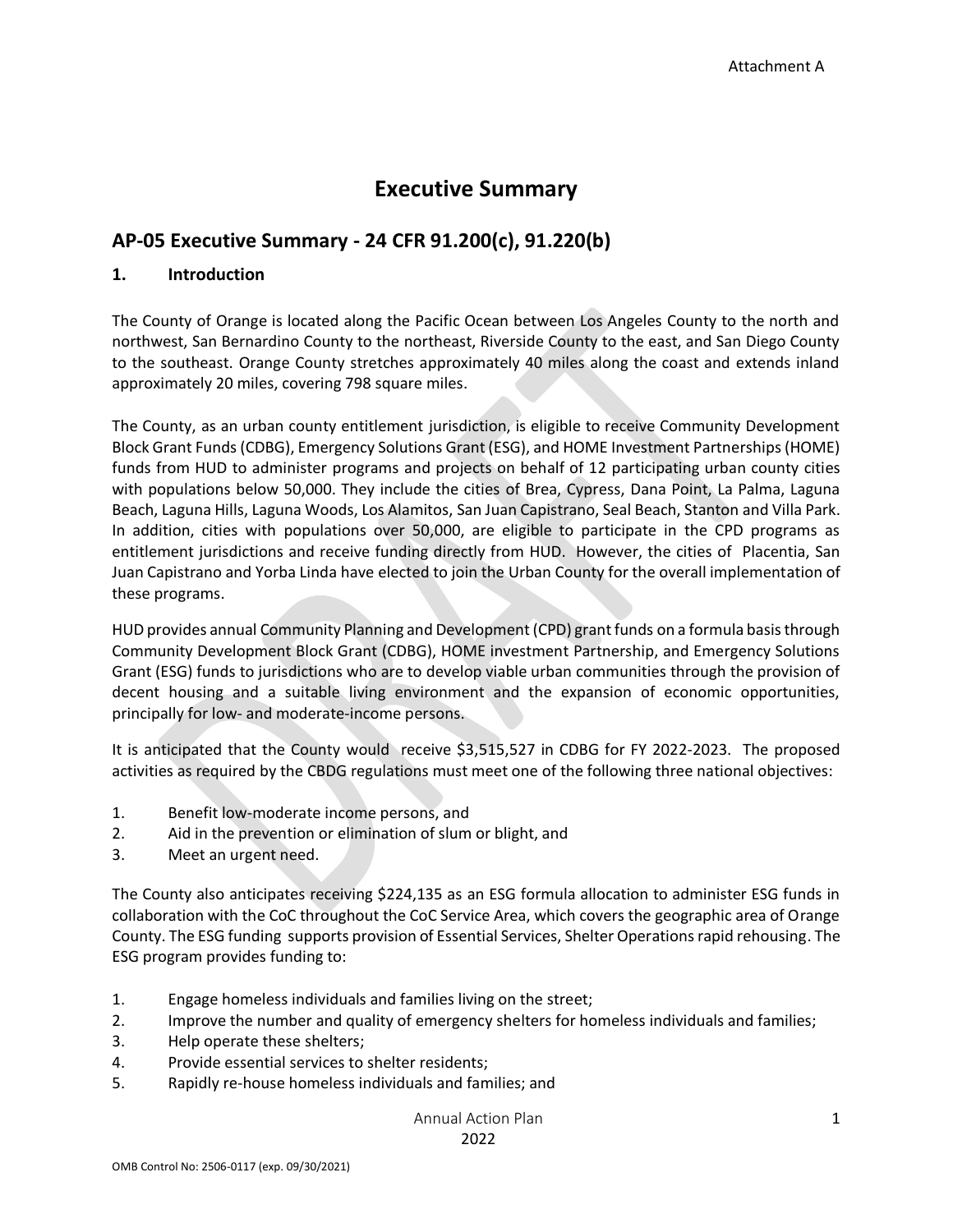6. Prevent families and individuals from becoming homeless.

In addition, the County anticipates receiving \$1,384,437 in HOME program funds to be used often in partnership with local nonprofit organizations, to fund activities including building, buying, and/or rehabilitating affordable housing for rent or homeownership or providing direct rental assistance to lowincome people.

During 2020-2021, HUD awarded one-time funds that are not anticipated to be awarded in future years. However, since the amount of funds were substantial, it is anticipated that much of these funds will continue to be administered throughout the remainder of the 2020-2024 Consolidated Plan (ConPlan) These funds include the following programs and their eligible activities:

- Round 1 Community Development Block Grant (CDBG) Coronavirus Aid, Relief, and Coronavirus Aid, Relief, and Economic Security Act (CARES Act) (CDBG-CV1) federal funds authorized by the Coronavirus Aid, Relief, and Economic Security (CARES) Act, to be used of activities related to COVID-19 response and recovery. The CARES Act provides extra CDBG funds specifically targeted to prevent, prepare for, and respond to coronavirus. Activities include Assistance to businesses and microenterprises impacted by COVID-19 stay-at-home orders and shut-downs; Public services related to COVID-19 support; Facility improvements related to COVID-19 healthcare and homeless housing needs; Acquisition of real property to be used for the treatment or recovery of infectious diseases in response to COVID-19
- Third Round of Community Development Block Grant (CDBG) Coronavirus Aid, Relief, and Coronavirus Aid, Relief, and Economic Security Act (CARES Act) (CDBG-CV3) funds to be used to prevent, prepare for and respond to the coronavirus pandemic (COVID-19) among individuals and families who are experiencing homelessness or receiving homeless service assistance; and to support additional homeless service assistance and homeless prevention activities to mitigate the impacts of COVID-19. To provide temporary financial assistance to renters and homeowners who, as a result of the financial hardships caused by COVID-19, are struggling to meet their monthly rental or mortgage obligations.
- First and Second Round Emergency Solutions Grant as authorized by the Coronavirus Aid, Relief, and Economic Stimulus (CARES) Act (ESG-CV1 and ESG-CV2). The ESG-CV funds are to be used in the prevention, preparation and response for the Coronavirus Pandemic (COVID-19) among individuals and families who are experiencing homelessness or receiving homeless assistance and in the support of additional homeless assistance and homeless service activities to mitigate the impacts of COVID-19. ESG-CV First Round (ESG-CV1) and ESG-CV Second Round (ESG-CV2) funds are to be used in the support of those experiencing homelessness in Orange County and those at risk of becoming homeless in Orange County because of hardships due to COVID-19, including job loss, wage reduction, or illness.

This Annual Action Plan covers the third year of the Con Plan beginning July 1, 2022 through June 30, 2023. The Action Plan identifies anticipated levels of funding for the program year, describes the geographic areas in which assistance will be provided, and explains the rationale used. In addition, it provides a summary of the actions, activities, and the specific federal and non-federal resources that will be used this year to address the priority needs and specific goals identified by the ConPlan.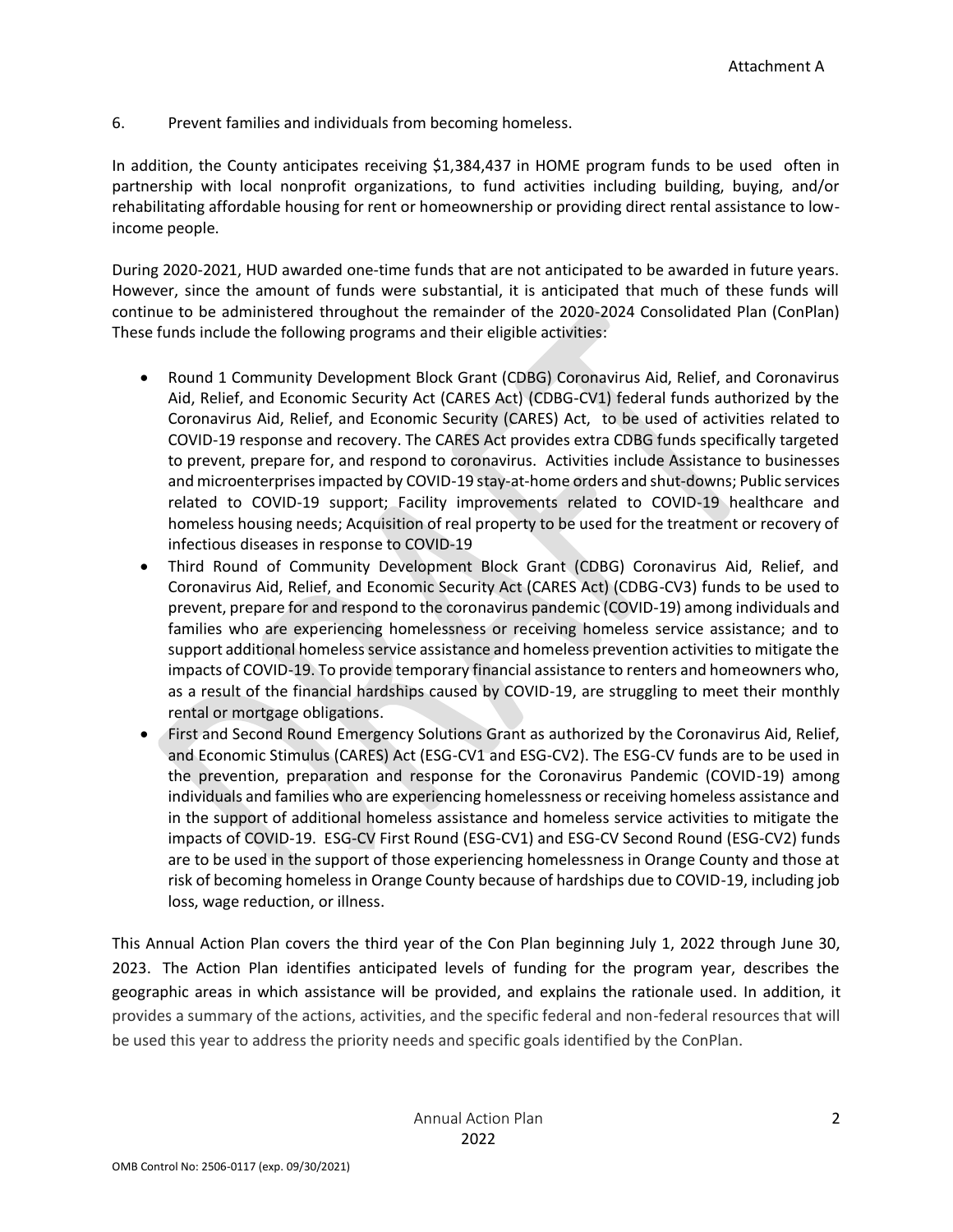#### **2. Summarize the objectives and outcomes identified in the Plan**

The Urban County of Orange incorporated outcome measures for activities in accordance with the Federal Register Notice dated March 7, 2006, which require the following Performance Measure Objectives/Outcomes to be associated with each activity funded:

General Objective Categories- Activities will meet one of the following:

- Decent Housing (DH)
- Suitable Living Environment (SL)
- Economic Opportunity (EO) General

Outcome Categories- Activities will meet one of the following:

- Availability/Accessibility (1)
- Affordability (2)
- Sustainability (3)

In addition to national objectives and performance outcomes, the County must weigh and balance the input from different groups and assign funding priorities that best bridge the gaps in the County's service delivery system. While other goals the County has set are also important, for the purposes of the Consolidated Plan, only those which are anticipated to be funded with CPD funding programs (CDBG, HOME, and ESG) during the five-year planning cycle are indicated to be high priorities. The County utilizes other funding sources to meet goals that are not considered high priority in the Consolidated Plan. The County established priorities for allocating CPD funds based on a number of criteria, including:

- Urgency of needs
- Cost efficiency
- Eligibility of activities/programs
- Availability of other funding sources to address specific needs
- Funding program limitations
- Capacity and authority for implementing actions
- Consistency with countywide goals, policies, and efforts

Needs that have been determined to be a High Priority level will receive funding during the Five-Year Consolidated Plan. The priorities for the FY 2020-2024 Consolidated Plan, established in consultation with residents and community groups, include the following:

High Priority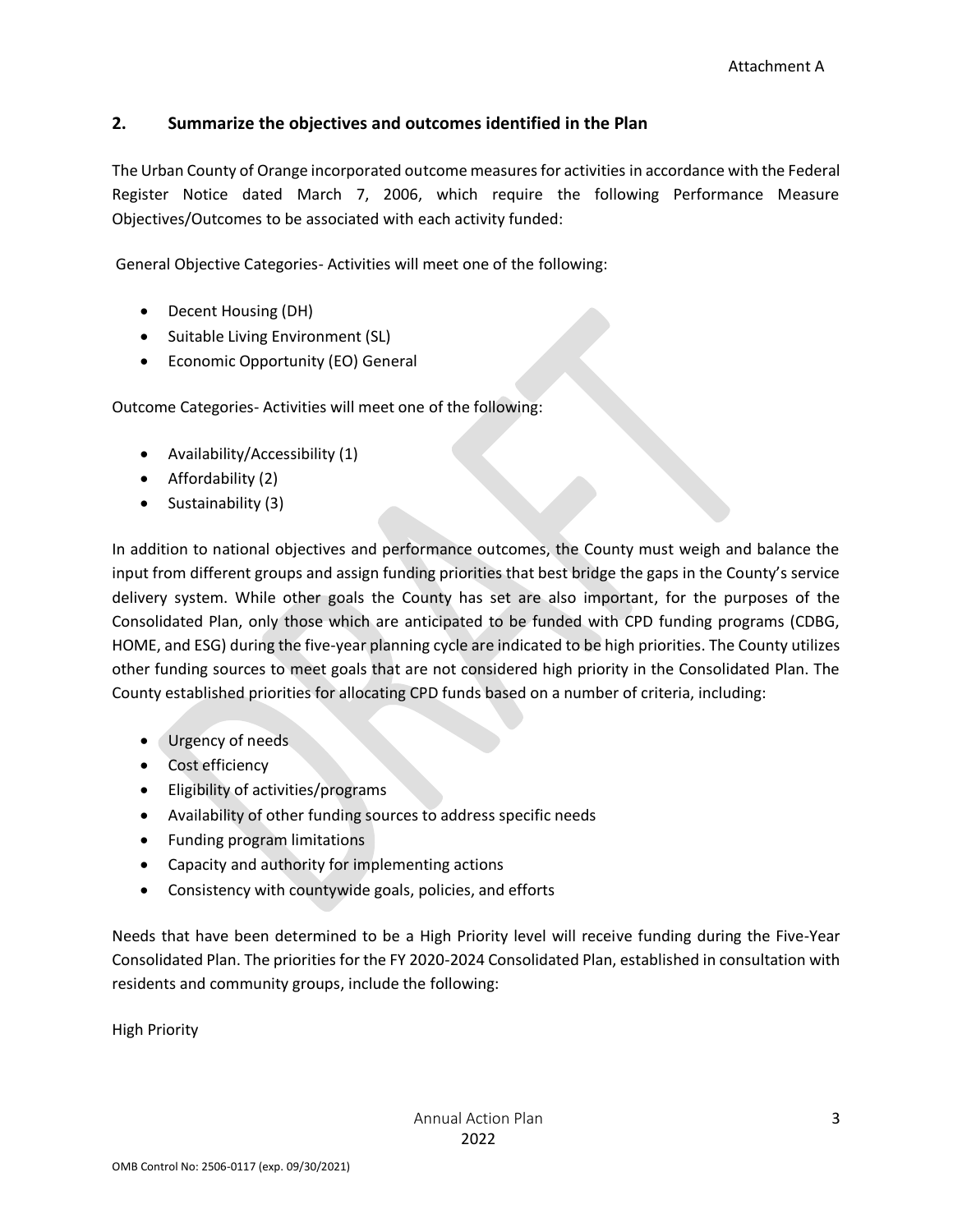- Expand and preserve the supply of affordable housing to create housing opportunities for lowand moderate-income households and homeless individuals and families
- Strengthen, preserve, and enhance the physical character and quality of life in Orange County's low- and moderate-income neighborhoods, including the housing stock and public infrastructure and facilities.
- Continue to build the capacity of residents to empower themselves and help strengthen their community, through the funding of needed public services for seniors, the homeless, and those at risk of homelessness.
- Planning and administration.

#### **3. Evaluation of past performance**

OC Housing and Community Development measures productivity and program impact in accordance with HUD Notices. Besides regular site visits to provide technical assistance to subrecipients, all projects/programs funded by OC Housing and Community Development are officially monitored as needed per fiscal year, which involves the following: performance, compliance, drawdown timeliness and exit monitoring.

- A detailed summary report of prior year's uses and performance is specified in the Consolidated Annual Performance and Evaluation Report (CAPER). As reported in the CAPER for FY 2020-21, the Urban County: A total of (16) public facilities & improvements projects were underway in FY 2020-21, of those, (7) were completed including extended project from FY 2020-21 and (3) were still underway. These projects included ADA accessibility improvements, alleys, curbs/gutters, sidewalks, recreational facilities, senior center and community center(s). A total of \$795,616 was expended for these projects in this program year.
- There were (10)- housing rehabilitations projects were underway, of those, (7) were completed including extended projects from FY 2019-20 and (3) are still underway. The (7) were completed expending a total \$522,281 in this project year.
- A total of (1) economic development were underway in FY 2020-21, of those, (1) was completed that was extended from the previous year and (1) is underway. A total of \$690,527 was expended in this project year.
- A total of (15) public service projects were undertaken and completed in program year 2020-21. Public services included senior services, health/ mental health services, employment and educational services, homeless shelters and programs, childcare services and youth services. A total of \$521,322 was expended.
- One (1) project, administration was under-taken to affirmatively further fair housing; a total of \$52,000 was expended.

On March 27, 2020 Congress passed the Coronavirus Aid, Relief, and Economic Security (CARES) Act and the President signed it authorizing \$2.2 trillion in a variety of stimulus measures. As part of the CARES Act, on April 2, 2020, HUD allocated the first round of funds to the County by regular formula for additional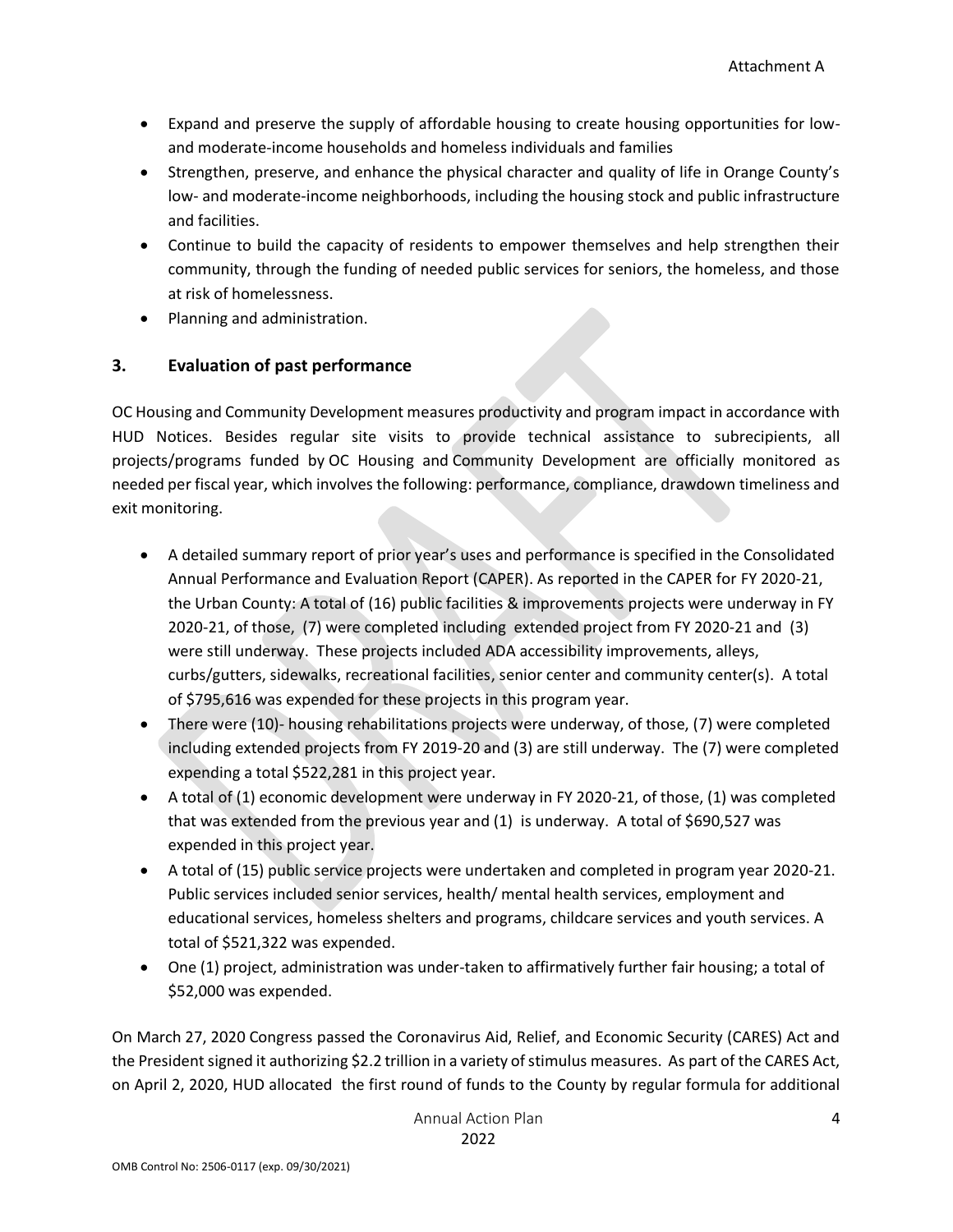funding under CDBG-CV1 in the amount of \$1,925,926. This funding is specifically targeted to prevent, prepare for, and respond to COVID-19. Also on that day, the County was also allocated ESG-CV1 funding in the amount of \$772,352 to prevent, prepare for, and respond to COVID-19 among individuals and families who are homeless or receiving homeless assistance; and to support additional homeless assistance and homelessness prevention activities to mitigate the impacts of COVID-19.

On June 9, 2020, HUD allocated the second round of CARES Act ESG CV2 funding to the County in the amount of \$4,992,258 to help inform long-term, innovative solutions for addressing homelessness in the future while combatting COVID-19.

Finally, on September 9, 2020, HUD allocated the third round of CARES Act CDBG-CV3 funding to the County in an amount of \$3,784,847 to be used to provide relief to prevent, prepare for, and respond to COVID-19.

While the County received substantial amounts of CDBG-CV1 funds specifically targeted to prevent, prepare for, and respond to the COVID-19 pandemic the CDBG-CV3 to be used to prevent, prepare for, and respond to the COVID-19 pandemic; ESG-CV1 to support additional homeless assistance and homelessness prevention activities to mitigate the impacts of COVID-19; and ESG-CV2 funds to help inform long-term, innovative solutions for addressing homelessness in the future while combatting COVID-19, these resources are not sufficient to address all of the needs of low- and moderate-income and special needs residents in the Urban County. However, the Urban County overall has been successful in implementing its public improvement, housing, and public services projects to meet the objectives established in the ConPlan. Overall, the activities have been very successful, and in some cases, have exceeded expectations. The County will continue to proceed in meeting these needs throughout the FY 2020-2024 ConPlan and Annual Action Plans.

#### **4. Summary of Citizen Participation Process and consultation process**

Citizen participation is one of the most important components of the Consolidated Plan process. It provides a framework and process by which the County's consolidated planning efforts comply with the citizen participation requirements published by the U.S. Department of Housing and Urban Development (HUD). The Citizen Participation Plan is prepared and implemented in accordance with the guidance provided in HUD Regulations 24CFR Part 91.105 that requires 30-day public comment period

The requirements for citizen participation do not restrict the responsibility or authority of the County of Orange from the development or execution of its Consolidated Plan. The County of Orange is entitled to receive annual grant funding from the Community Development Block Grant (CDBG), Home Investment Partnership (HOME), and the Emergency Shelter Grant (ESG) programs. It is the policy of Orange County to ensure adequate citizen involvement, with particular emphasis on participation by low- and moderateincome persons, in the planning, implementation, and evaluation of its housing and community development programs. This plan covers the Urban County of Orange comprised of Participating cities with populations under 50,000 (participating cities), cities with a population over 50,000 that elect to participate in the urban county (metropolitan city) and the unincorporated areas of Orange County. The County of Orange is the lead agency in developing the Citizen Participation Plan.

It is the policy of the County to follow its Citizen Participation Plan and to encourage and facilitate a participation (residents, service providers, government agencies, and others) in the development of all Community Planning and Development (CPD) required consolidated planning documents including the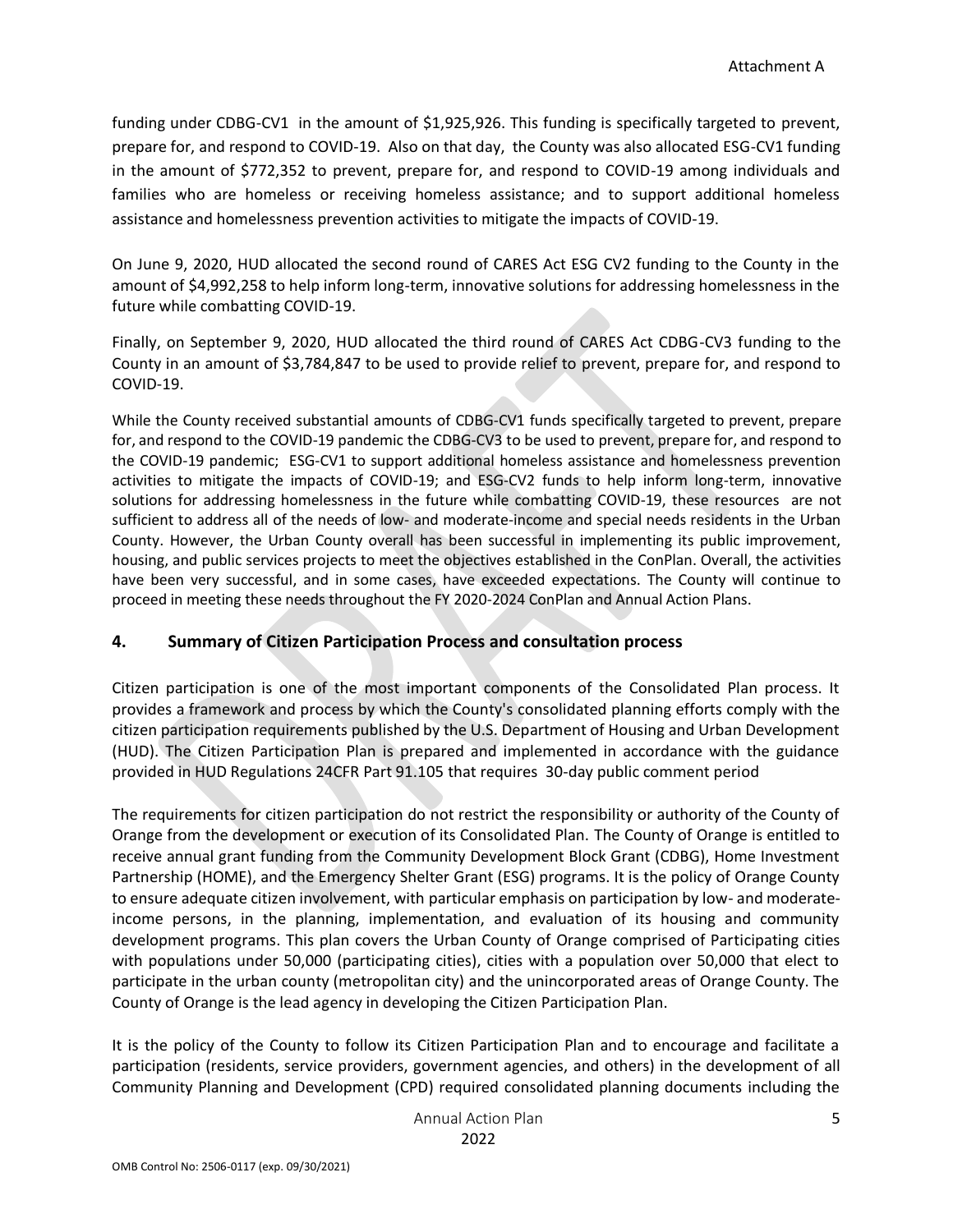Five-Year Consolidated Plan, Annual Action Plans, Substantial Amendments, and the Consolidated Annual Performance and Evaluation Report (CAPER).

The primary purpose of the participation will be in needs identification, priority setting, funding allocations, and program recommendations related to the consolidated planning process. The County shall provide for and encourage citizen participation with particular emphasis on low- and moderateincome persons; persons residing in predominantly low -and moderate-income neighborhoods or slum and blighted areas; and persons residing in areas where the use of CDBG funds is being proposed.

The primary purpose of the CPD programs covered by this Citizen Participation Plan is to improve communities by providing decent housing, a suitable living environment and growing economic opportunities. The County encourages the participation of all its citizens.

The Public Notice of the availability of the Annual Action Plan and notice of Public Hearing was published in the OC Register in English, in La Opinion in Spanish and Nguoi Viet in Vietnamese on March 18, 2022. The Public Comment period will end on April 18, 2022. In addition, electronic links to the draft FY 2022 23 Annual Action Plan were available on the Housing & Community Development's website at [ochcd.org.](https://www.ochcd.org/community-development) In addition, the Public Notice was posted under the Public Notice link. Copies were made available upon written request.

#### **5. Summary of public comments**

The County invites and accepts all comments during public comment period as well as during the Public Hearing at the Regular Board of Supervisors Meeting on April 26, 2022.

#### **6. Summary of comments or views not accepted and the reasons for not accepting them**

The County invites and accepts all comments.

#### **7. Summary**

See discussion above.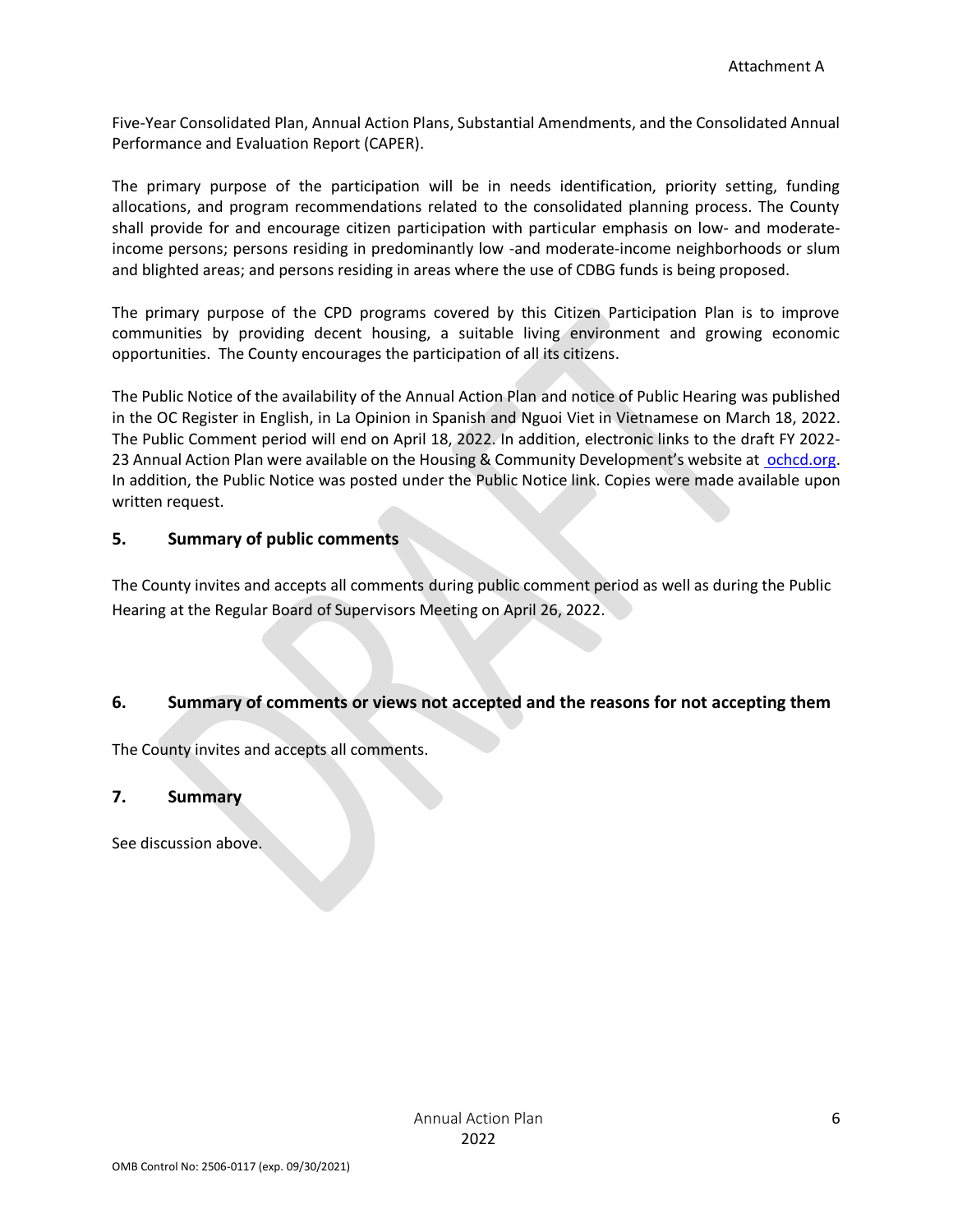## **PR-05 Lead & Responsible Agencies – 91.200(b)**

#### **1. Agency/entity responsible for preparing/administering the Consolidated Plan**

Describe the agency/entity responsible for preparing the Consolidated Plan and those responsible for administration of each grant program and funding source.

| <b>Agency Role</b>        | <b>Name</b>          | Department/Agency             |
|---------------------------|----------------------|-------------------------------|
|                           |                      |                               |
| <b>CDBG Administrator</b> | <b>ORANGE COUNTY</b> | OC Community Resources        |
| <b>HOME Administrator</b> | <b>ORANGE COUNTY</b> | <b>OC Community Resources</b> |
| <b>ESG Administrator</b>  | <b>ORANGE COUNTY</b> | <b>OC Community Resources</b> |

#### **Table 1 – Responsible Agencies**

#### **Narrative (optional)**

OC Housing and Community Development, a Division of OC Community Resources, administers the Urban County's CDBG, HOME, and ESG programs as well as the recently awarded CDBG-CV1, CDBG-CV3, ESG-CV1 and ESG-CV2 funds and HOME-ARP funding.

#### **Consolidated Plan Public Contact Information**

OC Housing and Community Development 1501 E. St, Andrew Place, 1st Floor, Santa Ana, CA 92705, Attn: Craig Fee, Community Development Manager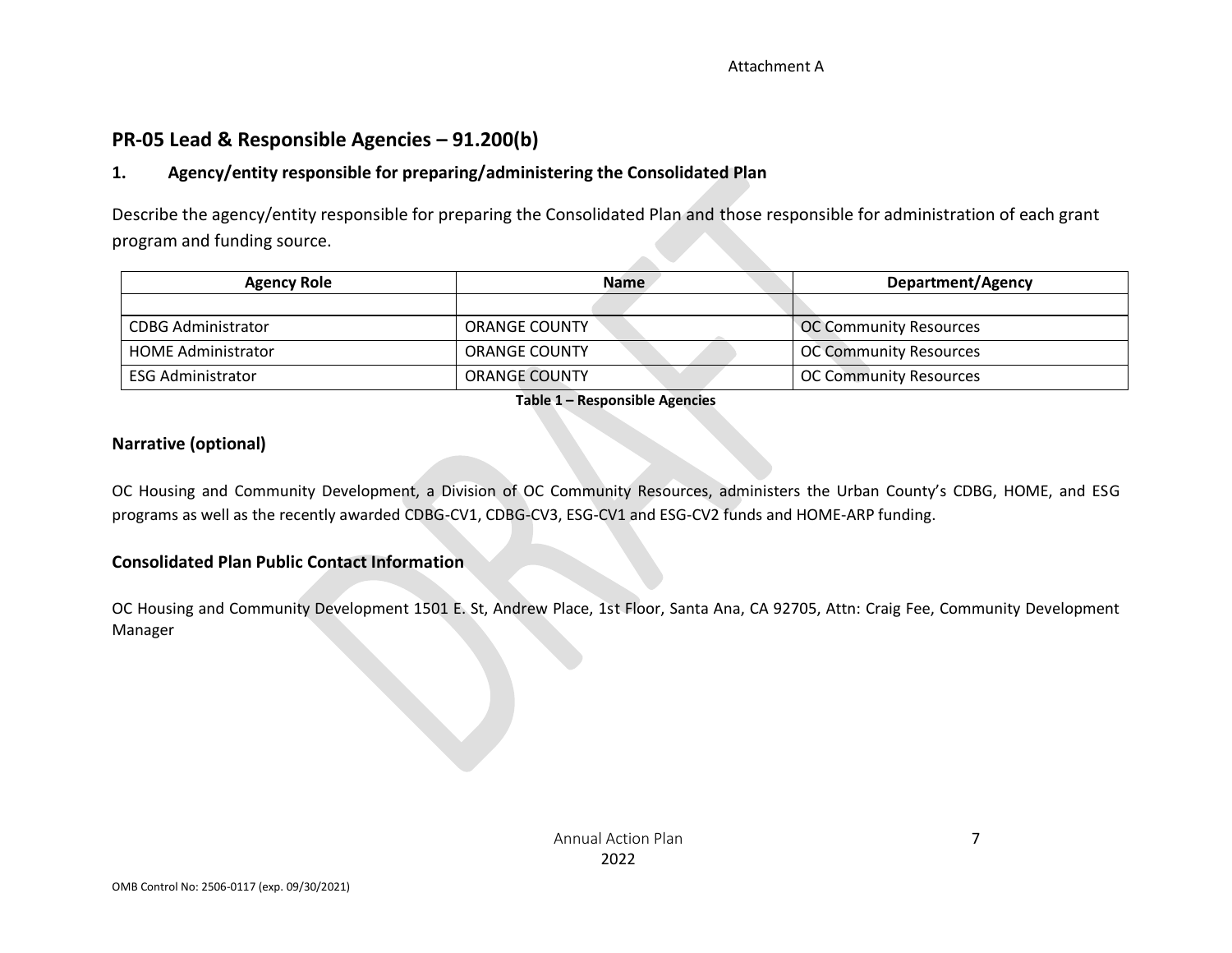## **AP-10 Consultation – 91.100, 91.200(b), 91.215(l)**

#### **1. Introduction**

As part of the Consolidated Plan development, the Urban County of Orange undertook an extensive outreach program to consult and coordinate nonprofit agencies, affordable housing providers, and government agencies regarding the needs of the low- and moderate-income community. The outreach program was summarized in the Executive Summary and Citizen Participation sections of the Consolidated Plan. Comments received and results of the survey were summarized in Appendix A to the Consolidated Plan.

### **Provide a concise summary of the jurisdiction's activities to enhance coordination between public and assisted housing providers and private and governmental health, mental health and service agencies (91.215(l))**

To outreach to various agencies and organizations, the Urban County compiled an outreach list consisting of 311 agencies, including:

- Nonprofit service providers that cater to the needs of low- and moderate-income households and persons with special needs, including persons with disabilities;
- Affordable housing providers;
- Housing advocates;
- Housing professionals;
- Public agencies (such as school districts, health services, public works);
- Economic development and employment organizations; and
- Community and neighborhood groups.

These agencies were mailed notices of the Urban County's Consolidated Plan process and public meetings and specific agencies were also contacted to obtain data in preparation of the Consolidated Plan. For example, the State Developmental Services Department and State Social Services Department were contacted to obtain data and housing resources for persons with disabilities.

**Describe coordination with the Continuum of Care and efforts to address the needs of homeless persons (particularly chronically homeless individuals and families, families with children, veterans, and unaccompanied youth) and persons at risk of homelessness.**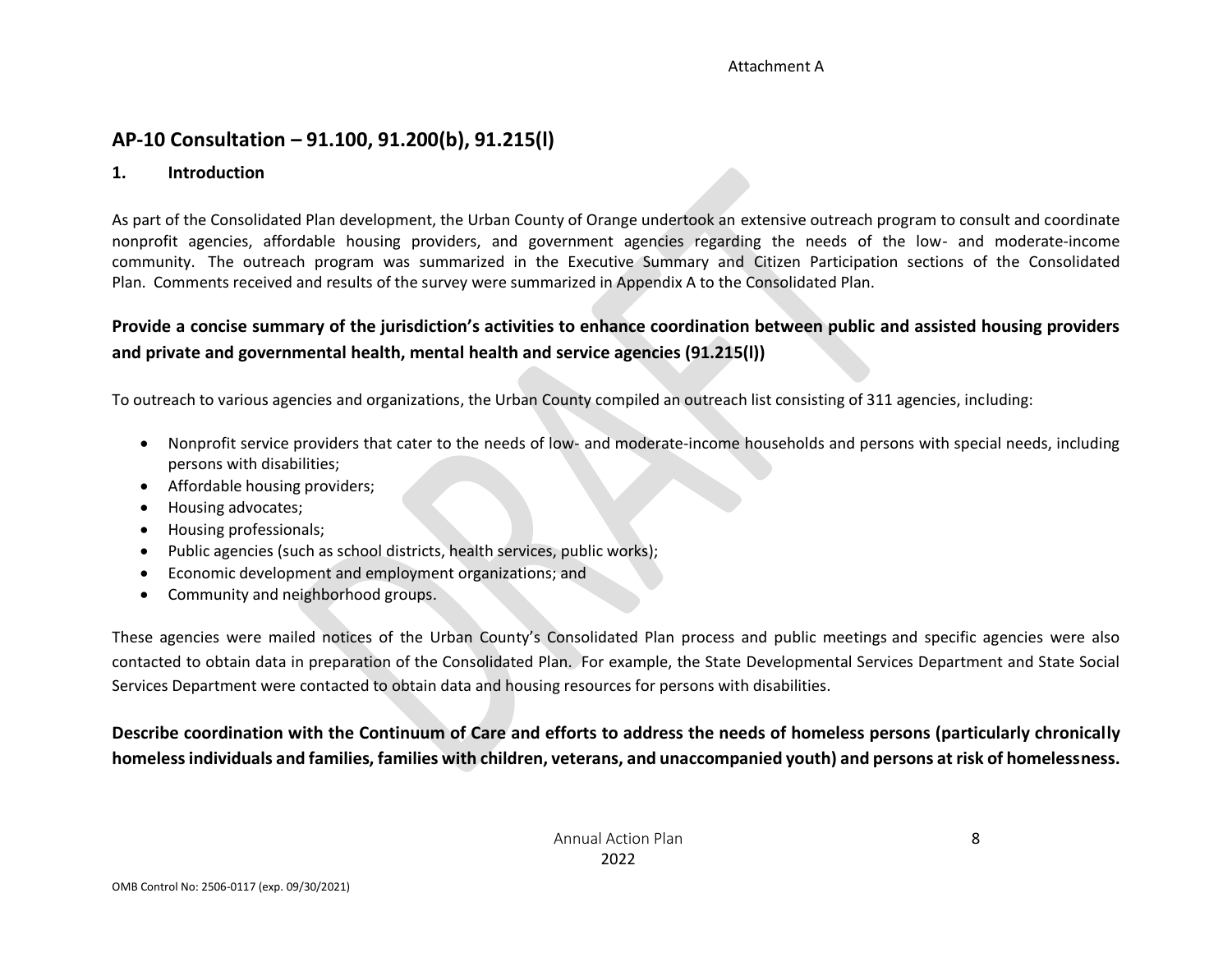Coordination with the Orange County Continuum of Care (CoC) is managed by the County of Orange (County), Office of Care Coordination which serves as the Administrative Entity to the CoC. The Office of Care Coordination serves as the regional facilitator of the annual CoC planning process and provides ongoing information and support to the public and private agencies that make up the Orange County System of Care to address homelessness in the community. The Office of Care Coordination also provides support to the Orange County CoC governing body through policy planning, coordination of funding resources, collective analysis of systemwide data, and strategizing effective performance measures and goals to address the needs of people experiencing homelessness.

In addition, the County is the designated lead for the Coordinated Entry System (CES), which works with the CoC to facilitate the coordination and management of resources and services to effectively connect people in need to interventions that best resolves their housing crisis. The process helps to prioritize the most vulnerable persons with the highest need in the community to ensure that they receive housing and supportive services in an equitable and timely manner. CES policies are currently undergoing review and analysis to promote equitable access to services, including the development of prioritization schemes and assessment processes that promote accessibility and efficiency within the CES, revising and enhancing the existing CES maps and providing a narrative process for navigation purposes, and providing continuous support and training materials to incorporate problem-solving and diversion initiatives through CES.

**Describe consultation with the Continuum(s) of Care that serves the jurisdiction's area in determining how to allocate ESG funds, develop performance standards for and evaluate outcomes of projects and activities assisted by ESG funds, and develop funding, policies and procedures for the operation and administration of HMIS.**

As the Orange County CoC collaborative applicant and Administrative Entity, the County of Orange (County) works closely with ESG recipient jurisdictions in the region (i.e. Anaheim, Garden Grove and Santa Ana) to discuss ESG regulations and to plan for the allocation of ESG funds through the following ways:

- Support of federal and local goals for priority populations;
- Coordination across regional entitlement jurisdictions by developing and utilizing standardized eligibility and assessment tools;
- Compliance with new eligibility and verification requirements (HMIS, housing status, homeless definitions, etc.);
- Allow for variations in the program design that responds to the needs of the jurisdiction and leveraging of existing resources; and
- Review of policies and procedures that will promote equitable provision of services.

Additionally, the County consults with the Office of Care Coordination as the Continuum of Care administrator of the allocation of ESG funding.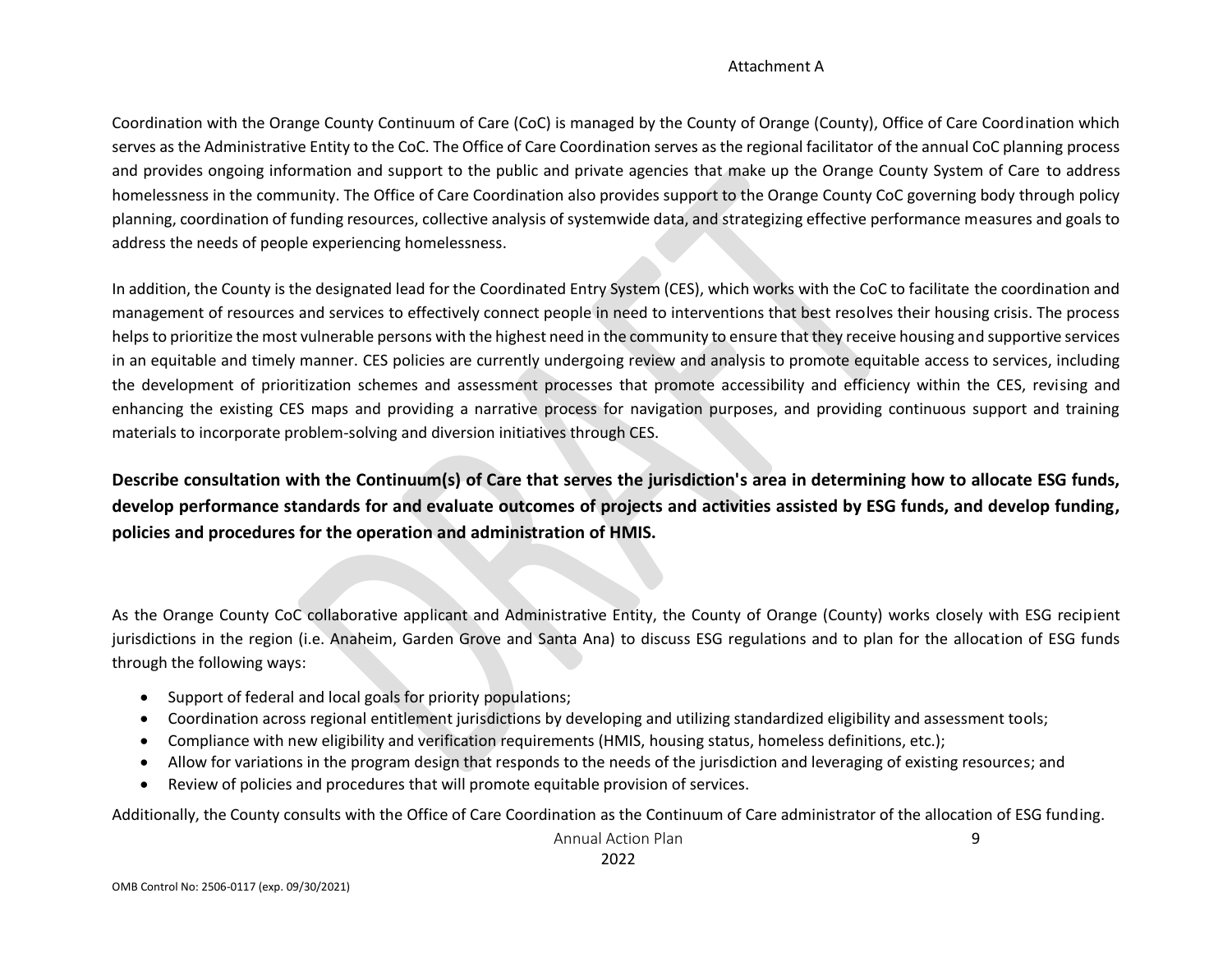The County requires all public service projects and activities providing services to homeless individuals and/or families to actively participate in the Homeless Management Information System (HMIS). The County and the Orange County CoC also prioritizes accurate and timely data collection and analysis across the System of Care through HMIS policies and subcommittees dedicated to ensuring that interventions are effective for individuals and families experiencing homelessness.

## **If appropriate, describe publicly owned land or property located within the jurisdiction that may be used to address the needs identified in the plan**

On June 30, 2020, the Project Homekey Program grant funding was announced by the State of California Housing and Community Development as the second phase in response to COVID-19. Project Homekey provided funding to acquire and rehabilitate different housing types such as hotels and motels, vacant apartments, adult residential facilities and other creative solutions for people experiencing homelessness or at risk of homelessness and impacted by COVID-19. The County saw this as an opportunity to provide vital resources to the community in the form of interim housing with eventual conversion to permanent supportive housing. The County, in collaboration with the City of Stanton and Jamboree Housing, acquired two hotel sites for development: the Stanton Inn, a 72-unit motel and the Tahiti Motel, a 60-unit motel which both quickly opened to support the need for non-congregate shelter during the COVID-19 pandemic. Property operations and services are available 24 hours a day, seven days a week provided by the Jamboree Housing site operator, American Family Housing and includes site security, supportive services, meals, janitorial services, linkages to community resources, support to increase participant income and receive mainstream benefits, staff support for permanent housing options, linkages to CalOptima benefits and behavioral health clinics. Since November 2020, the Homekey sites have served 219 unique clients and will continue until they are developed into permanent supportive housing programs.

## J**2. Describe Agencies, groups, organizations and others who participated in the process and describe the jurisdiction's consultations with housing, social service agencies and other entities**

**Table 2 – Agencies, groups, organizations who participated**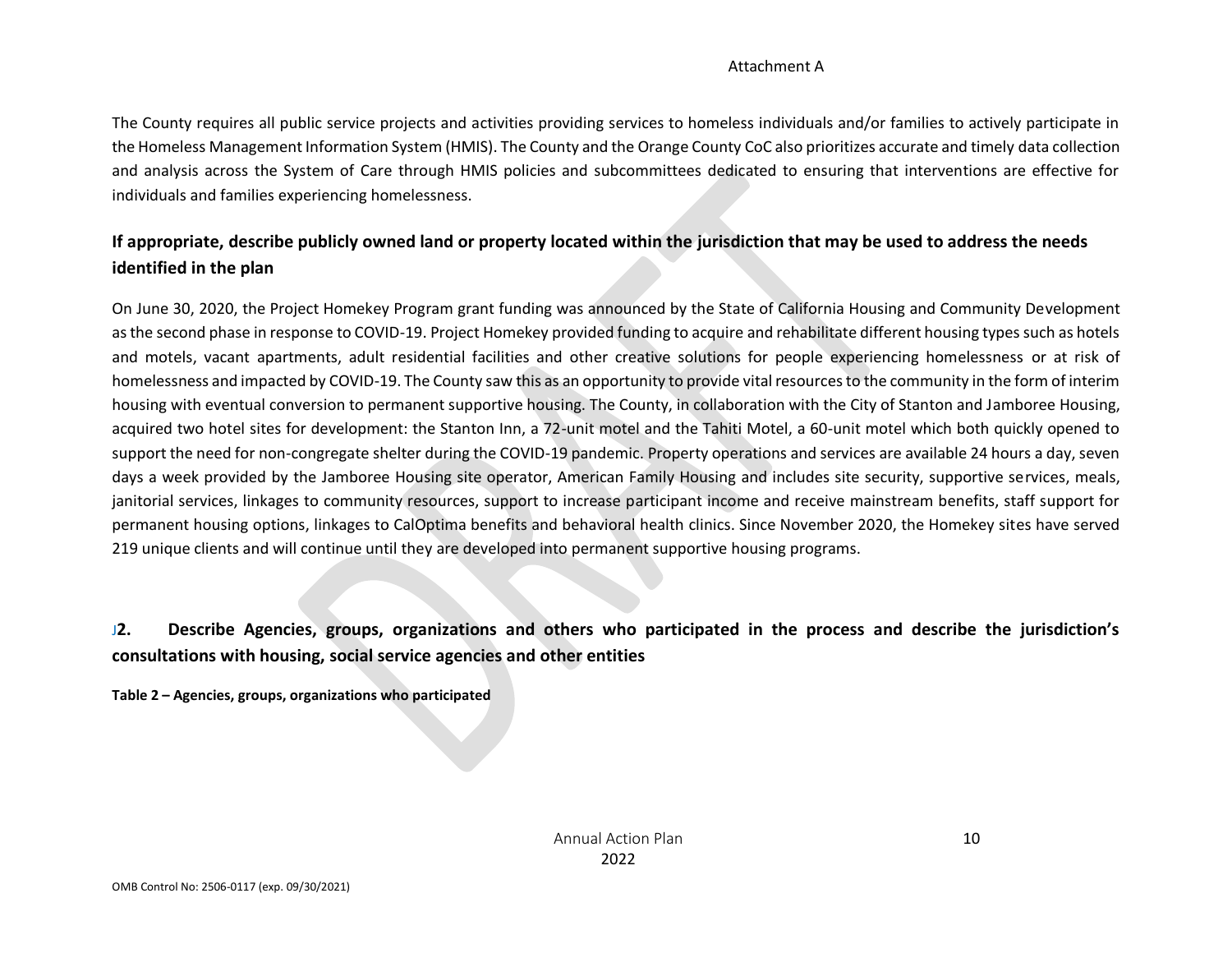| $\mathbf{1}$   | Agency/Group/Organization                            | Abrazar, Inc.                                                                   |  |  |
|----------------|------------------------------------------------------|---------------------------------------------------------------------------------|--|--|
|                | <b>Agency/Group/Organization Type</b>                | Services - Housing                                                              |  |  |
|                |                                                      | Services-Children                                                               |  |  |
|                |                                                      | <b>Services-Elderly Persons</b>                                                 |  |  |
|                |                                                      | Services-Persons with Disabilities                                              |  |  |
|                |                                                      | Services-Health                                                                 |  |  |
|                |                                                      | Services-Education                                                              |  |  |
|                |                                                      | Services-Employment                                                             |  |  |
|                |                                                      | <b>Senior Transportation</b>                                                    |  |  |
|                |                                                      | Neighborhood Organization                                                       |  |  |
|                |                                                      | Continuum of Care/Office of Care Coordination                                   |  |  |
|                | What section of the Plan was addressed by            | <b>Housing Need Assessment</b>                                                  |  |  |
|                | <b>Consultation?</b>                                 | <b>Non-Homeless Special Needs</b>                                               |  |  |
|                | Briefly describe how the Agency/Group/Organization   | The Non-Profit was sent the Funding Allocation Policy & Process and the draft   |  |  |
|                | was consulted. What are the anticipated outcomes of  | Annual Action Plan was posted on our website for review and provide input on    |  |  |
|                | the consultation or areas for improved coordination? | developing the plans.                                                           |  |  |
| $\overline{2}$ | Agency/Group/Organization                            | <b>CITY OF BREA</b>                                                             |  |  |
|                | <b>Agency/Group/Organization Type</b>                | Other government - Local                                                        |  |  |
|                | What section of the Plan was addressed by            | <b>Public Facilities &amp; Infrastructure</b>                                   |  |  |
|                | <b>Consultation?</b>                                 |                                                                                 |  |  |
|                | Briefly describe how the Agency/Group/Organization   | The City was sent the Funding Allocation Policy & Process and the draft Annual  |  |  |
|                | was consulted. What are the anticipated outcomes of  | Action Plan was posted on our website for review and provide input on           |  |  |
|                | the consultation or areas for improved coordination? | developing the plans. Each Cooperating City was encouraged to participate in    |  |  |
|                |                                                      | the Citizen Participation Process. Cities submitting applications for Community |  |  |
|                |                                                      | Planning and Development grant funds are required to publicly notice and hold   |  |  |
|                |                                                      | at least one public meeting to discuss the proposed use of these funds.         |  |  |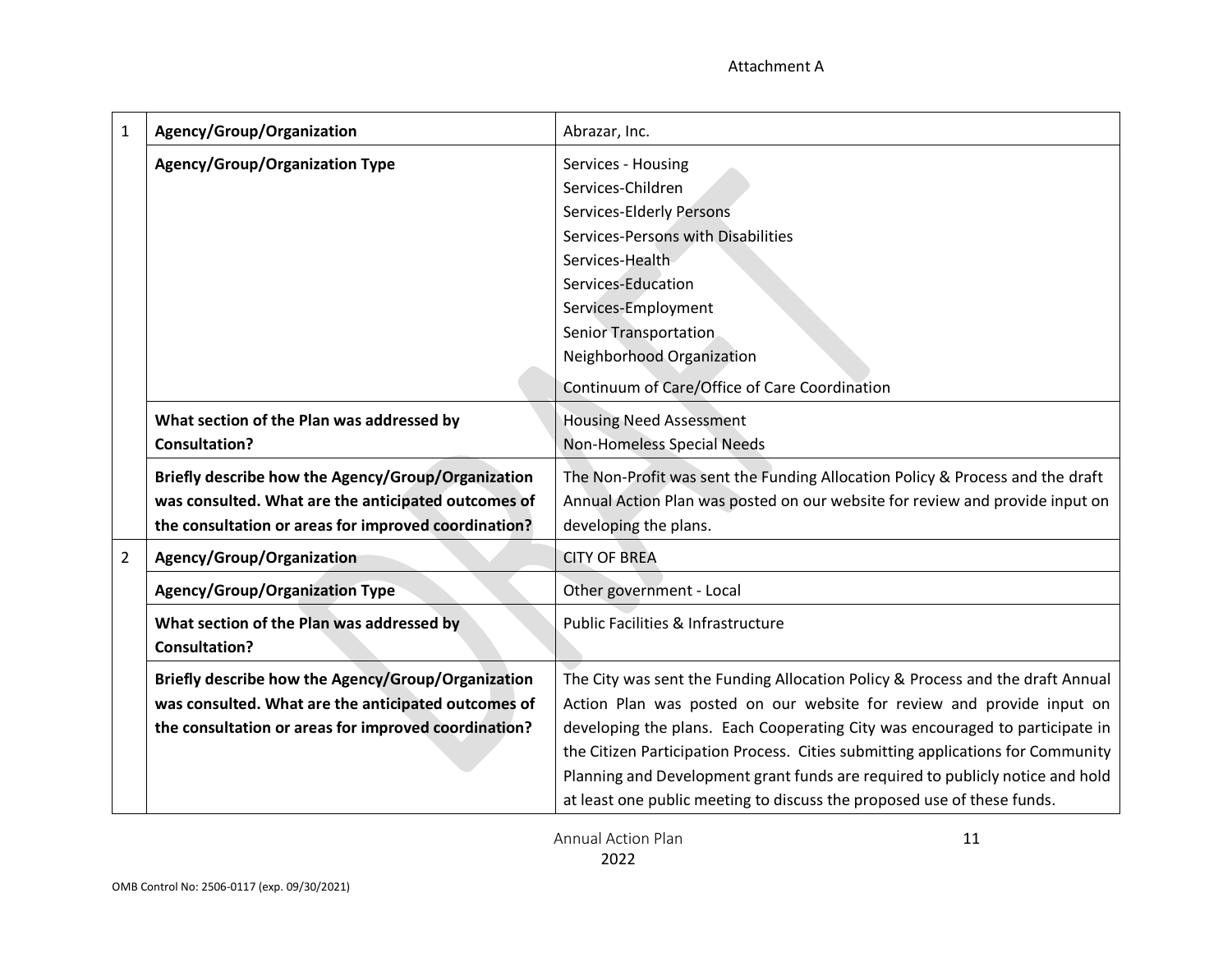| 3 | Agency/Group/Organization                                                                                                                                         | <b>CITY OF CYPRESS</b>                                                                                                                                                                                                                                                                                                                                                                                                                                                                 |  |  |  |
|---|-------------------------------------------------------------------------------------------------------------------------------------------------------------------|----------------------------------------------------------------------------------------------------------------------------------------------------------------------------------------------------------------------------------------------------------------------------------------------------------------------------------------------------------------------------------------------------------------------------------------------------------------------------------------|--|--|--|
|   | <b>Agency/Group/Organization Type</b>                                                                                                                             | Other government - Local<br><b>Public Facilities &amp; Infrastructure</b>                                                                                                                                                                                                                                                                                                                                                                                                              |  |  |  |
|   | What section of the Plan was addressed by<br><b>Consultation?</b>                                                                                                 |                                                                                                                                                                                                                                                                                                                                                                                                                                                                                        |  |  |  |
|   | Briefly describe how the Agency/Group/Organization<br>was consulted. What are the anticipated outcomes of<br>the consultation or areas for improved coordination? | The City was sent the Funding Allocation Policy & Process and the draft Annual<br>Action Plan was posted on our website for review and provide input on<br>developing the plans. Each Cooperating City was encouraged to participate in<br>the Citizen Participation Process. Cities submitting applications for Community<br>Planning and Development grant funds are required to publicly notice and hold<br>at least one public meeting to discuss the proposed use of these funds. |  |  |  |
| 4 | Agency/Group/Organization                                                                                                                                         | <b>CITY OF LAGUNA BEACH</b>                                                                                                                                                                                                                                                                                                                                                                                                                                                            |  |  |  |
|   | <b>Agency/Group/Organization Type</b>                                                                                                                             | Housing<br>Services-homeless<br>Other government - Local                                                                                                                                                                                                                                                                                                                                                                                                                               |  |  |  |
|   | What section of the Plan was addressed by<br><b>Consultation?</b>                                                                                                 | Homeless Needs - Chronically homeless                                                                                                                                                                                                                                                                                                                                                                                                                                                  |  |  |  |
|   | Briefly describe how the Agency/Group/Organization<br>was consulted. What are the anticipated outcomes of<br>the consultation or areas for improved coordination? | The City was sent the Funding Allocation Policy & Process and the draft Annual<br>Action Plan was posted on our website for review and provide input on<br>developing the plans. Each Cooperating City was encouraged to participate in<br>the Citizen Participation Process. Cities submitting applications for Community<br>Planning and Development grant funds are required to publicly notice and hold<br>at least one public meeting to discuss the proposed use of these funds. |  |  |  |
| 5 | Agency/Group/Organization                                                                                                                                         | <b>CITY OF LAGUNA HILLS</b>                                                                                                                                                                                                                                                                                                                                                                                                                                                            |  |  |  |
|   | <b>Agency/Group/Organization Type</b>                                                                                                                             | Other government - Local                                                                                                                                                                                                                                                                                                                                                                                                                                                               |  |  |  |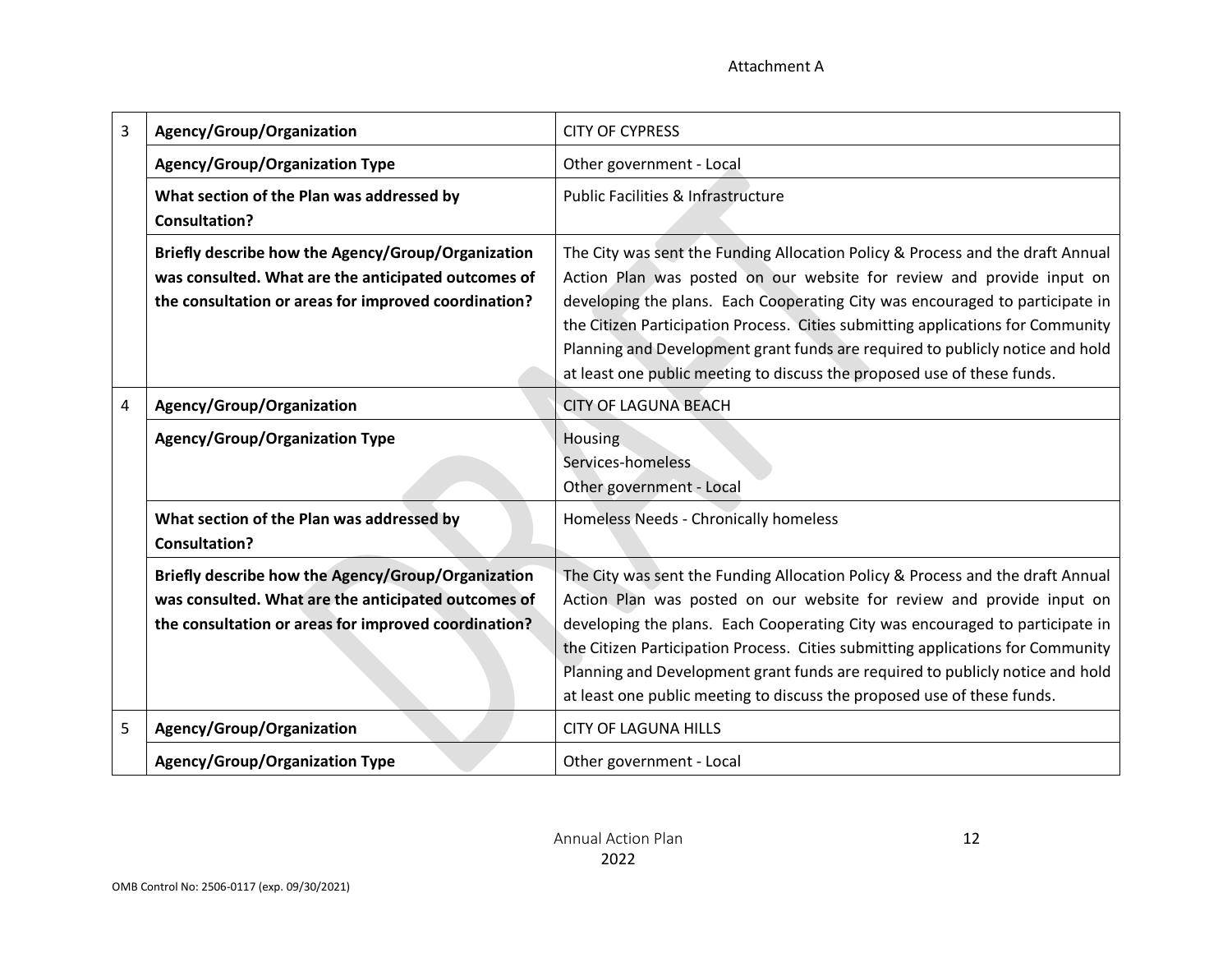|   | What section of the Plan was addressed by<br><b>Consultation?</b>                                                                                                 | <b>Public Facilities and Infrastructure</b>                                                                                                                                                                                                                                                                                                                                                                                                                                            |
|---|-------------------------------------------------------------------------------------------------------------------------------------------------------------------|----------------------------------------------------------------------------------------------------------------------------------------------------------------------------------------------------------------------------------------------------------------------------------------------------------------------------------------------------------------------------------------------------------------------------------------------------------------------------------------|
|   | Briefly describe how the Agency/Group/Organization<br>was consulted. What are the anticipated outcomes of<br>the consultation or areas for improved coordination? | The City was sent the Funding Allocation Policy & Process and the draft Annual<br>Action Plan was posted on our website for review and provide input on<br>developing the plans. Each Cooperating City was encouraged to participate in<br>the Citizen Participation Process. Cities submitting applications for Community<br>Planning and Development grant funds are required to publicly notice and hold<br>at least one public meeting to discuss the proposed use of these funds. |
| 6 | Agency/Group/Organization                                                                                                                                         | <b>CITY OF LAGUNA WOODS</b>                                                                                                                                                                                                                                                                                                                                                                                                                                                            |
|   | <b>Agency/Group/Organization Type</b>                                                                                                                             | Other government - Local                                                                                                                                                                                                                                                                                                                                                                                                                                                               |
|   | What section of the Plan was addressed by<br><b>Consultation?</b>                                                                                                 | <b>Public Facilities and Infrastructure</b>                                                                                                                                                                                                                                                                                                                                                                                                                                            |
|   | Briefly describe how the Agency/Group/Organization<br>was consulted. What are the anticipated outcomes of<br>the consultation or areas for improved coordination? | The City was sent the Funding Allocation Policy & Process and the draft Annual<br>Action Plan was posted on our website for review and provide input on<br>developing the plans. Each Cooperating City was encouraged to participate in<br>the Citizen Participation Process. Cities submitting applications for Community<br>Planning and Development grant funds are required to publicly notice and hold<br>at least one public meeting to discuss the proposed use of these funds. |
| 7 | Agency/Group/Organization                                                                                                                                         | <b>CITY OF LOS ALAMITOS</b>                                                                                                                                                                                                                                                                                                                                                                                                                                                            |
|   | <b>Agency/Group/Organization Type</b>                                                                                                                             | Other government - Local                                                                                                                                                                                                                                                                                                                                                                                                                                                               |
|   | What section of the Plan was addressed by<br><b>Consultation?</b>                                                                                                 | <b>Public Facilities and Infrastructure</b>                                                                                                                                                                                                                                                                                                                                                                                                                                            |
|   |                                                                                                                                                                   |                                                                                                                                                                                                                                                                                                                                                                                                                                                                                        |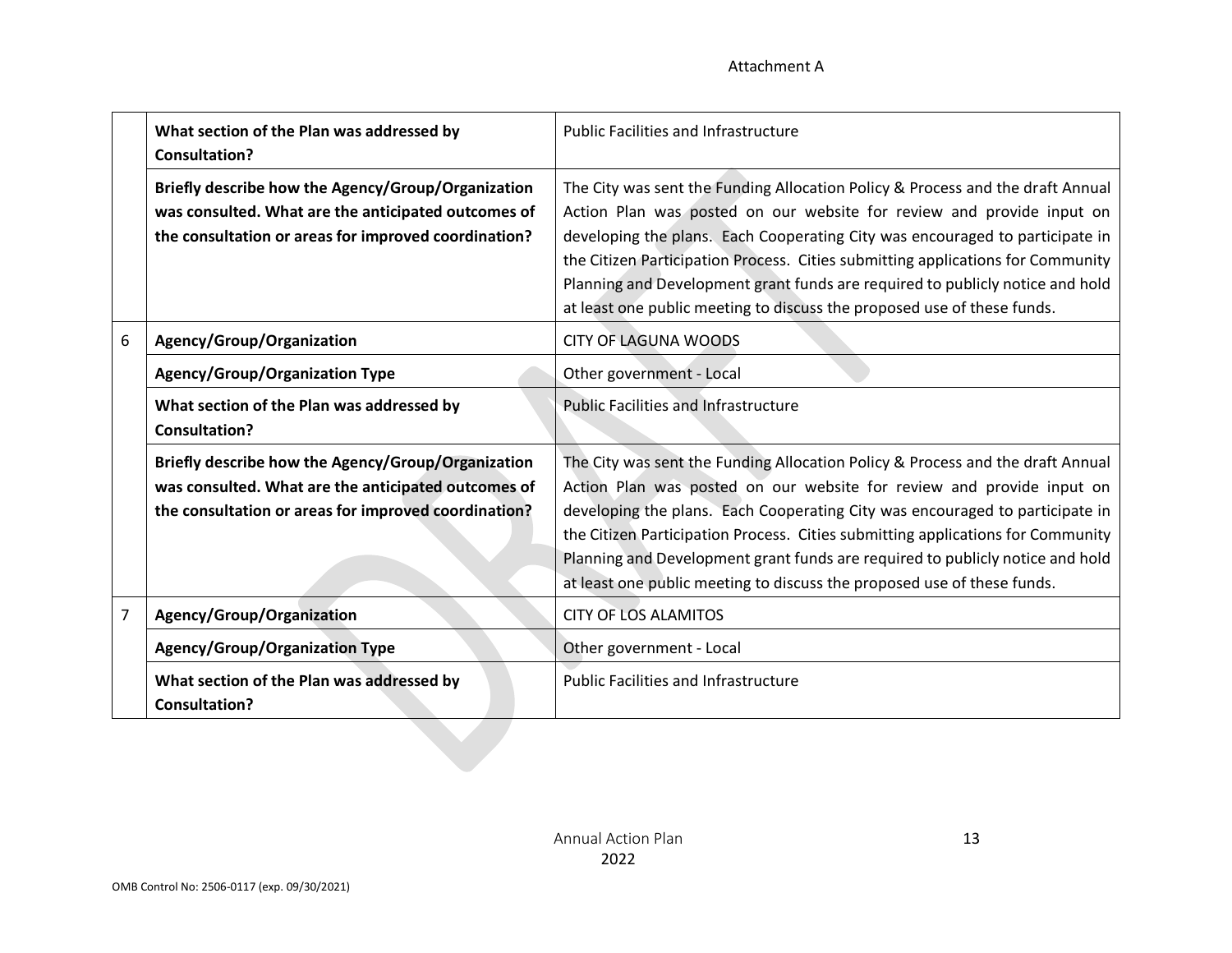|                                                     | Briefly describe how the Agency/Group/Organization<br>was consulted. What are the anticipated outcomes of<br>the consultation or areas for improved coordination? | The City was sent the Funding Allocation Policy & Process and the draft Annual<br>Action Plan was posted on our website for review and provide input on<br>developing the plans. Each Cooperating City was encouraged to participate in<br>the Citizen Participation Process. Cities submitting applications for Community<br>Planning and Development grant funds are required to publicly notice and hold<br>at least one public meeting to discuss the proposed use of these funds. |  |  |  |  |
|-----------------------------------------------------|-------------------------------------------------------------------------------------------------------------------------------------------------------------------|----------------------------------------------------------------------------------------------------------------------------------------------------------------------------------------------------------------------------------------------------------------------------------------------------------------------------------------------------------------------------------------------------------------------------------------------------------------------------------------|--|--|--|--|
| 8                                                   | Agency/Group/Organization                                                                                                                                         | <b>CITY OF SAN JUAN CAPISTRANO</b>                                                                                                                                                                                                                                                                                                                                                                                                                                                     |  |  |  |  |
|                                                     | <b>Agency/Group/Organization Type</b>                                                                                                                             | Other government - Local                                                                                                                                                                                                                                                                                                                                                                                                                                                               |  |  |  |  |
|                                                     | What section of the Plan was addressed by                                                                                                                         | <b>Public Facilities and Infrastructure</b>                                                                                                                                                                                                                                                                                                                                                                                                                                            |  |  |  |  |
|                                                     | <b>Consultation?</b>                                                                                                                                              | The City was sent the Funding Allocation Policy & Process and the draft<br>Annual Action Plan was posted on our website for review and provide input<br>on developing the plans. Each Cooperating City was encouraged to<br>participate in the Citizen Participation Process. Cities submitting applications<br>for Community Planning and Development grant funds are required to                                                                                                     |  |  |  |  |
|                                                     | Briefly describe how the                                                                                                                                          |                                                                                                                                                                                                                                                                                                                                                                                                                                                                                        |  |  |  |  |
|                                                     | Agency/Group/Organization was consulted. What<br>are the anticipated outcomes of the consultation or<br>areas for improved coordination?                          |                                                                                                                                                                                                                                                                                                                                                                                                                                                                                        |  |  |  |  |
|                                                     |                                                                                                                                                                   |                                                                                                                                                                                                                                                                                                                                                                                                                                                                                        |  |  |  |  |
|                                                     |                                                                                                                                                                   | publicly notice and hold at least one public meeting to discuss the proposed<br>use of these funds.                                                                                                                                                                                                                                                                                                                                                                                    |  |  |  |  |
| 9                                                   | Agency/Group/Organization                                                                                                                                         | <b>CITY OF SEAL BEACH</b>                                                                                                                                                                                                                                                                                                                                                                                                                                                              |  |  |  |  |
|                                                     | <b>Agency/Group/Organization Type</b>                                                                                                                             | Other government - Local                                                                                                                                                                                                                                                                                                                                                                                                                                                               |  |  |  |  |
|                                                     | What section of the Plan was addressed by<br><b>Consultation?</b>                                                                                                 | <b>Public Facilities and Infrastructure</b>                                                                                                                                                                                                                                                                                                                                                                                                                                            |  |  |  |  |
|                                                     | Briefly describe how the Agency/Group/Organization                                                                                                                | The City was sent the Funding Allocation Policy & Process and the draft Annual                                                                                                                                                                                                                                                                                                                                                                                                         |  |  |  |  |
| was consulted. What are the anticipated outcomes of |                                                                                                                                                                   | Action Plan was posted on our website for review and provide input on                                                                                                                                                                                                                                                                                                                                                                                                                  |  |  |  |  |
|                                                     | the consultation or areas for improved coordination?                                                                                                              | developing the plans. Each Cooperating City was encouraged to participate in<br>the Citizen Participation Process. Cities submitting applications for Community                                                                                                                                                                                                                                                                                                                        |  |  |  |  |
|                                                     |                                                                                                                                                                   | Planning and Development grant funds are required to publicly notice and hold                                                                                                                                                                                                                                                                                                                                                                                                          |  |  |  |  |
|                                                     |                                                                                                                                                                   | at least one public meeting to discuss the proposed use of these funds.                                                                                                                                                                                                                                                                                                                                                                                                                |  |  |  |  |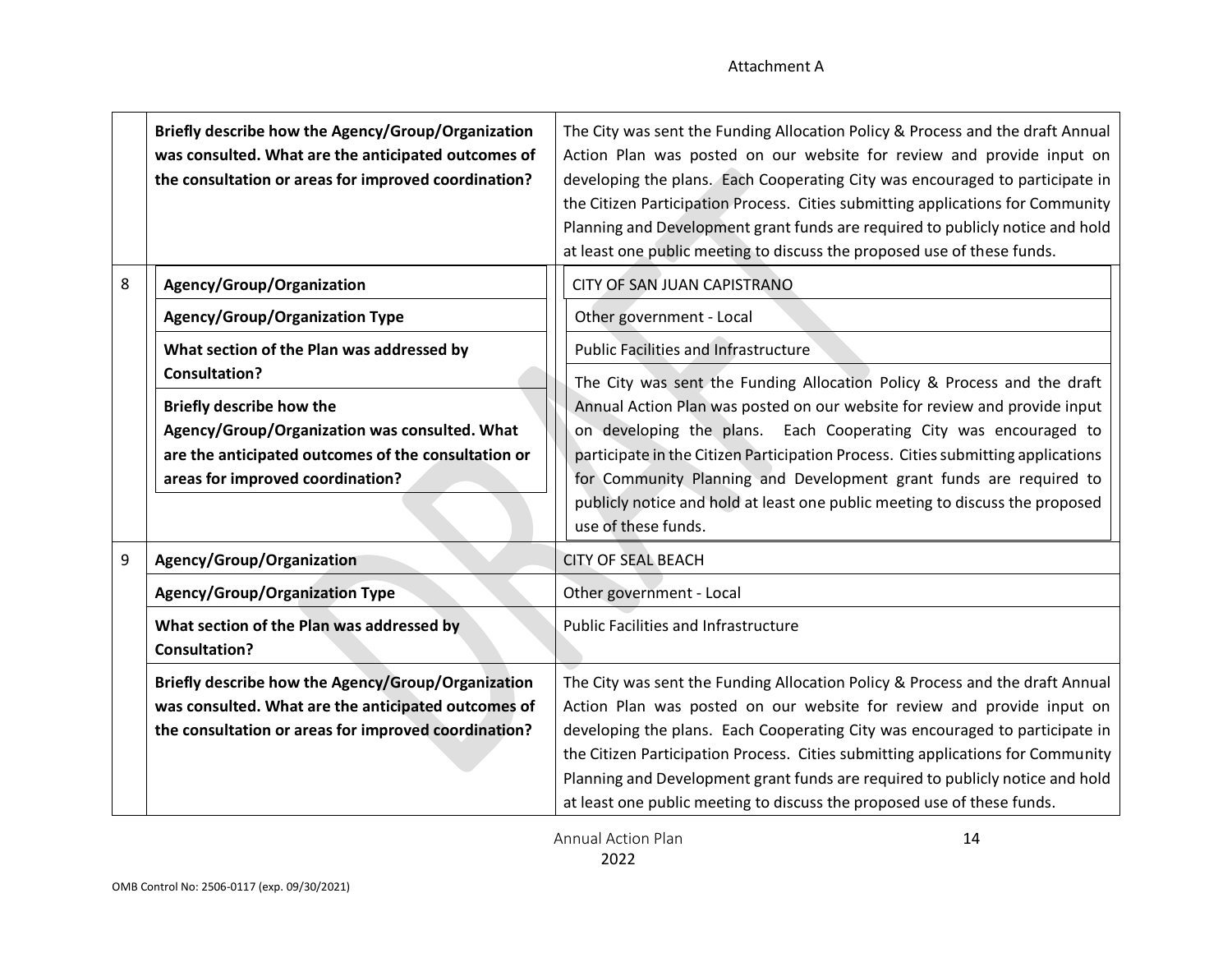15

| 10 | Agency/Group/Organization                            | FAIR HOUSING COUNCIL OF OC                                                     |  |  |
|----|------------------------------------------------------|--------------------------------------------------------------------------------|--|--|
|    | <b>Agency/Group/Organization Type</b>                | Housing                                                                        |  |  |
|    |                                                      | PHA                                                                            |  |  |
|    |                                                      | Services - Housing                                                             |  |  |
|    |                                                      | Services-homeless                                                              |  |  |
|    |                                                      | Other government - County                                                      |  |  |
|    | What section of the Plan was addressed by            | <b>Housing Need Assessment</b>                                                 |  |  |
|    | <b>Consultation?</b>                                 | <b>Public Housing Needs</b>                                                    |  |  |
|    |                                                      | Homeless Needs - Chronically homeless                                          |  |  |
|    |                                                      | Homeless Needs - Families with children                                        |  |  |
|    |                                                      | Homelessness Needs - Veterans                                                  |  |  |
|    |                                                      | Homelessness Needs - Unaccompanied youth                                       |  |  |
|    |                                                      | <b>Homelessness Strategy</b>                                                   |  |  |
|    |                                                      | Non-Homeless Special Needs                                                     |  |  |
|    | Briefly describe how the Agency/Group/Organization   | A range of "no-cost" fair housing services provided to eligible clientele      |  |  |
|    | was consulted. What are the anticipated outcomes of  | throughout the County's Urban County program areas that are victimized and     |  |  |
|    | the consultation or areas for improved coordination? | affected by illegal housing practices were evaluated and have been included in |  |  |
|    |                                                      | the document.                                                                  |  |  |
| 11 | Agency/Group/Organization                            | <b>Orange County Housing Authority</b>                                         |  |  |
|    | <b>Agency/Group/Organization Type</b>                | Housing                                                                        |  |  |
|    |                                                      | <b>PHA</b>                                                                     |  |  |
|    |                                                      | Services - Housing                                                             |  |  |
|    |                                                      | Services-homeless                                                              |  |  |
|    |                                                      | Other government - County                                                      |  |  |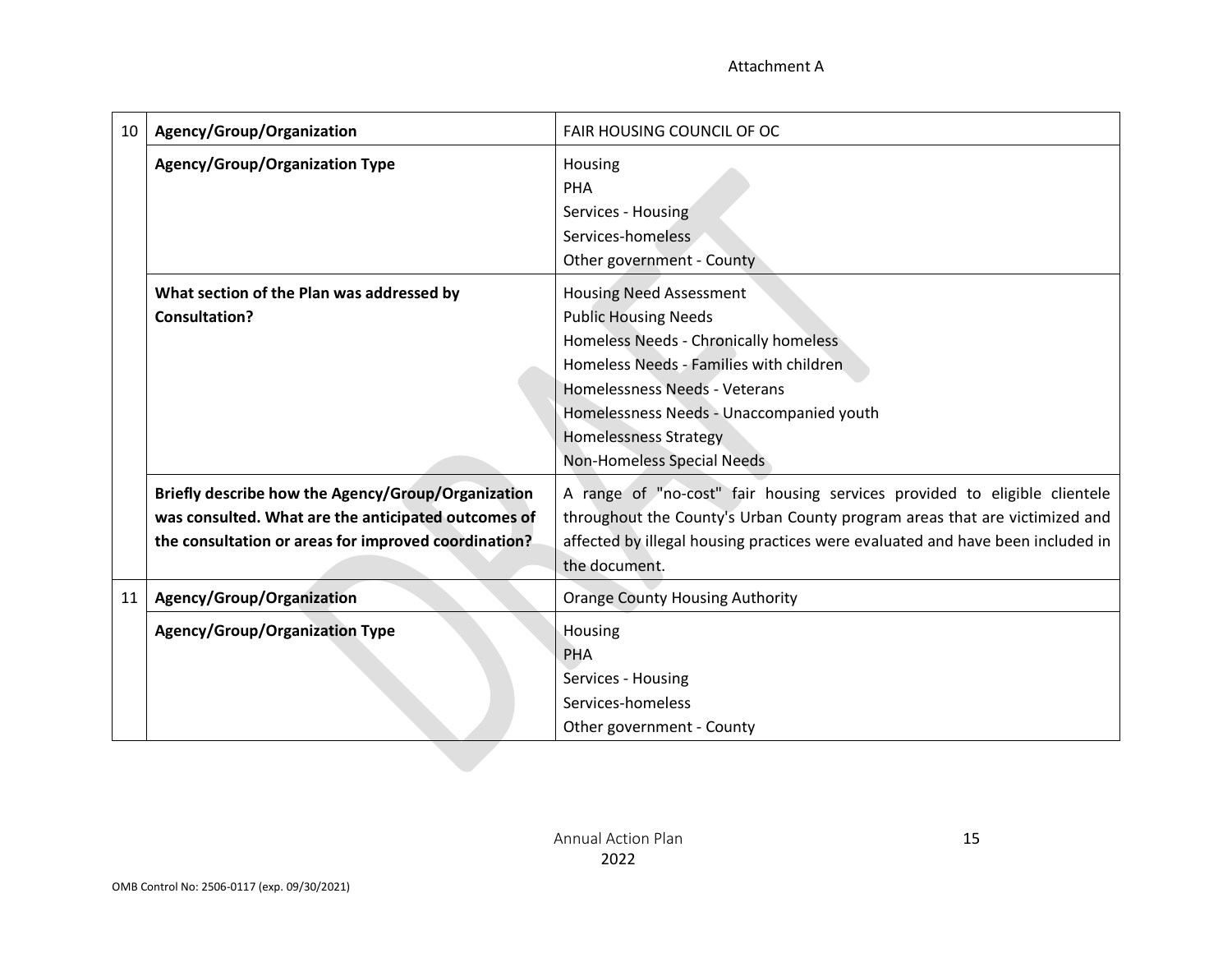|    | What section of the Plan was addressed by<br><b>Consultation?</b>                                                                                                 | <b>Housing Need Assessment</b><br><b>Public Housing Needs</b><br>Homeless Needs - Chronically homeless<br>Homeless Needs - Families with children<br>Homelessness Needs - Veterans<br>Homelessness Needs - Unaccompanied youth<br><b>Homelessness Strategy</b><br>Non-Homeless Special Needs                                                                                                                                                                                           |  |  |
|----|-------------------------------------------------------------------------------------------------------------------------------------------------------------------|----------------------------------------------------------------------------------------------------------------------------------------------------------------------------------------------------------------------------------------------------------------------------------------------------------------------------------------------------------------------------------------------------------------------------------------------------------------------------------------|--|--|
|    | Briefly describe how the Agency/Group/Organization<br>was consulted. What are the anticipated outcomes of<br>the consultation or areas for improved coordination? | The Orange County Housing Authority was sent the Funding Allocation Policy &<br>Process and the draft Annual Action Plan was posted on our website for review<br>and provide input on developing the plans.                                                                                                                                                                                                                                                                            |  |  |
| 12 | Agency/Group/Organization                                                                                                                                         | City of Dana Point                                                                                                                                                                                                                                                                                                                                                                                                                                                                     |  |  |
|    | <b>Agency/Group/Organization Type</b>                                                                                                                             | Other government - Local                                                                                                                                                                                                                                                                                                                                                                                                                                                               |  |  |
|    | What section of the Plan was addressed by<br><b>Consultation?</b>                                                                                                 | <b>Public Facilities and Infrastructure</b>                                                                                                                                                                                                                                                                                                                                                                                                                                            |  |  |
|    | Briefly describe how the Agency/Group/Organization<br>was consulted. What are the anticipated outcomes of<br>the consultation or areas for improved coordination? | The City was sent the Funding Allocation Policy & Process and the draft Annual<br>Action Plan was posted on our website for review and provide input on<br>developing the plans. Each Cooperating City was encouraged to participate in<br>the Citizen Participation Process. Cities submitting applications for Community<br>Planning and Development grant funds are required to publicly notice and hold<br>at least one public meeting to discuss the proposed use of these funds. |  |  |
| 13 | Agency/Group/Organization                                                                                                                                         | City of Villa Park                                                                                                                                                                                                                                                                                                                                                                                                                                                                     |  |  |
|    | <b>Agency/Group/Organization Type</b>                                                                                                                             | Other government - Local                                                                                                                                                                                                                                                                                                                                                                                                                                                               |  |  |
|    | What section of the Plan was addressed by<br><b>Consultation?</b>                                                                                                 | <b>Public Facilities and Infrastructure</b>                                                                                                                                                                                                                                                                                                                                                                                                                                            |  |  |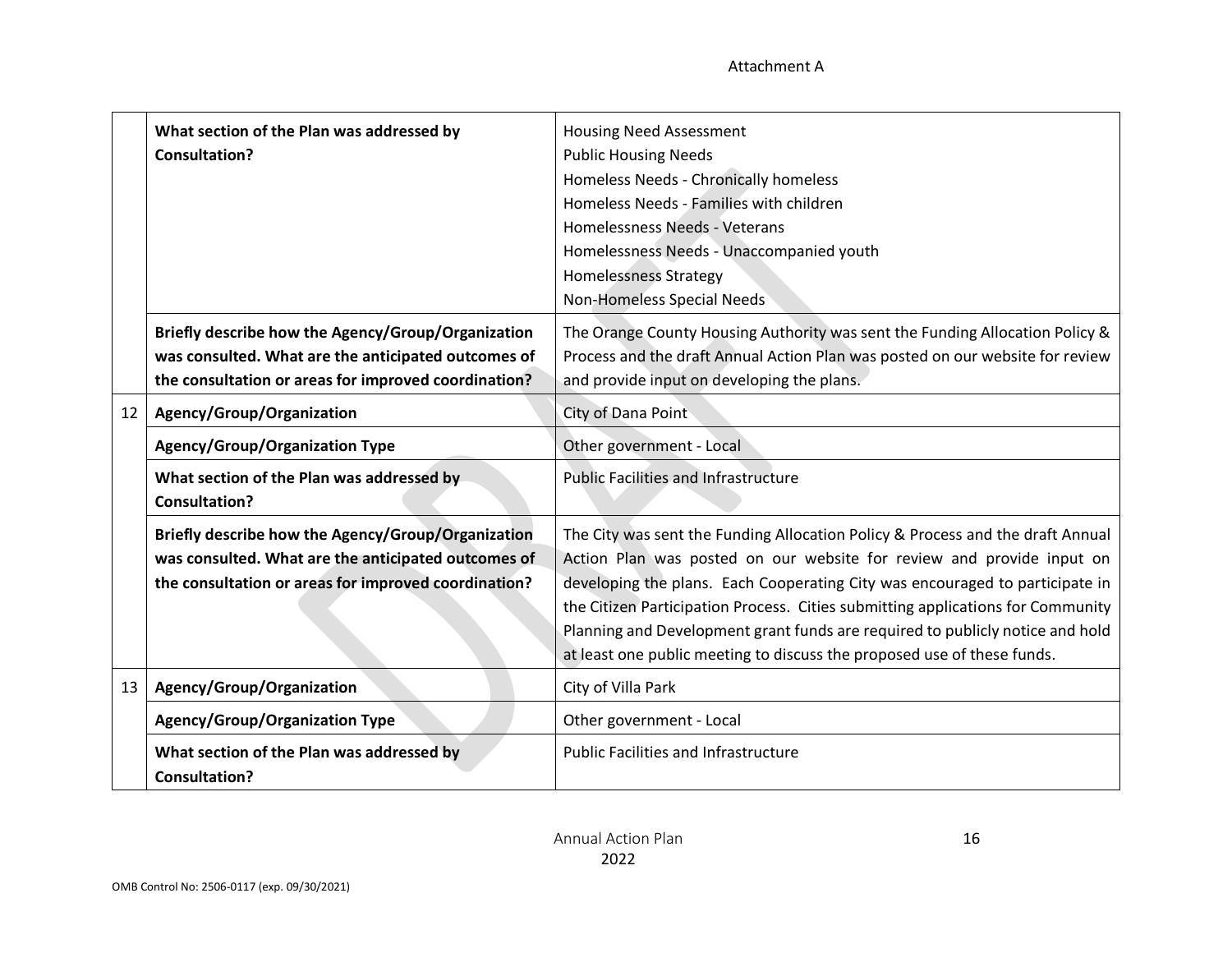|    | Briefly describe how the Agency/Group/Organization<br>was consulted. What are the anticipated outcomes of<br>the consultation or areas for improved coordination? | The City was sent the Funding Allocation Policy & Process and the draft Annual<br>Action Plan was posted on our website for review and provide input on<br>developing the plans. Each Cooperating City was encouraged to participate in<br>the Citizen Participation Process. Cities submitting applications for Community<br>Planning and Development grant funds are required to publicly notice and hold<br>at least one public meeting to discuss the proposed use of these funds. |
|----|-------------------------------------------------------------------------------------------------------------------------------------------------------------------|----------------------------------------------------------------------------------------------------------------------------------------------------------------------------------------------------------------------------------------------------------------------------------------------------------------------------------------------------------------------------------------------------------------------------------------------------------------------------------------|
| 14 | Agency/Group/Organization                                                                                                                                         | <b>CITY OF STANTON</b>                                                                                                                                                                                                                                                                                                                                                                                                                                                                 |
|    | <b>Agency/Group/Organization Type</b>                                                                                                                             | Other government - Local                                                                                                                                                                                                                                                                                                                                                                                                                                                               |
|    | What section of the Plan was addressed by<br><b>Consultation?</b>                                                                                                 | <b>Public Facilities and Infrastructure</b>                                                                                                                                                                                                                                                                                                                                                                                                                                            |
|    | Briefly describe how the Agency/Group/Organization<br>was consulted. What are the anticipated outcomes of<br>the consultation or areas for improved coordination? | The City was sent the Funding Allocation Policy & Process and the draft Annual<br>Action Plan was posted on our website for review and provide input on<br>developing the plans. Each Cooperating City was encouraged to participate in<br>the Citizen Participation Process. Cities submitting applications for Community<br>Planning and Development grant funds are required to publicly notice and hold<br>at least one public meeting to discuss the proposed use of these funds. |
| 15 | Agency/Group/Organization                                                                                                                                         | <b>Workforce Investment Board</b>                                                                                                                                                                                                                                                                                                                                                                                                                                                      |
|    | <b>Agency/Group/Organization Type</b>                                                                                                                             | Services-Children<br>Services-Victims of Domestic Violence<br>Services-Employment                                                                                                                                                                                                                                                                                                                                                                                                      |
|    | What section of the Plan was addressed by<br><b>Consultation?</b>                                                                                                 | <b>Economic Development</b>                                                                                                                                                                                                                                                                                                                                                                                                                                                            |
|    |                                                                                                                                                                   |                                                                                                                                                                                                                                                                                                                                                                                                                                                                                        |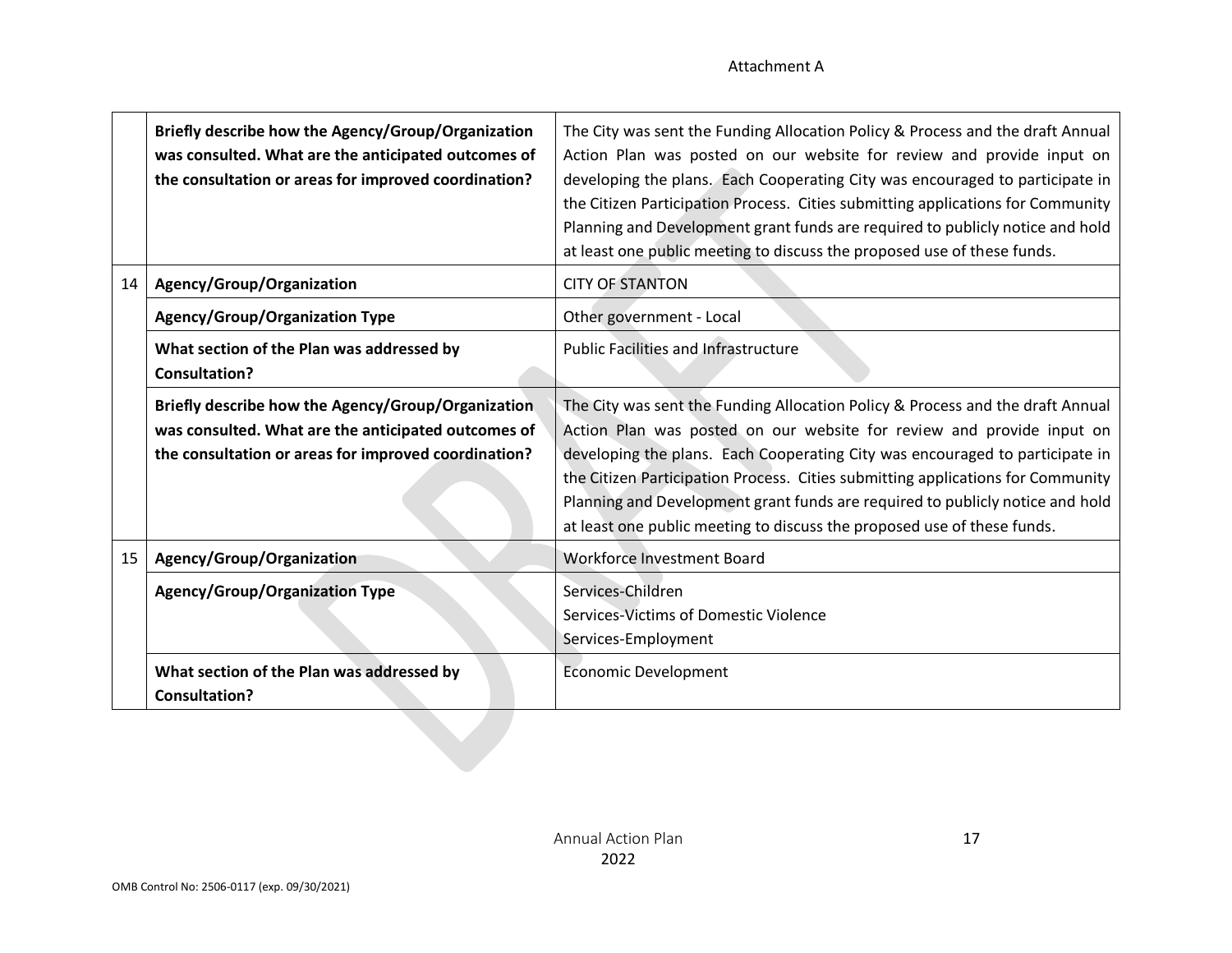| Briefly describe how the Agency/Group/Organization   | In collaboration with the County's Workforce Investment Board (OCWIB), the        |
|------------------------------------------------------|-----------------------------------------------------------------------------------|
| was consulted. What are the anticipated outcomes of  | County will continue to offer outreach and training to poverty level families and |
| the consultation or areas for improved coordination? | individuals. Through the CoC system, the County will work with the OCWIB job-     |
|                                                      | training providers to ensure that low- and moderate-income persons are            |
|                                                      | trained with employable skills with the potential to earn higher wages.           |

#### **Identify any Agency Types not consulted and provide rationale for not consulting**

The Urban County contacted all participating cities and published on County's website for public review.

#### **Other local/regional/state/federal planning efforts considered when preparing the Plan**

| Name of Plan      | <b>Lead Organization</b> | How do the goals of your Strategic Plan overlap with the goals of each plan?                 |
|-------------------|--------------------------|----------------------------------------------------------------------------------------------|
| Continuum of Care | <b>HCA</b>               | Potential funding allocations to address homeless needs will complement the<br>CoC Strategy. |

**Table 3 – Other local / regional / federal planning efforts**

#### **Narrative (optional)**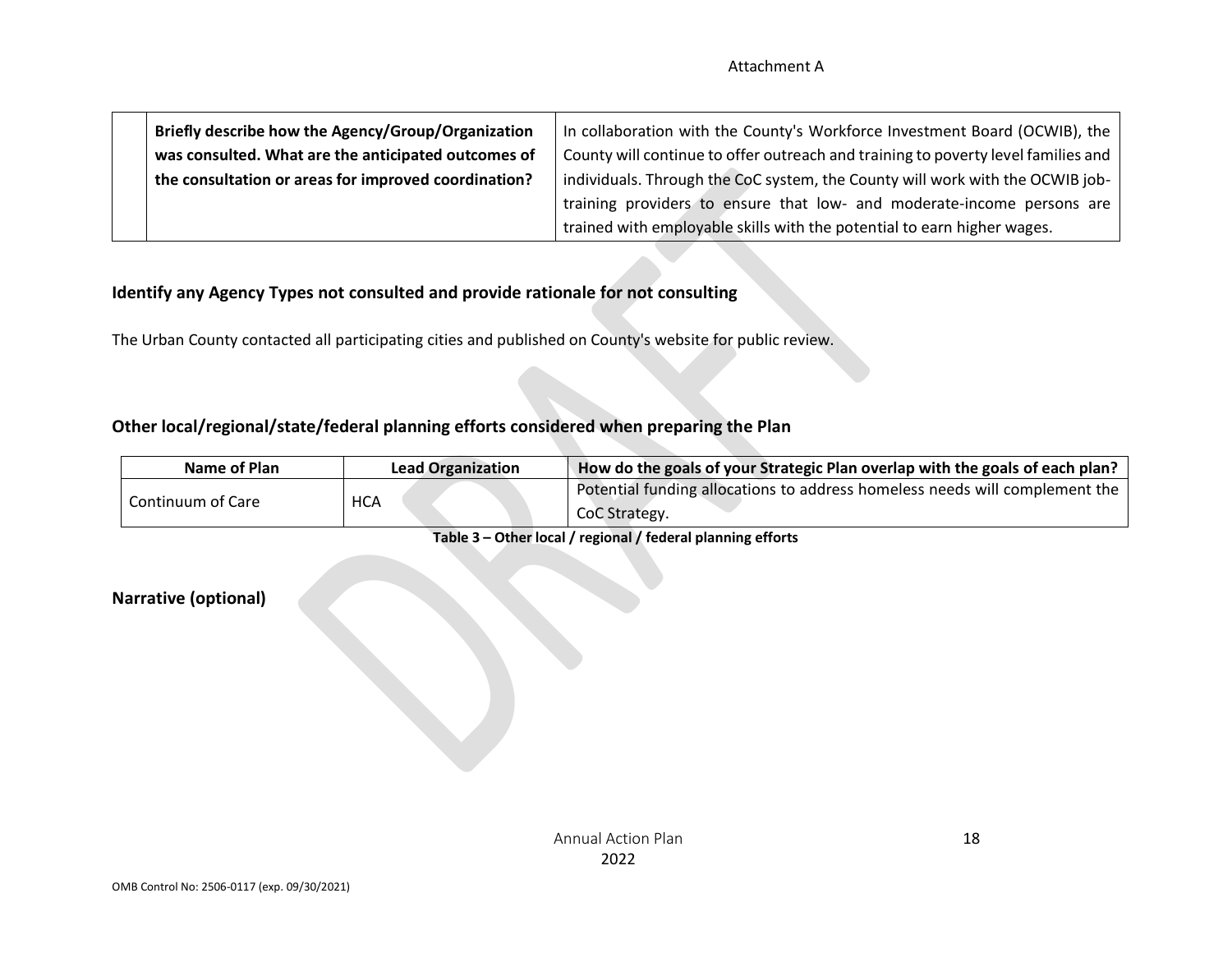## **AP-12 Participation – 91.105, 91.200(c)**

#### **1. Summary of citizen participation process/Efforts made to broaden citizen participation Summarize citizen participation process and how it impacted goal setting**

Citizen participation is one of the most important components of the Consolidated Plan process. To solicit public input during the development of the Consolidated Plan, the Urban County conducted four Community Workshops and three Focus Group Workshops for local housing and services providers. The Urban County also administered a Housing and Community Development Needs Survey.

**Public Hearing:** A Public Hearing was held on December 7, 2021, before the Board of Supervisor for the adoption of the FY 2022-23 Funding Allocation Policy & Process and the adoption of the FY 2022-23 Annual Action Plan is projected to be held on April 26, 2022.

**Public Review of Draft Documents**: A 30-day public review was held from October 22, 2021 through November 24, 2021 for the FY 2022-23 Funding Allocation Policy and Process and will be held from March 18, 2022 to April 17, 2022 for the FY 2022-23 Annual Action Plan. The Final approved FY 2022-23 Annual Action Plan is due to HUD by May 15, 2022. The final Consolidated Plan, Annual Action Plans, amendments to the Plan, Funding Allocation Policy & Process and annual performance reports are available for five years at the County Government Offices.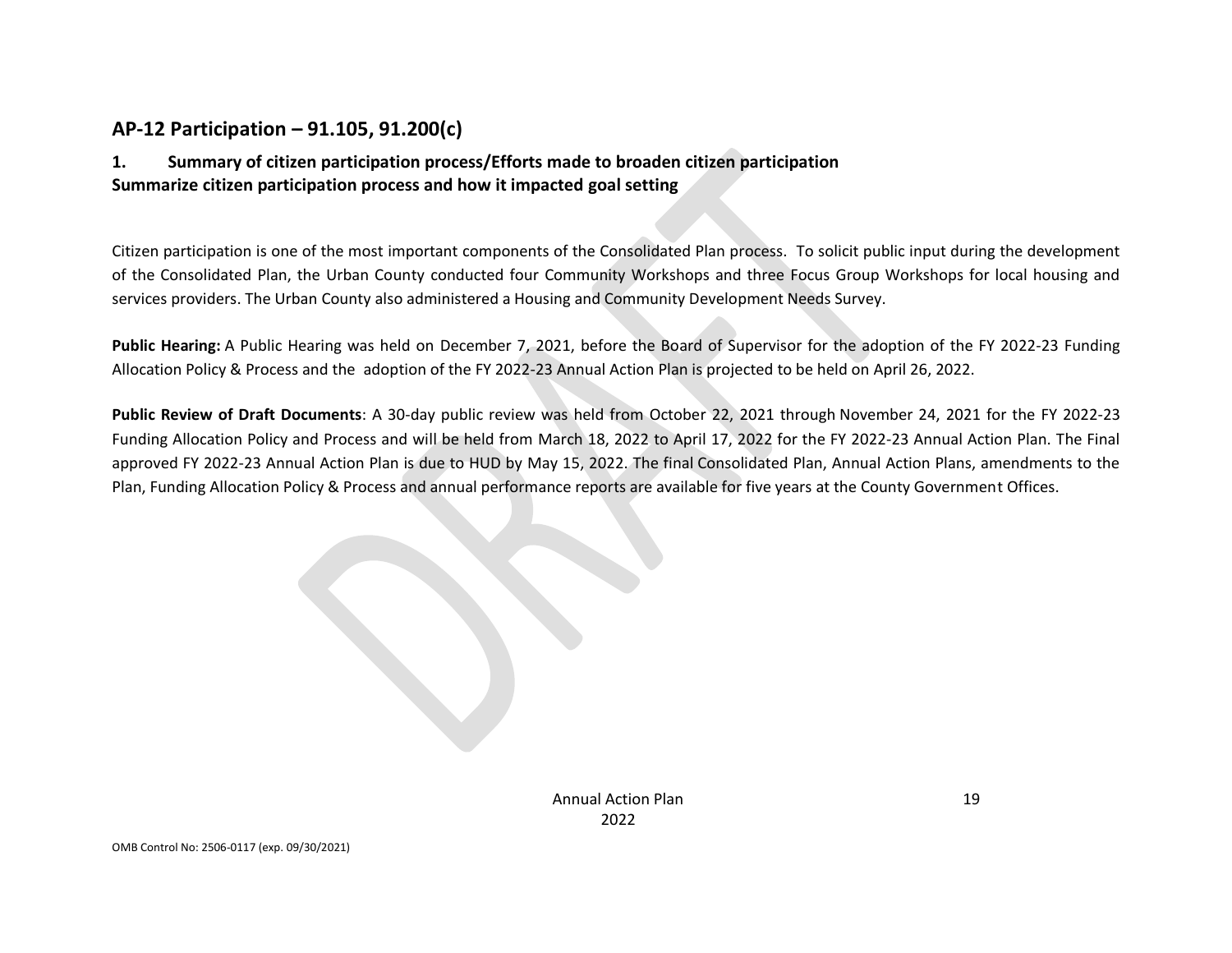#### **Citizen Participation Outreach**

| Sort Or | Mode of Outr         | <b>Target of Outr</b>                                                                                                                                                                                             | Summary of                                                                                                                                                                                                     | <b>Summary of</b>                                                                                     | <b>Summary of com</b>                                 | <b>URL</b> (If applicable)                        |
|---------|----------------------|-------------------------------------------------------------------------------------------------------------------------------------------------------------------------------------------------------------------|----------------------------------------------------------------------------------------------------------------------------------------------------------------------------------------------------------------|-------------------------------------------------------------------------------------------------------|-------------------------------------------------------|---------------------------------------------------|
| der     | each                 | each                                                                                                                                                                                                              | response/atten                                                                                                                                                                                                 | comments rec                                                                                          | ments not                                             |                                                   |
|         |                      |                                                                                                                                                                                                                   | dance                                                                                                                                                                                                          | eived                                                                                                 | accepted                                              |                                                   |
|         |                      | Minorities                                                                                                                                                                                                        |                                                                                                                                                                                                                |                                                                                                       | and reasons                                           |                                                   |
| 1       | Internet<br>Outreach | Non-English<br>Speaking -<br>Specify other<br>language:<br>Spanish and<br>Vietnamese<br>Persons with<br>disabilities<br>Non-<br>targeted/broa<br>d community<br>Residents of<br>Public and<br>Assisted<br>Housing | <b>Public Notices</b><br>and FY 2022-23<br>Funding<br><b>Allocation Policy</b><br>and Process and<br>FY 2022-23<br><b>Annual Action</b><br>Plan was posted<br>on the County's<br>website for<br>public review. | No comments<br>were received<br>on the FY<br>2022-23<br>Funding<br>Allocation<br>Policy &<br>Process. | The County<br>invites and<br>accepts all<br>comments. | http://occommunityservices.org/hcd/<br>community/ |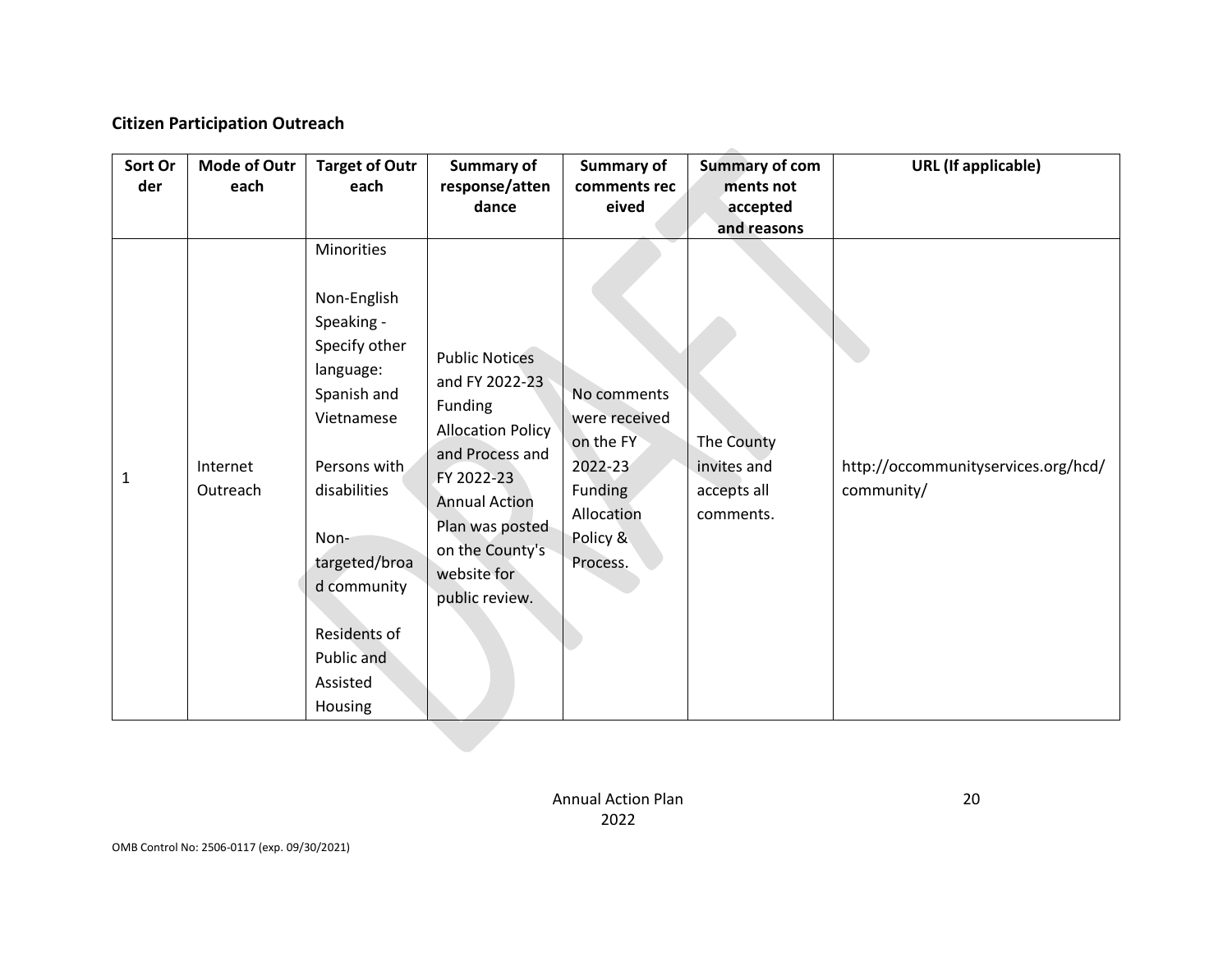| Sort Or | <b>Mode of Outr</b> | <b>Target of Outr</b>                                                                                                                                                                                                           | Summary of                                                                                                                                                                                                                                                                                                                                                               | Summary of                                                                                                            | <b>Summary of com</b>                                                            | <b>URL</b> (If applicable) |
|---------|---------------------|---------------------------------------------------------------------------------------------------------------------------------------------------------------------------------------------------------------------------------|--------------------------------------------------------------------------------------------------------------------------------------------------------------------------------------------------------------------------------------------------------------------------------------------------------------------------------------------------------------------------|-----------------------------------------------------------------------------------------------------------------------|----------------------------------------------------------------------------------|----------------------------|
| der     | each                | each                                                                                                                                                                                                                            | response/atten                                                                                                                                                                                                                                                                                                                                                           | comments rec                                                                                                          | ments not                                                                        |                            |
|         |                     |                                                                                                                                                                                                                                 |                                                                                                                                                                                                                                                                                                                                                                          |                                                                                                                       |                                                                                  |                            |
|         |                     |                                                                                                                                                                                                                                 |                                                                                                                                                                                                                                                                                                                                                                          |                                                                                                                       |                                                                                  |                            |
| 2       | Newspaper<br>Ad     | Minorities<br>Non-English<br>Speaking -<br>Specify other<br>language:<br>Spanish and<br>Vietnamese<br>Persons with<br>disabilities<br>Non-<br>targeted/broa<br>d community<br>Residents of<br>Public and<br>Assisted<br>Housing | dance<br>Public notices<br>were published<br>in the OC<br>Register, Unidos<br>(Spanish) and<br>Nguoi Viet<br>(Vietnamese) for<br>FY 2022-23<br>Funding<br><b>Allocation Policy</b><br>& Process on<br>October 22,<br>2021. FY 2021-<br>22 Annual<br><b>Action Plan was</b><br>published on<br>March 18, 2022<br>in the OC<br>Register, LA<br>Opinion<br>(Spanish), Nguoi | eived<br>No comments<br>were received<br>on the FY<br>2021-22<br><b>Funding</b><br>Allocation<br>Policy &<br>Process. | accepted<br>and reasons<br>The County<br>invites and<br>accepts all<br>comments. |                            |
|         |                     |                                                                                                                                                                                                                                 | Viet<br>(Vietnamese).                                                                                                                                                                                                                                                                                                                                                    |                                                                                                                       |                                                                                  |                            |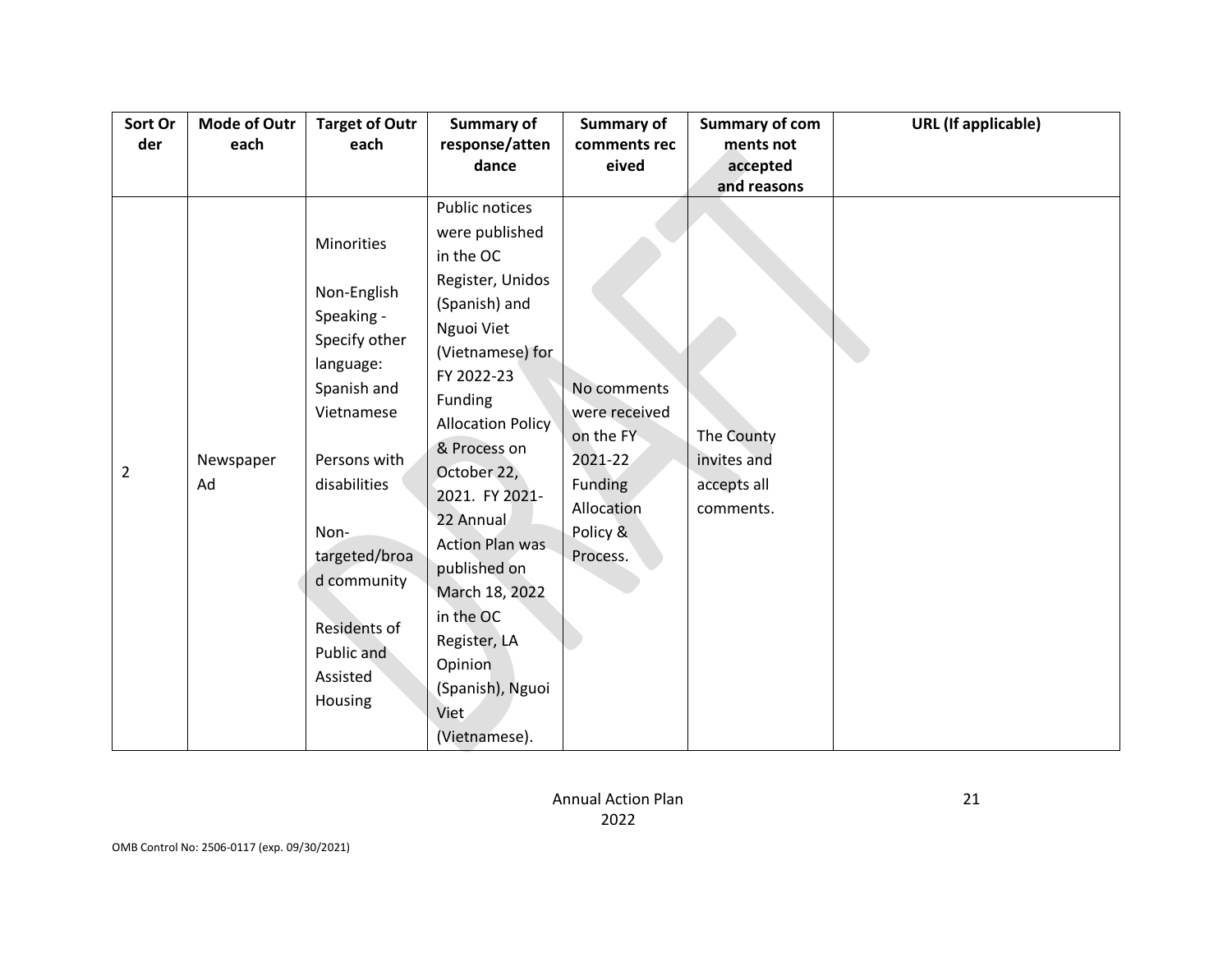| Sort Or | <b>Mode of Outr</b>   | <b>Target of Outr</b> | Summary of               | Summary of     | <b>Summary of com</b> | <b>URL</b> (If applicable) |
|---------|-----------------------|-----------------------|--------------------------|----------------|-----------------------|----------------------------|
| der     | each                  | each                  | response/atten           | comments rec   | ments not             |                            |
|         |                       |                       | dance                    | eived          | accepted              |                            |
|         |                       |                       |                          |                | and reasons           |                            |
|         |                       |                       | A public hearing         |                |                       |                            |
|         |                       |                       | was held at the          |                |                       |                            |
|         |                       |                       | <b>Orange County</b>     |                |                       |                            |
|         |                       |                       | Board of                 |                |                       |                            |
|         |                       |                       | Supervisors on           |                |                       |                            |
|         |                       | Minorities            | December 7,              |                |                       |                            |
|         |                       |                       | 2021 for the FY          |                |                       |                            |
|         |                       | Persons with          | 2022-23 Funding          |                |                       |                            |
|         |                       | disabilities          | <b>Allocation Policy</b> | No comments    |                       |                            |
|         |                       |                       | & Process                | were received  |                       |                            |
|         |                       | Non-                  | outlining the            | on the FY      | The County            |                            |
| 3       | <b>Public Hearing</b> | targeted/broa         | proposed                 | 2021-22        | invites and           |                            |
|         |                       | d community           | funding process          | <b>Funding</b> | accepts all           |                            |
|         |                       |                       | and policies for         | Allocation     | comments.             |                            |
|         |                       | Residents of          | the distribution         | Policy &       |                       |                            |
|         |                       | Public and            | of Federal funds         | Process.       |                       |                            |
|         |                       | Assisted              | and is current           |                |                       |                            |
|         |                       | Housing               | schedule on              |                |                       |                            |
|         |                       |                       | April 26, 2022           |                |                       |                            |
|         |                       |                       |                          |                |                       |                            |
|         |                       |                       | for the adoption         |                |                       |                            |
|         |                       |                       | of the FY 2022-          |                |                       |                            |
|         |                       |                       | 23 Annual                |                |                       |                            |
|         |                       |                       | <b>Action Plan.</b>      |                |                       |                            |

**Table 4 – Citizen Participation Outreach**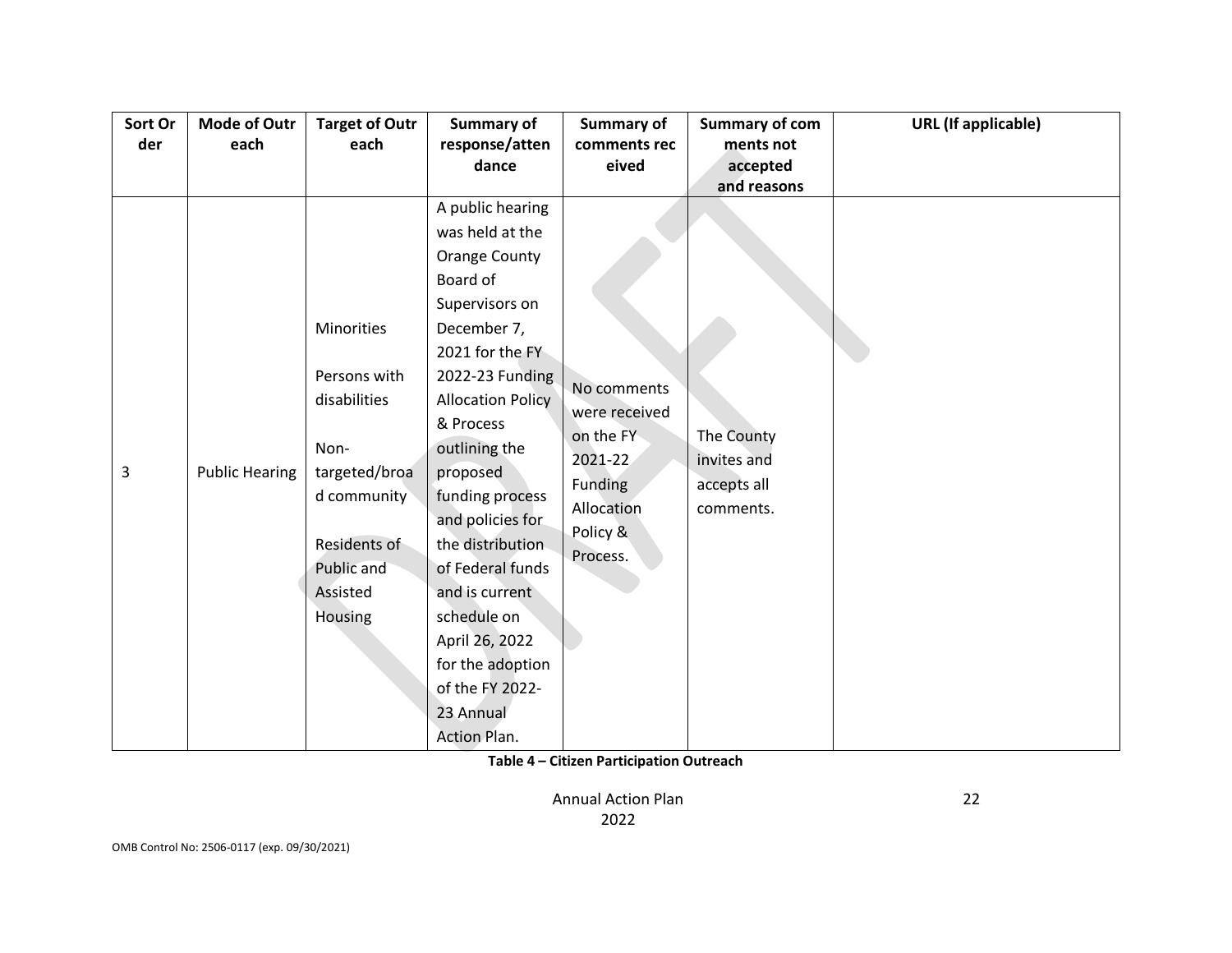## **Expected Resources**

## **AP-15 Expected Resources – 91.220(c)(1,2)**

#### **Introduction**

A number of housing and community development resources are currently available in the Urban County area. They include:

- Community Development Block Grant (CDBG) funds
- First Round of CDBG Coronavirus Aid, Relief, and Coronavirus Aid, Relief, and Economic Security Act (CARES Act) (CDBG-CV1
- Third Round of CDBG Coronavirus Aid, Relief, and Coronavirus Aid, Relief, and Economic Security Act (CARES Act) ( CDBG-CV3)
- Emergency Solutions grant (ESG) funds
- Second round of ESG Coronavirus Aid, Relief, and Coronavirus Aid, Relief, and Economic Security Act (Cares Act) (ESG-CV2)
- State Emergency Solutions grant (ESG) funds
- General funds
- HOME Investment Partnership Program (HOME) funds
- HUD Housing Choice Voucher Program (through Orange County Housing Authority)
- Workforce Innovation and Opportunity Act (through the County Community Investment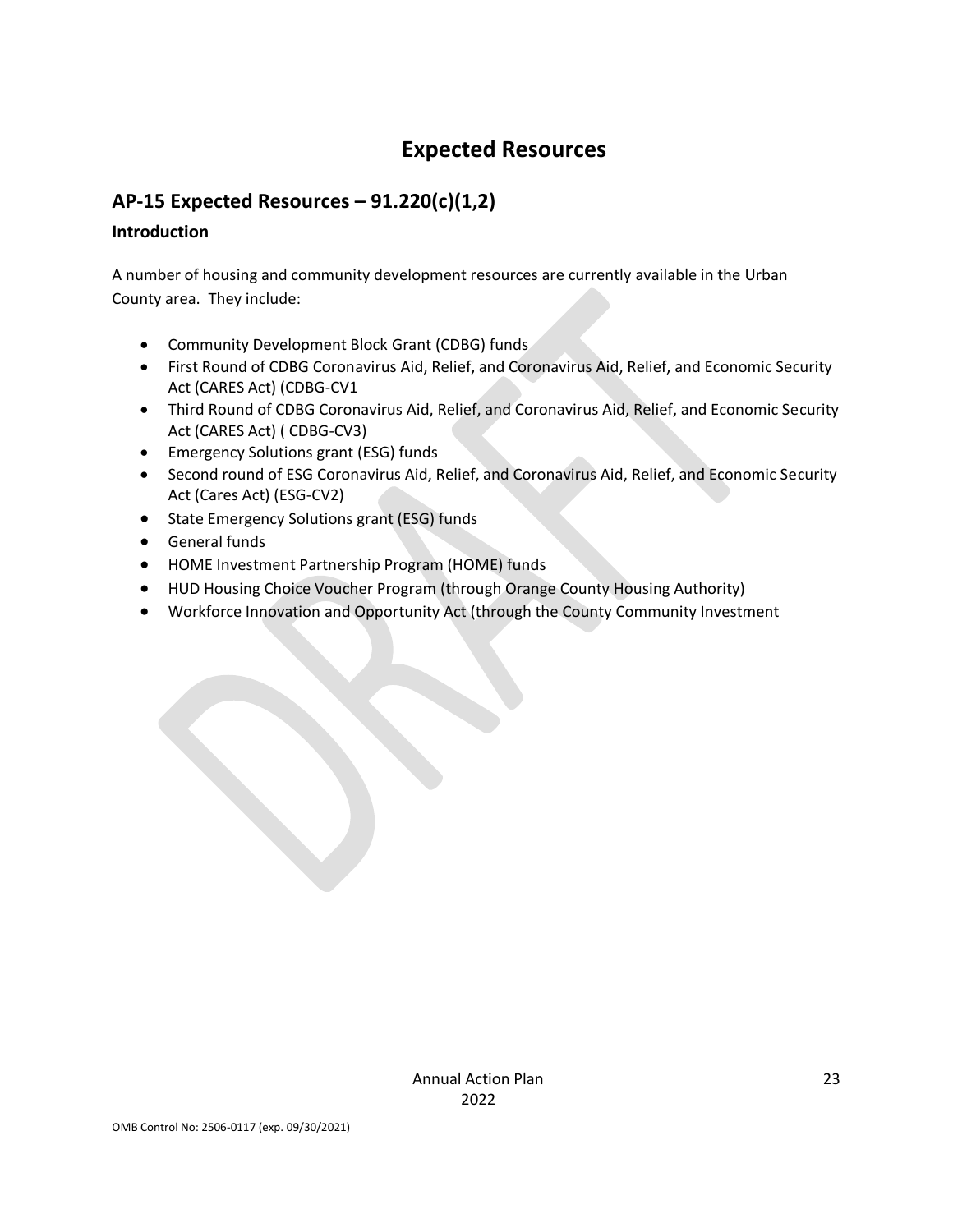division)

- California Housing Finance Agency funds (CALHFA) (multiple housing programs)
- State Housing and Community Development (HCD) housing funds (multiple housing programs)
- State transportation funds
- Mental Health Services Act/
- HOME Investment Partnership American Rescue Plan (ARP)

#### **Anticipated Resources**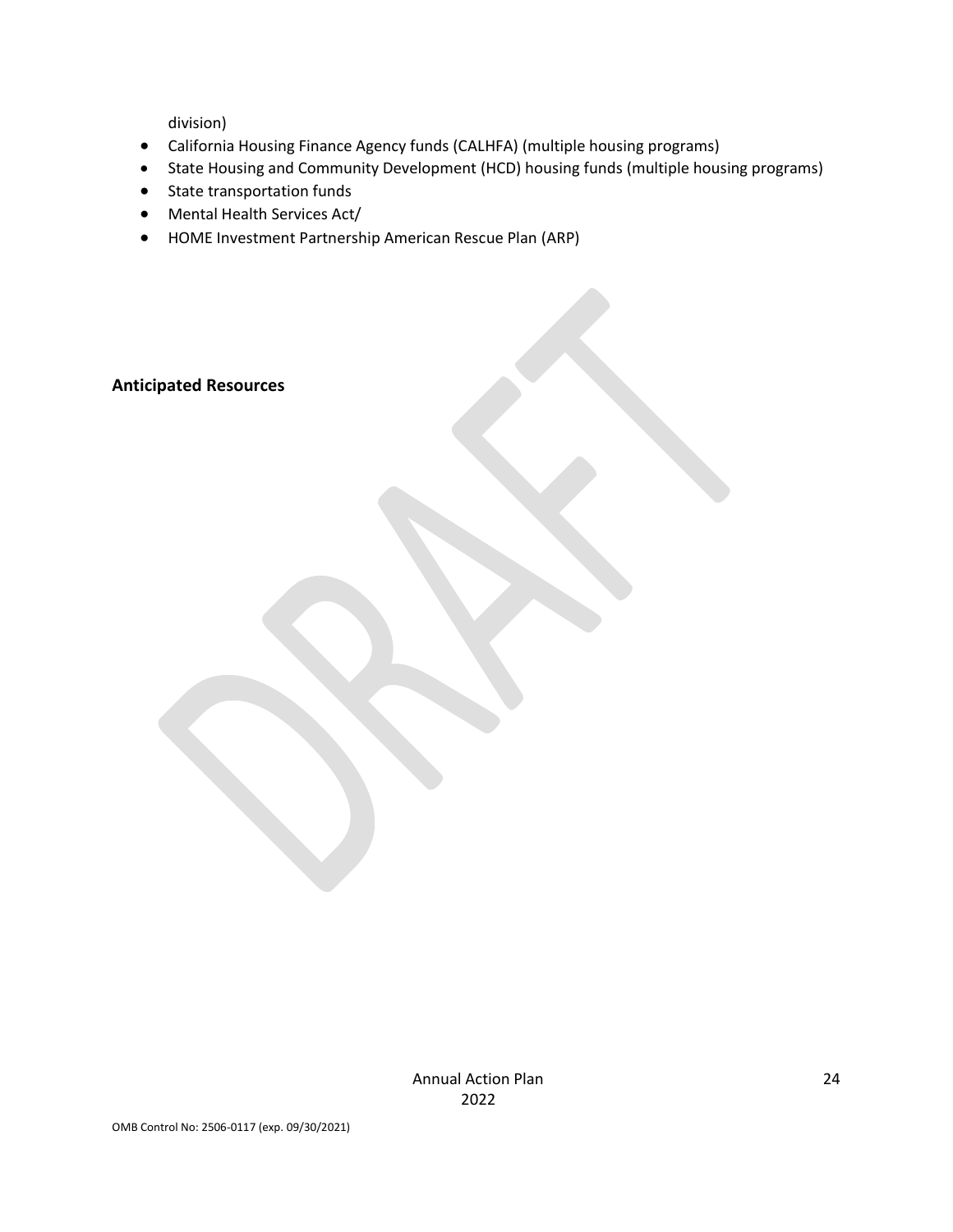| Program     | <b>Source</b> | <b>Uses of Funds</b> |                    | <b>Expected Amount Available Year 2</b> | <b>Expected</b>   | <b>Narrative</b> |                         |                    |
|-------------|---------------|----------------------|--------------------|-----------------------------------------|-------------------|------------------|-------------------------|--------------------|
|             | of            |                      | Annual             | Program                                 | <b>Prior Year</b> | Total:           | Amount                  | <b>Description</b> |
|             | <b>Funds</b>  |                      | <b>Allocation:</b> | Income: \$                              | <b>Resources:</b> | \$               | <b>Available</b>        |                    |
|             |               |                      | \$                 |                                         | \$                |                  | Remainder<br>of ConPlan |                    |
|             |               |                      |                    |                                         |                   |                  | \$                      |                    |
| <b>CDBG</b> | public        | Acquisition          |                    |                                         |                   |                  |                         | The                |
|             |               | Admin and            |                    |                                         |                   |                  |                         | balance of         |
|             | federal       | Planning             |                    |                                         |                   |                  |                         | <b>CDBG</b>        |
|             |               | Economic             |                    |                                         |                   |                  |                         | funds              |
|             |               | Development          |                    |                                         |                   |                  |                         | available          |
|             |               | Housing              |                    |                                         |                   |                  |                         | the<br>over        |
|             |               | Public               |                    |                                         |                   |                  |                         | planning           |
|             |               | Improvements         |                    |                                         |                   |                  |                         | period<br>is       |
|             |               | Public               |                    |                                         |                   |                  |                         | based on           |
|             |               | Services             |                    |                                         |                   |                  |                         | allocations        |
|             |               |                      |                    |                                         |                   |                  |                         | for<br><b>FY</b>   |
|             |               |                      |                    |                                         |                   |                  |                         | 2022,              |
|             |               |                      |                    |                                         |                   |                  |                         | estimated          |
|             |               |                      |                    |                                         |                   |                  |                         | program            |
|             |               |                      |                    |                                         |                   |                  |                         | income             |
|             |               |                      |                    |                                         |                   |                  |                         | and funds          |
|             |               |                      |                    |                                         |                   |                  |                         | carried            |
|             |               |                      |                    |                                         |                   |                  |                         | over from          |
|             |               |                      |                    |                                         |                   |                  |                         | prior              |
|             |               |                      |                    |                                         |                   |                  |                         | years.             |
|             |               |                      |                    |                                         |                   |                  |                         | This               |
|             |               |                      |                    |                                         |                   |                  |                         | amount             |
|             |               |                      |                    |                                         |                   |                  |                         | does<br>not        |
|             |               |                      |                    |                                         |                   |                  |                         | include            |
|             |               |                      |                    |                                         |                   |                  |                         | amounts            |
|             |               |                      |                    |                                         |                   |                  |                         | leveraged          |
|             |               |                      |                    |                                         |                   |                  |                         | from sub-          |
|             |               |                      | \$3,515,527        | \$40,000                                | \$87,006          | \$3,642,533      | $\pmb{0}$               | recipients.        |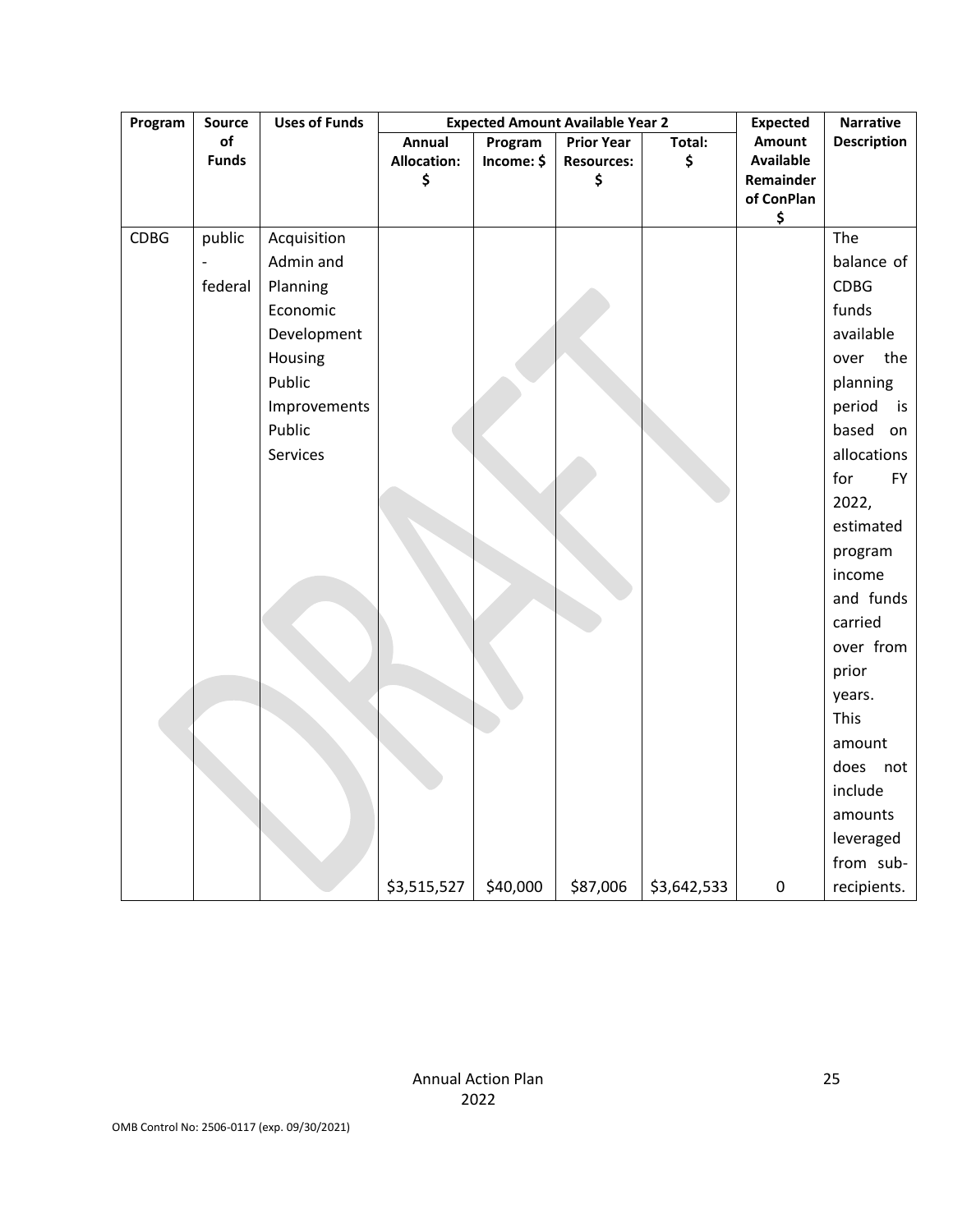| Program     | Source                   | <b>Uses of Funds</b> |                    |            | <b>Expected Amount Available Year 2</b> |             | <b>Expected</b>  | <b>Narrative</b>   |
|-------------|--------------------------|----------------------|--------------------|------------|-----------------------------------------|-------------|------------------|--------------------|
|             | of                       |                      | Annual             | Program    | <b>Prior Year</b>                       | Total:      | <b>Amount</b>    | <b>Description</b> |
|             | <b>Funds</b>             |                      | <b>Allocation:</b> | Income: \$ | <b>Resources:</b>                       | \$          | <b>Available</b> |                    |
|             |                          |                      | \$                 |            | \$                                      |             | Remainder        |                    |
|             |                          |                      |                    |            |                                         |             | of ConPlan<br>\$ |                    |
| <b>HOME</b> | public                   | Acquisition          |                    |            |                                         |             |                  | The                |
|             | $\overline{\phantom{a}}$ | Homebuyer            |                    |            |                                         |             |                  | estimated          |
|             | federal                  | assistance           |                    |            |                                         |             |                  | amount of          |
|             |                          | Homeowner            |                    |            |                                         |             |                  | <b>HOME</b>        |
|             |                          | rehab                |                    |            |                                         |             |                  | funds              |
|             |                          | Multifamily          |                    |            |                                         |             |                  | available          |
|             |                          | rental new           |                    |            |                                         |             |                  | over<br>the        |
|             |                          | construction         |                    |            |                                         |             |                  | planning           |
|             |                          | Multifamily          |                    |            |                                         |             |                  | period<br>is       |
|             |                          | rental rehab         |                    |            |                                         |             |                  | based on           |
|             |                          | <b>New</b>           |                    |            |                                         |             |                  | allocations        |
|             |                          | construction         |                    |            |                                         |             |                  | for<br><b>FY</b>   |
|             |                          | for ownership        |                    |            |                                         |             |                  | 2022 and           |
|             |                          | <b>TBRA</b>          |                    |            |                                         |             |                  | estimated          |
|             |                          |                      |                    |            |                                         |             |                  | program            |
|             |                          |                      |                    |            |                                         |             |                  | income,            |
|             |                          |                      |                    |            |                                         |             |                  | excluding          |
|             |                          |                      |                    |            |                                         |             |                  | funds              |
|             |                          |                      |                    |            |                                         |             |                  | carried            |
|             |                          |                      |                    |            |                                         |             |                  | over from          |
|             |                          |                      |                    |            |                                         |             |                  | prior              |
|             |                          |                      | \$1,384,437        | \$135,000  |                                         | \$1,519,437 | $\pmb{0}$        | years.             |
|             |                          |                      |                    |            |                                         |             |                  |                    |
|             |                          |                      |                    |            |                                         |             |                  |                    |
|             |                          |                      |                    |            |                                         |             |                  |                    |
|             |                          |                      |                    |            |                                         |             |                  |                    |
|             |                          |                      |                    |            |                                         |             |                  |                    |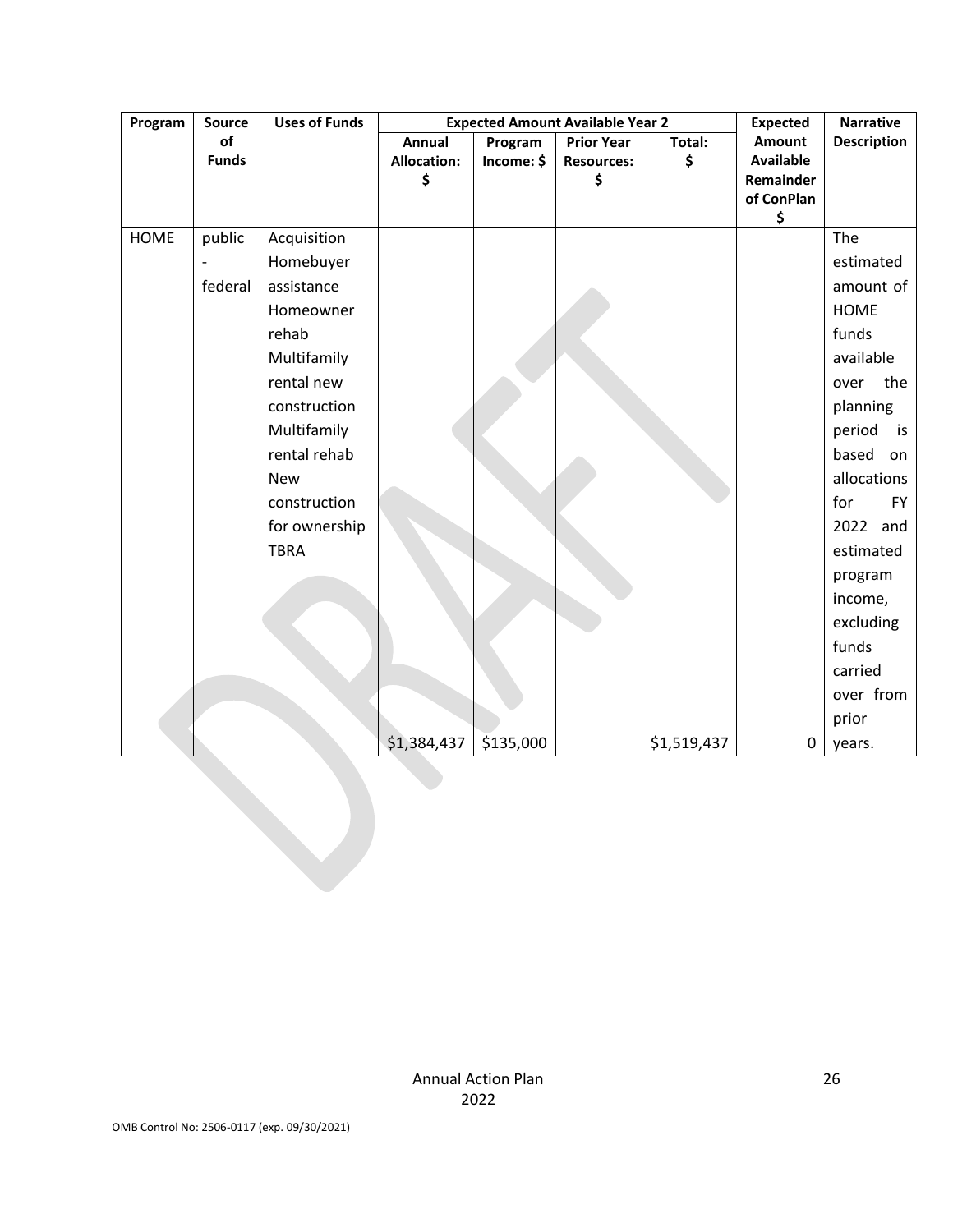| Program | <b>Source</b> | <b>Uses of Funds</b> |                    | <b>Expected Amount Available Year 2</b> | <b>Expected</b>   | <b>Narrative</b> |                  |                    |
|---------|---------------|----------------------|--------------------|-----------------------------------------|-------------------|------------------|------------------|--------------------|
|         | of            |                      | Annual             | Program                                 | <b>Prior Year</b> | Total:           | <b>Amount</b>    | <b>Description</b> |
|         | <b>Funds</b>  |                      | <b>Allocation:</b> | Income: \$                              | <b>Resources:</b> | \$               | <b>Available</b> |                    |
|         |               |                      | \$                 |                                         | Ś                 |                  | Remainder        |                    |
|         |               |                      |                    |                                         |                   |                  | of ConPlan<br>\$ |                    |
| ESG     | public        | Conversion           |                    |                                         |                   |                  |                  | The                |
|         |               | and rehab for        |                    |                                         |                   |                  |                  | amount of          |
|         | federal       | transitional         |                    |                                         |                   |                  |                  | ESG funds          |
|         |               | housing              |                    |                                         |                   |                  |                  | available          |
|         |               | Financial            |                    |                                         |                   |                  |                  | the<br>over        |
|         |               | Assistance           |                    |                                         |                   |                  |                  | planning           |
|         |               | Overnight            |                    |                                         |                   |                  |                  | period<br>is       |
|         |               | shelter              |                    |                                         |                   |                  |                  | based<br>on        |
|         |               | Rapid re-            |                    |                                         |                   |                  |                  | allocations        |
|         |               | housing              |                    |                                         |                   |                  |                  | for<br><b>FY</b>   |
|         |               | (rental              |                    |                                         |                   |                  |                  | 2022,              |
|         |               | assistance)          |                    |                                         |                   |                  |                  | excluding          |
|         |               | Rental               |                    |                                         |                   |                  |                  | funds              |
|         |               | Assistance           |                    |                                         |                   |                  |                  | carried            |
|         |               | <b>Services</b>      |                    |                                         |                   |                  |                  | over from          |
|         |               | Transitional         |                    |                                         |                   |                  |                  | prior              |
|         |               | housing and          |                    |                                         |                   |                  |                  | years.             |
|         |               | <b>HMIS Data</b>     |                    |                                         |                   |                  |                  |                    |
|         |               | research and         |                    |                                         |                   |                  |                  |                    |
|         |               | input                | \$224,136          | 0                                       | 0                 | \$224,136        | $\pmb{0}$        |                    |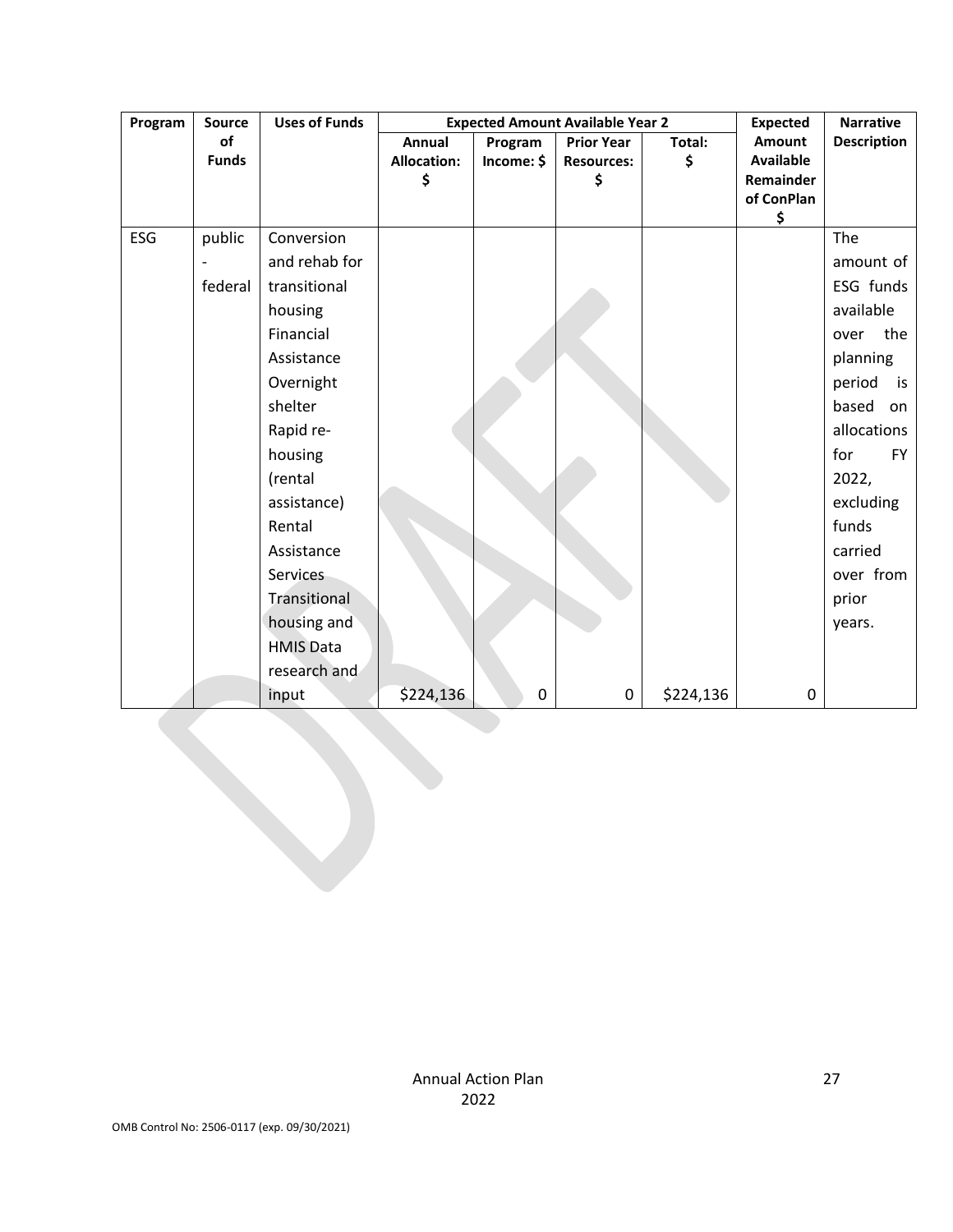| Program      | <b>Source</b>      | Uses of      |                                    |                          | <b>Expected Amount Available Year 2</b> |              | <b>Expected Amount</b>                                          |
|--------------|--------------------|--------------|------------------------------------|--------------------------|-----------------------------------------|--------------|-----------------------------------------------------------------|
|              | of<br><b>Funds</b> | <b>Funds</b> | Annual<br><b>Allocation:</b><br>\$ | Program<br>Income:<br>\$ | <b>Prior Year</b><br>Resources: \$      | Total:<br>\$ | <b>Available</b><br><b>Remainder of</b><br><b>ConPlan</b><br>\$ |
|              |                    |              |                                    |                          |                                         |              |                                                                 |
| CDBG-<br>CV3 | public<br>federal  |              | \$0                                | \$0                      | \$3,784,787                             | \$3,784,787  | \$0                                                             |
| ESG-         | public             |              |                                    |                          | \$458,320                               | 458,320      |                                                                 |
| CV1&2        | federal            |              |                                    |                          |                                         |              |                                                                 |
|              |                    |              |                                    |                          | \$4,243,107                             | \$4,243,107  |                                                                 |
|              |                    |              |                                    |                          |                                         |              |                                                                 |

**Table 5 - Expected Resources – Priority Table**

## **Explain how federal funds will leverage those additional resources (private, state and local funds), including a description of how matching requirements will be satisfied**

A number of housing and community development resources are currently available in the Urban County area. They include:

- Community Development Block Grant (CDBG) funds
- HOME Investment Partnerships Program (HOME) funds
- Emergency Solutions Grant (ESG) funds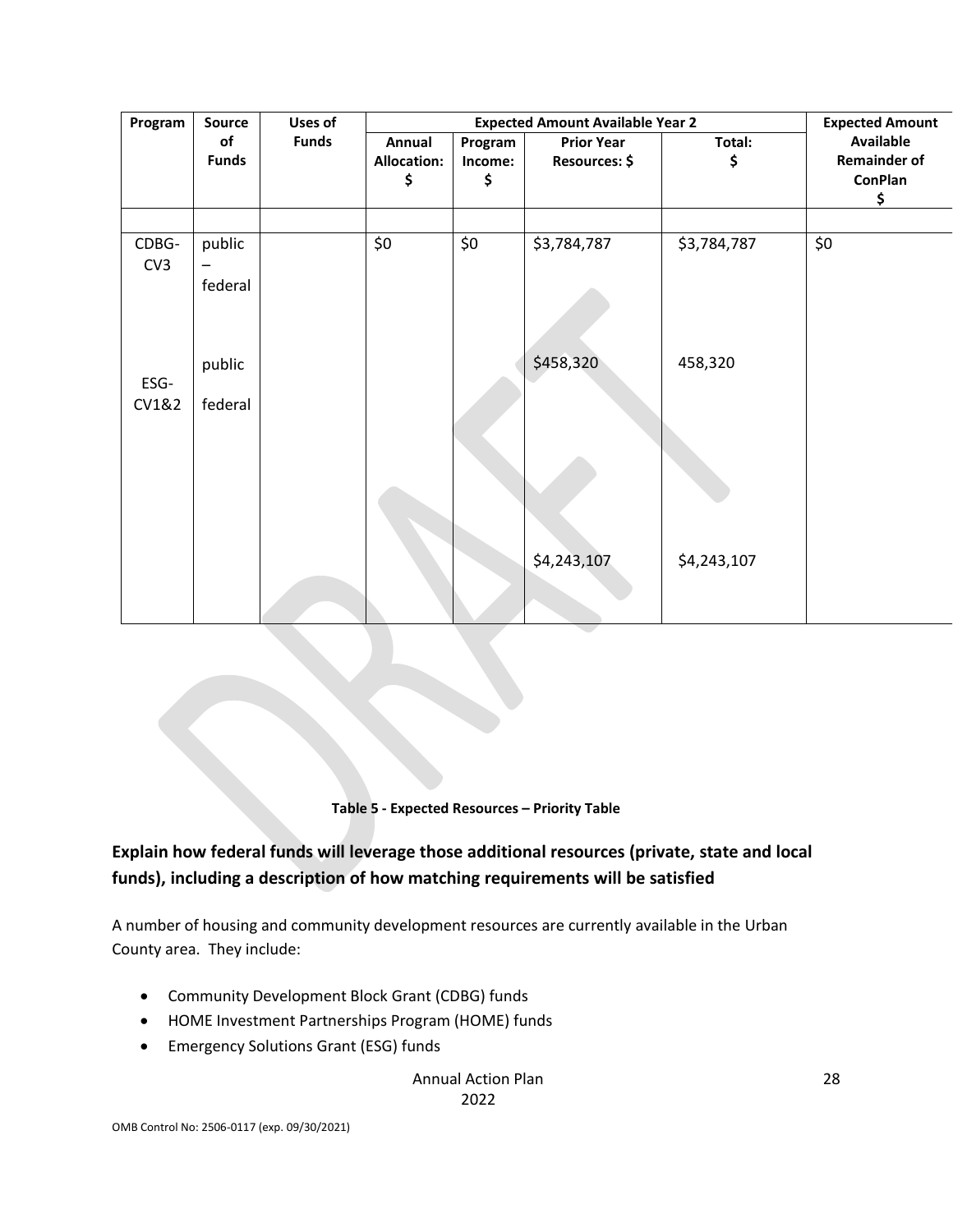- •
- State Emergency Solutions (ESG) funds
- General funds
- HUD Housing Choice Voucher Program (through the Orange County Housing Authority)
- Workforce Innovation and Opportunity Act (through the County Community Investment Division)
- California Housing Finance Agency funds (CalHFA) (multiple housing programs)
- State Housing and Community Development (HCD) housing funds (multiple housing programs)
- State transportation funds
- Mental Health Services Act
- HOME Investment Partnership American Rescue Plan (ARP)

For CDBG Public Facilities and Improvements Projects, Subrecipients are required to match funds if the project funding amount requested is over \$150,000, with a maximum request of \$350,000 with a 20% match.

HOME funds are matched through leveraged funding in affordable housing projects. ESG funds are matched through leverage of local resources

See discussion above.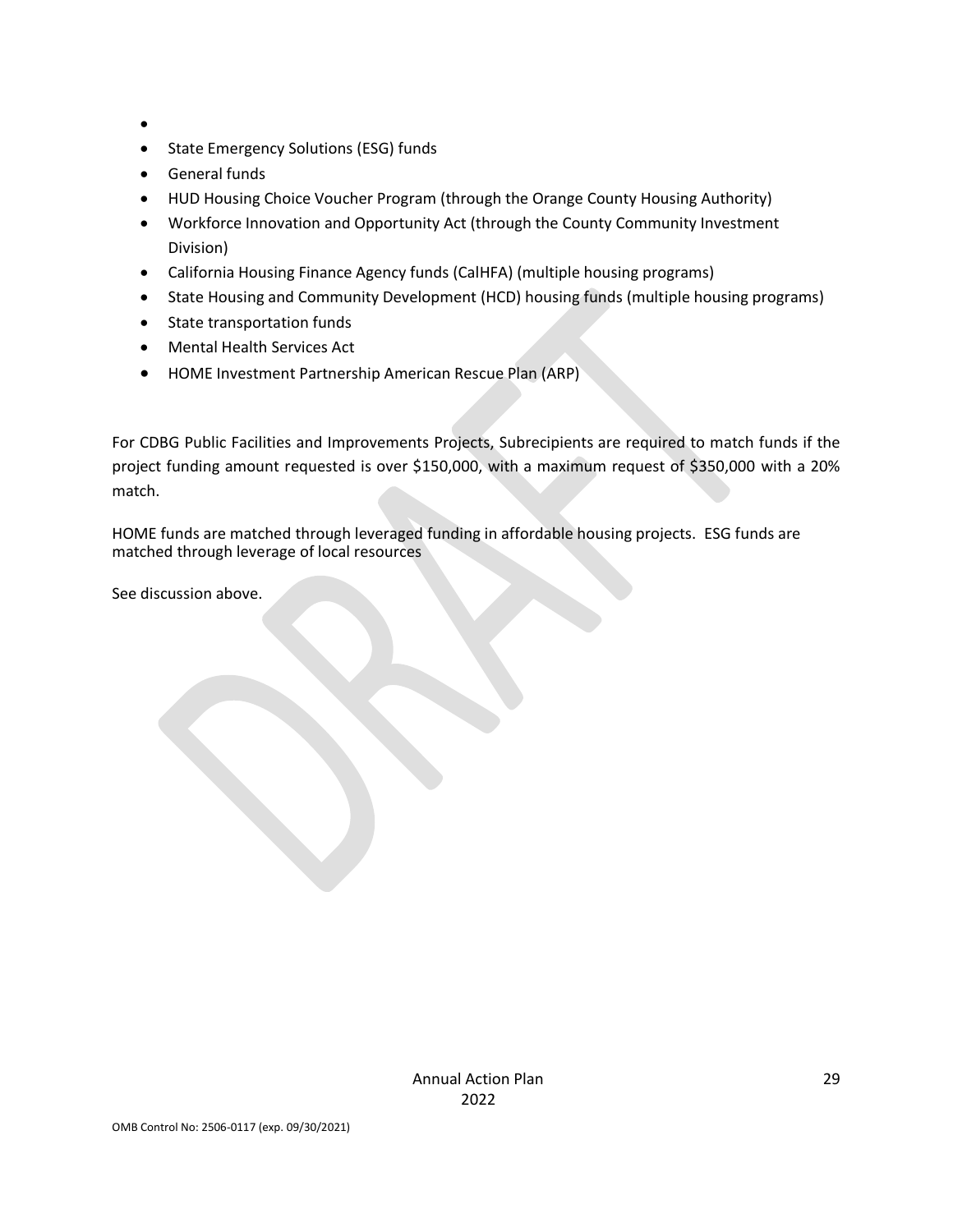## **Annual Goals and Objectives**

## **AP-20 Annual Goals and Objectives**

#### **Goals Summary Information**

| Sort           | <b>Goal Name</b>          | <b>Start</b> | End  | Category             | Geographic | <b>Needs Addressed</b>   | <b>Funding</b> | <b>Goal Outcome Indicator</b>        |
|----------------|---------------------------|--------------|------|----------------------|------------|--------------------------|----------------|--------------------------------------|
| Order          |                           | Year         | Year |                      | Area       |                          |                |                                      |
| $\mathbf{1}$   | <b>Expand Affordable</b>  | 2020         | 2024 | Affordable           |            | <b>Expand Affordable</b> | CDBG:          | Facade treatment/business building   |
|                | <b>Housing</b>            |              |      | Housing              |            | <b>Housing</b>           | \$984,850      | rehabilitation: up to 5 Businesses   |
|                | Opportunities             |              |      |                      |            | Opportunities            |                | Homeowner Housing Rehabilitated:     |
|                |                           |              |      |                      |            |                          |                | 106;                                 |
|                |                           |              |      |                      |            |                          | HOME:          | HOME funds will be used in the       |
|                |                           |              |      |                      |            |                          | \$1,367,493    | following year for TBRA and          |
|                |                           |              |      |                      |            |                          |                | permanent supportive housing.        |
| $\overline{2}$ | <b>Enhance Quality of</b> | 2020         | 2024 | Affordable           |            | <b>Enhance Quality</b>   | CDBG:          | Public Facility or Infrastructure    |
|                | Life                      |              |      | Housing              |            | of Life                  | \$1,410,836    | Activities other than Low/Moderate   |
|                |                           |              |      | Non-Housing          |            |                          |                | Income Housing Benefit: 34,584       |
|                |                           |              |      | Community            |            |                          |                | Persons Assisted                     |
|                |                           |              |      | Development          |            |                          |                |                                      |
| 3              | <b>Public Services</b>    | 2020         | 2024 | Homeless             |            | <b>Public Services</b>   | CDBG:          | Public service activities other than |
|                |                           |              |      | Non-Homeless         |            |                          | \$535,743      | Low/Moderate Income Housing          |
|                |                           |              |      | <b>Special Needs</b> |            |                          | ESG:           | Benefit: 4279 Persons Assisted       |
|                |                           |              |      |                      |            |                          | \$207,325      | Rapid Rehousing: 8 Households        |
|                |                           |              |      |                      |            |                          |                | Assisted; Homeless Person            |
|                |                           |              |      |                      |            |                          |                | Overnight Shelter: 1634 Persons      |
|                |                           |              |      |                      |            |                          |                | Assisted                             |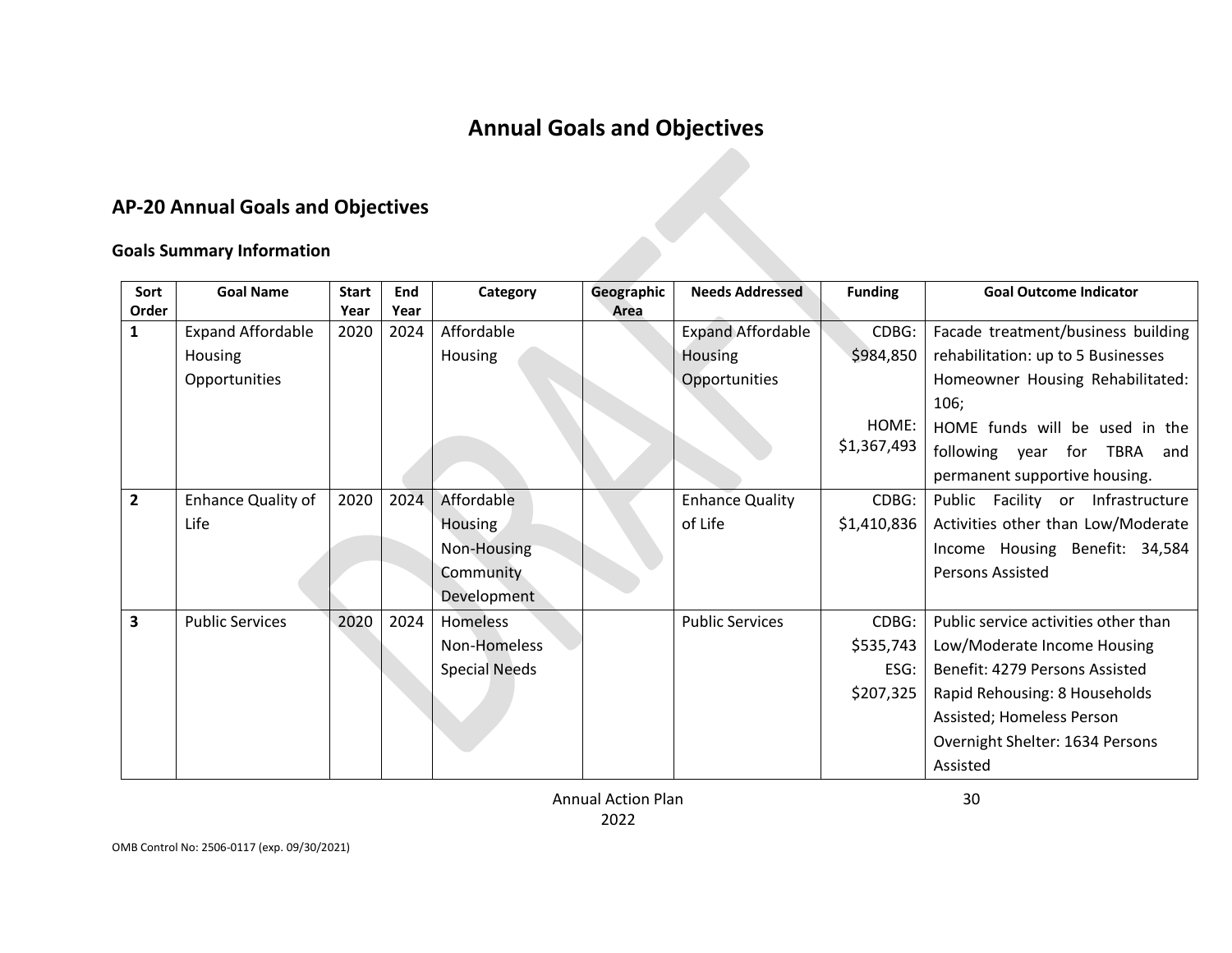| Sort  | <b>Goal Name</b> | <b>Start</b> | End  | Category       | Geographic | <b>Needs Addressed</b> | <b>Funding</b> | <b>Goal Outcome Indicator</b> |
|-------|------------------|--------------|------|----------------|------------|------------------------|----------------|-------------------------------|
| Order |                  | Year         | Year |                | Area       |                        |                |                               |
| 4     | Planning and     | 2020         | 2024 | Administration |            |                        | CDBG:          |                               |
|       | Administration   |              |      |                |            |                        | \$711,104      |                               |
|       |                  |              |      |                |            |                        | HOME:          |                               |
|       |                  |              |      |                |            |                        | \$151,944      |                               |
|       |                  |              |      |                |            |                        | ESG:           |                               |
|       |                  |              |      |                |            |                        | \$16,810       |                               |

**Table 6 – Goals Summary**

#### **Goal Descriptions**

| 1 | <b>Goal Name</b>        | <b>Expand Affordable Housing Opportunities</b> |  |
|---|-------------------------|------------------------------------------------|--|
|   | <b>Goal Description</b> |                                                |  |
| 2 | <b>Goal Name</b>        | <b>Enhance Quality of Life</b>                 |  |
|   | <b>Goal Description</b> |                                                |  |
| 3 | <b>Goal Name</b>        | <b>Public Services</b>                         |  |
|   | <b>Goal Description</b> |                                                |  |
| 4 | <b>Goal Name</b>        | Planning and Administration                    |  |
|   | <b>Goal Description</b> |                                                |  |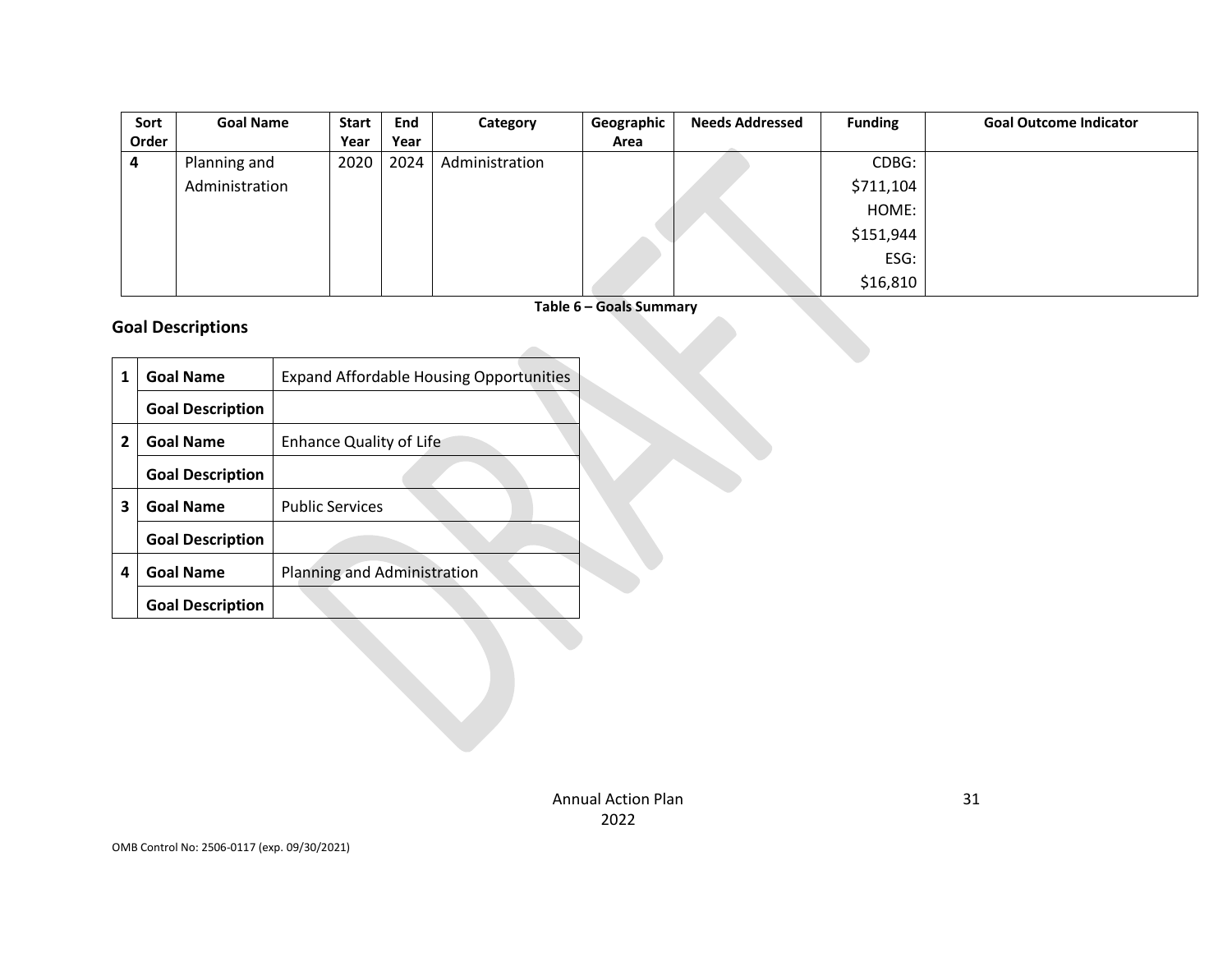## **Projects**

# **AP-35 Projects – 91.220(d)**

#### **Introduction**

This plan outlines the action steps that the County of Orange will use to address housing and community development needs in the Orange Urban County. The plan includes a listing of activities that the County may undertake during FY 2022-23 (July 1, 2022 through June 30, 2023) that utilize CDBG, HOME, and ESG funds. For FY 2022, the County has a combined CDBG, HOME, and ESG allocation of \$5,386,105 including program income and prior year resources for CDBG. All proposed activities budgets will be proportionally increased or decreased from the estimated funding levels to match actual allocation amounts. Funds less than \$100,000 from participating subrecipients by either project or administration that are not completely expended, will be kept by the County of Orange for reprogramming purposes.

The County of Orange submitted substantial amendments to HUD for approval to amend FY 2021-22 Annual Action Plan to allow for the Use of HOME-ARP funds.

#### **Projects**

| #                        | <b>Project Name</b>                                                    |
|--------------------------|------------------------------------------------------------------------|
| $\mathbf{1}$             | County's Emergency Shelters (CDBG)                                     |
| $\overline{\mathcal{L}}$ | County's Emergency Shelters (ESG)                                      |
| 3                        | City of Laguna Beach ASL Emergency Cold Weather Shelter (Laguna Beach) |
| 4                        | Midway City Community Services and Education Center (Abrazar)          |
| 5                        | Single-Family Housing Rehabilitation (Brea)                            |
| 6                        | Single-Family Housing Rehabilitation Program (Cypress)                 |
| 7                        | Leisure World Bathroom Accessibility Program (Seal Beach)              |
| 8                        | Safe Homes for OC Seniors (County)                                     |
| 9                        | Pedestrian Accessibility Improvements Project Phase VI (Laguna Woods)  |
| 10                       | Sterns Park Improvement Project (Los Alamitos)                         |
| 11                       | Brea Senior Center Improvement Study (Brea)                            |
| 12                       | Community Center Improvements (County of Orange)                       |
| 13                       | Placentia Hope Project (Colette's)                                     |
| 14                       | Administration (CDBG)                                                  |
| 15                       | Administration (ESG)                                                   |
| 16                       | Administration (HOME)                                                  |
| 17                       | Fair Housing Education, Counseling and Enforcement (Fair Housing)      |
| 18                       | Affordable Housing - (HOME)                                            |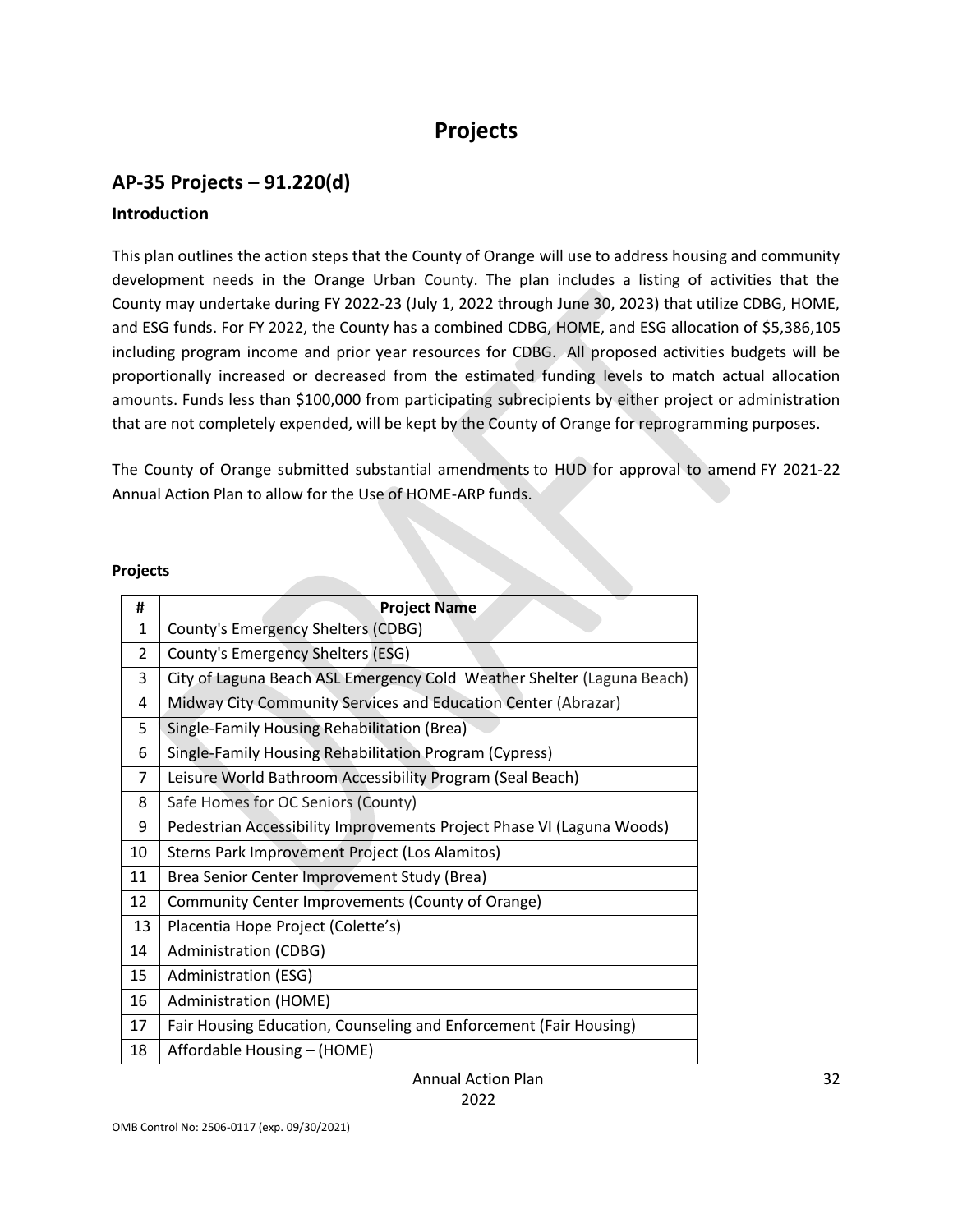| #  | <b>Project Name</b>                                   |
|----|-------------------------------------------------------|
| 19 | Administration (Placentia)                            |
| 20 | <b>Administration County (Placentia)</b>              |
| 21 | Public Services - Neighborhood Services (Placentia)   |
| 22 | Public Services - Senior Services (Placentia)         |
| 23 | Housing Rehabilitation - SFR (Placentia)              |
| 24 | Facade Improvement Program (Placentia)                |
| 25 | Neighborhood Facility Improvements - PF&I (Placentia) |
| 26 | Administration (Yorba Linda)                          |
| 27 | Administration County (Yorba Linda)                   |
| 28 | Public Services (Yorba Linda)                         |
| 29 | Neighborhood Improvement Program HR-SFR (Yorba Linda) |
| 30 | ADA Improvements Pubic Facility PF&I (Yorba Linda)    |

**Table 7 - Project Information**

#### **Describe the reasons for allocation priorities and any obstacles to addressing underserved needs**

The funding priorities are the same as outlined in the Funding Allocation Policy and Process.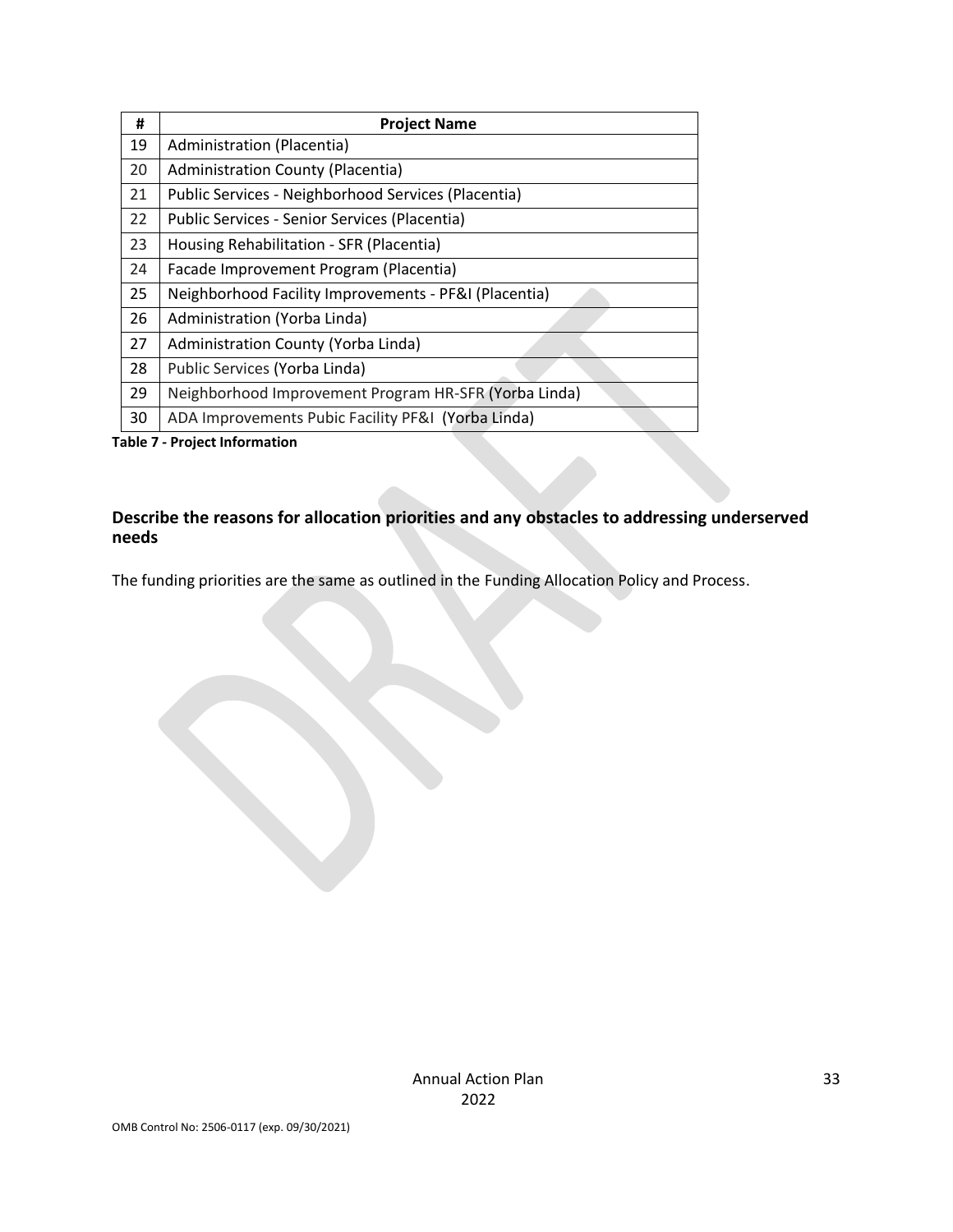## **AP-38 Project Summary**

## **Project Summary Information**

| $\mathbf{1}$   | <b>Project Name</b>                                                                                        | County's Emergency Shelters (CDBG)                                                                                                                                                                                                     |
|----------------|------------------------------------------------------------------------------------------------------------|----------------------------------------------------------------------------------------------------------------------------------------------------------------------------------------------------------------------------------------|
|                | <b>Target Area</b>                                                                                         | County of Orange                                                                                                                                                                                                                       |
|                | <b>Goals Supported</b>                                                                                     | <b>Public Services</b>                                                                                                                                                                                                                 |
|                | <b>Needs Addressed</b>                                                                                     | <b>Public Services</b>                                                                                                                                                                                                                 |
|                | <b>Funding</b>                                                                                             | CDBG: \$233,168                                                                                                                                                                                                                        |
|                | <b>Description</b>                                                                                         | Funds will be used to provide essential service, operations, emergency<br>shelter, showers and meals for homeless clients.                                                                                                             |
|                | <b>Target Date</b>                                                                                         | 6/30/2023                                                                                                                                                                                                                              |
|                | <b>Estimate the number</b><br>and type of families<br>that will benefit from<br>the proposed<br>activities | An estimated 610 homeless person are expected to benefit from the<br>proposed activity.                                                                                                                                                |
|                | <b>Location Description</b>                                                                                | Shelters in Orange County, CA                                                                                                                                                                                                          |
|                | <b>Planned Activities</b>                                                                                  | Funds will be used to provide essential service, operations, emergency<br>shelter, showers and meals for homeless clients.                                                                                                             |
| $\overline{2}$ | <b>Project Name</b>                                                                                        | County's Emergency Shelters (ESG)                                                                                                                                                                                                      |
|                | <b>Target Area</b>                                                                                         | County of Orange                                                                                                                                                                                                                       |
|                | <b>Goals Supported</b>                                                                                     | <b>Public Services</b>                                                                                                                                                                                                                 |
|                | <b>Needs Addressed</b>                                                                                     | <b>Public Services</b>                                                                                                                                                                                                                 |
|                | <b>Funding</b>                                                                                             | ESG: \$124,395 Essential Services; \$62,197 Rapid Rehousing; \$20,733<br>HMIS; Other Local Funds \$50,000                                                                                                                              |
|                | <b>Description</b>                                                                                         | Funds will be used to provide essential services, operations, emergency<br>shelter, showers, and meals for homeless clients, rapid rehousing, data<br>research and input and administration of HUD-sponsored Urban County<br>programs. |
|                | <b>Target Date</b>                                                                                         | 6/30/2023                                                                                                                                                                                                                              |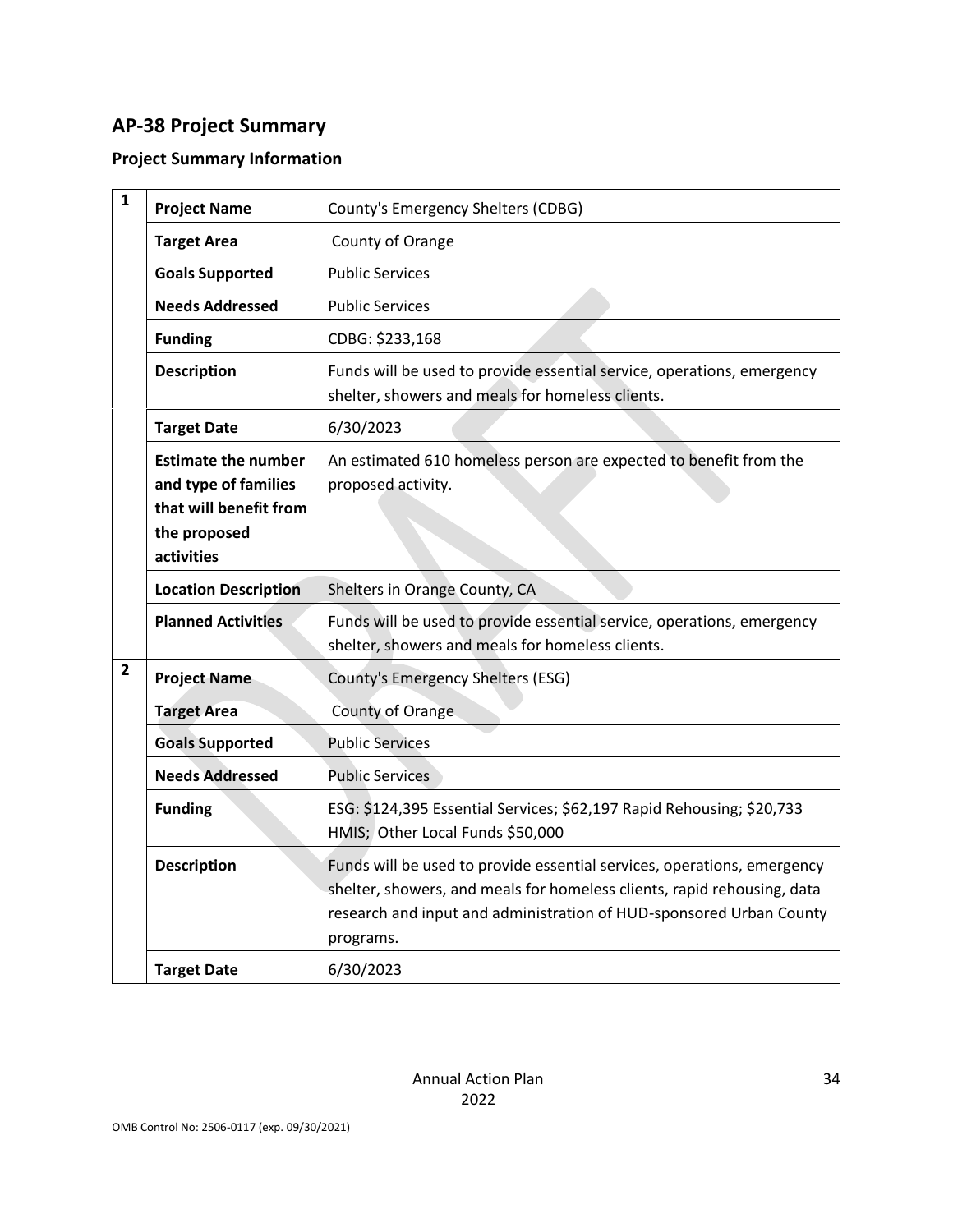|   | <b>Estimate the number</b><br>and type of families<br>that will benefit from<br>the proposed<br>activities | An estimated 462 homeless persons will be assisted through emergency<br>shelter and 8 households through rapid rehousing                                                                                                                        |
|---|------------------------------------------------------------------------------------------------------------|-------------------------------------------------------------------------------------------------------------------------------------------------------------------------------------------------------------------------------------------------|
|   | <b>Location Description</b>                                                                                | Shelters in Orange County                                                                                                                                                                                                                       |
|   | <b>Planned Activities</b>                                                                                  | Funds will be used to provide essential services, operations, emergency<br>shelter, showers, and meals for homeless clients, rapid rehousing, data<br>research and input and administration.                                                    |
| 3 | <b>Project Name</b>                                                                                        | City of Laguna Beach ASL Emergency Cold Weather Shelter                                                                                                                                                                                         |
|   | <b>Target Area</b>                                                                                         | Laguna Beach                                                                                                                                                                                                                                    |
|   | <b>Goals Supported</b>                                                                                     | <b>Public Services</b>                                                                                                                                                                                                                          |
|   | <b>Needs Addressed</b>                                                                                     | <b>Public Services</b>                                                                                                                                                                                                                          |
|   | <b>Funding</b>                                                                                             | CDBG: \$140,326                                                                                                                                                                                                                                 |
|   | <b>Description</b>                                                                                         | Funds will be used to provide emergency shelter for 45 homeless<br>individuals from the City of Laguna Beach and surrounding cities.                                                                                                            |
|   | <b>Target Date</b>                                                                                         | 6/30/2023                                                                                                                                                                                                                                       |
|   | <b>Estimate the number</b><br>and type of families<br>that will benefit from<br>the proposed<br>activities | An estimated 45 person are expected to benefit from the proposed<br>activity.                                                                                                                                                                   |
|   | <b>Location Description</b>                                                                                | The emergency shelter called the Alternative Sleeping Location located<br>at 20652 Laguna Canyon Road, Laguna Beach, CA.                                                                                                                        |
|   | <b>Planned Activities</b>                                                                                  | Funds will be used to provide transportation to and from the emergency<br>shelter for 45 homeless individuals from the City of Laguna Beach and<br>surrounding cities along with essential services, meals and casework for<br>the individuals. |
| 4 | <b>Project Name</b>                                                                                        | Midway City Community Services and Education Center                                                                                                                                                                                             |
|   | <b>Target Area</b>                                                                                         | Midway City                                                                                                                                                                                                                                     |
|   | <b>Goals Supported</b>                                                                                     | <b>Public Services</b>                                                                                                                                                                                                                          |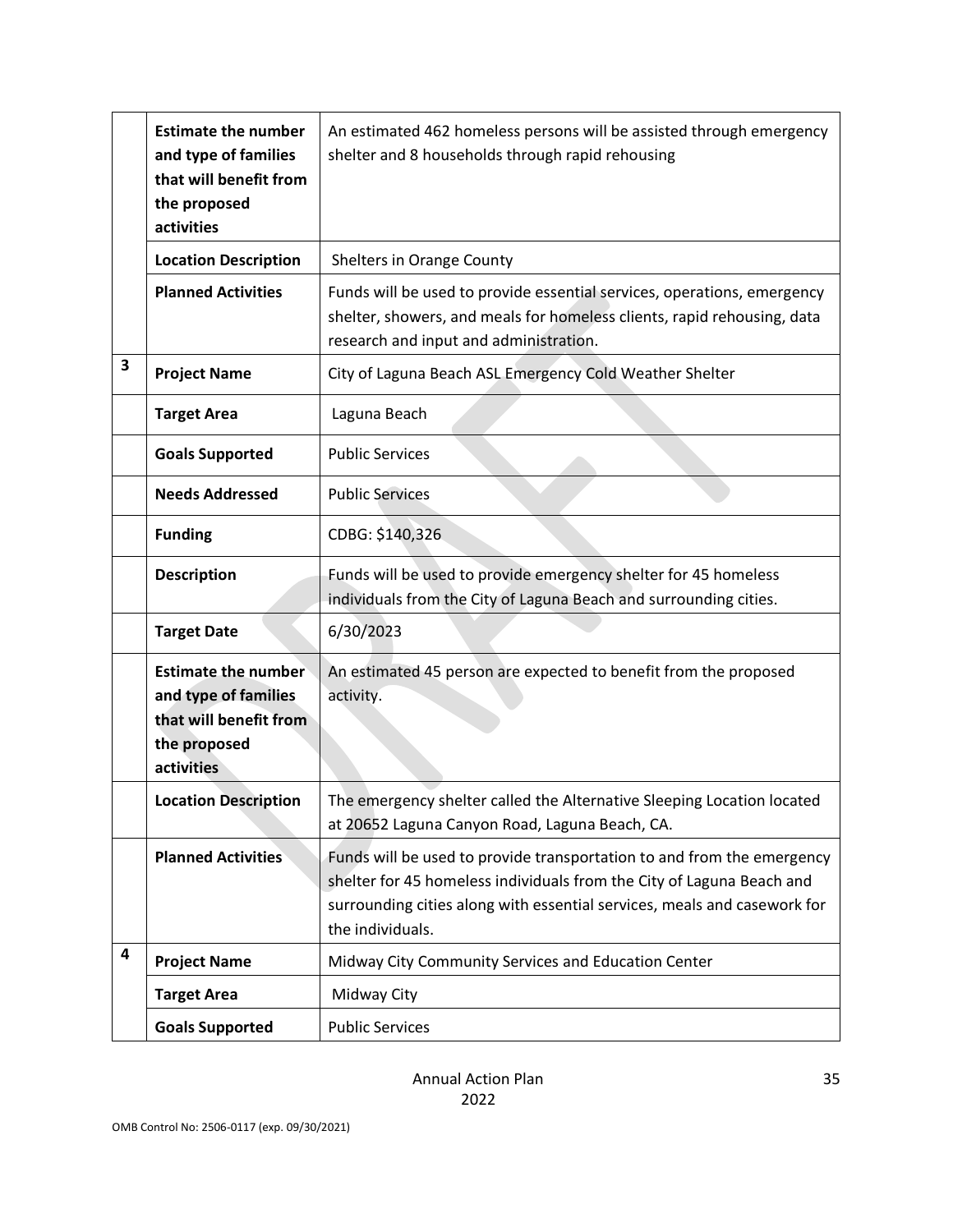|   | <b>Needs Addressed</b>                                                                                     | <b>Public Services</b>                                                                                                                                                                                                                                                                                                                                                                                                                       |
|---|------------------------------------------------------------------------------------------------------------|----------------------------------------------------------------------------------------------------------------------------------------------------------------------------------------------------------------------------------------------------------------------------------------------------------------------------------------------------------------------------------------------------------------------------------------------|
|   | <b>Funding</b>                                                                                             | CDBG: \$64,470                                                                                                                                                                                                                                                                                                                                                                                                                               |
|   | <b>Description</b>                                                                                         | Funds will be used to provide social services programming at the<br>Community Center. Abrazar, Inc. will be responsible for delivery of<br>continuous support of social services programs for residents within the<br>immediate neighborhoods. Services provided include educational,<br>recreational, and cultural programming, transportation, senior citizen<br>programming, employment, health and medical information and<br>referrals. |
|   | <b>Target Date</b>                                                                                         | 6/30/2023                                                                                                                                                                                                                                                                                                                                                                                                                                    |
|   | <b>Estimate the number</b><br>and type of families<br>that will benefit from<br>the proposed<br>activities | An estimated 1,200 person are expected to benefit from the proposed<br>activity.                                                                                                                                                                                                                                                                                                                                                             |
|   | <b>Location Description</b>                                                                                | The Community Center is located at 14900 Park Ln, Midway City, CA.                                                                                                                                                                                                                                                                                                                                                                           |
|   | <b>Planned Activities</b>                                                                                  | Funds will be used to provide social services programming at the<br>Community Center. Abrazar, Inc. will be responsible for delivery of<br>continuous support of social services programs for residents within the<br>immediate neighborhoods. Services include educational, recreational,<br>and cultural programming, transportation, senior citizen programming,<br>employment, health and medical information and referrals.             |
| 5 | <b>Project Name</b>                                                                                        | Single-Family Housing Rehabilitation (Brea)                                                                                                                                                                                                                                                                                                                                                                                                  |
|   | <b>Target Area</b>                                                                                         | <b>Brea</b>                                                                                                                                                                                                                                                                                                                                                                                                                                  |
|   | <b>Goals Supported</b>                                                                                     | <b>Expand Affordable Housing Opportunities</b>                                                                                                                                                                                                                                                                                                                                                                                               |
|   | <b>Needs Addressed</b>                                                                                     | <b>Expand Affordable Housing Opportunities</b>                                                                                                                                                                                                                                                                                                                                                                                               |
|   | <b>Funding</b>                                                                                             | CDBG: \$198,750                                                                                                                                                                                                                                                                                                                                                                                                                              |
|   | <b>Description</b>                                                                                         | Funds will be used for the rehabilitation of single-family low or very-<br>low-income owner-occupied residences. Improvements will include<br>interior and exterior improvements to homes and mobile home units.                                                                                                                                                                                                                             |
|   | <b>Target Date</b>                                                                                         | 6/30/2023                                                                                                                                                                                                                                                                                                                                                                                                                                    |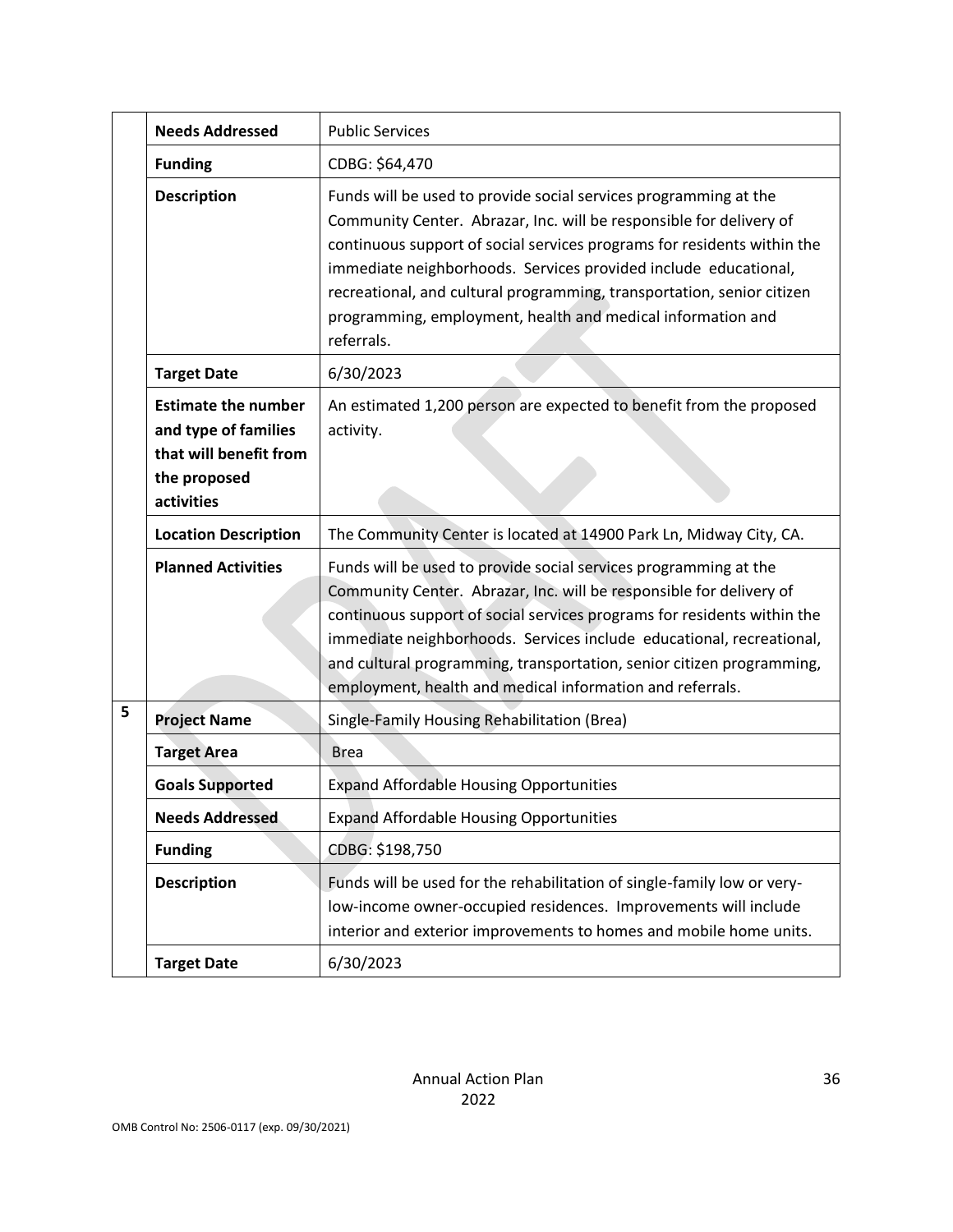|                         | <b>Estimate the number</b><br>and type of families<br>that will benefit from<br>the proposed<br>activities | An estimated 10 households are expected to benefit from the proposed<br>activity.                                                                                                                                |
|-------------------------|------------------------------------------------------------------------------------------------------------|------------------------------------------------------------------------------------------------------------------------------------------------------------------------------------------------------------------|
|                         | <b>Location Description</b>                                                                                | City of Brea                                                                                                                                                                                                     |
|                         | <b>Planned Activities</b>                                                                                  | Funds will be used for the rehabilitation of single-family low or very-<br>low-income owner-occupied residences. Improvements will include<br>interior and exterior improvements to homes and mobile home units. |
| 6                       | <b>Project Name</b>                                                                                        | Single-Family Housing Rehabilitation Program (Cypress)                                                                                                                                                           |
|                         | <b>Target Area</b>                                                                                         | Cypress                                                                                                                                                                                                          |
|                         | <b>Goals Supported</b>                                                                                     | <b>Expand Affordable Housing Opportunities</b>                                                                                                                                                                   |
|                         | <b>Needs Addressed</b>                                                                                     | <b>Expand Affordable Housing Opportunities</b>                                                                                                                                                                   |
|                         | <b>Funding</b>                                                                                             | CDBG: \$169,600                                                                                                                                                                                                  |
|                         | <b>Description</b>                                                                                         | Funds will be used to support the Home Enhancement Program or HELP<br>II, which provides forgivable loans up to \$20,000 to income eligible<br>homeowners in order to assist them with home improvements.        |
|                         | <b>Target Date</b>                                                                                         | 6/30/2023                                                                                                                                                                                                        |
|                         | <b>Estimate the number</b><br>and type of families<br>that will benefit from<br>the proposed<br>activities | An estimated five (5) households are expected to benefit from the<br>proposed activity.                                                                                                                          |
|                         | <b>Location Description</b>                                                                                | City of Cypress                                                                                                                                                                                                  |
|                         | <b>Planned Activities</b>                                                                                  | Funds will be used to support the Home Enhancement Program or HELP<br>II, which provides forgivable loans up to \$20,000 to income eligible<br>homeowners in order to assist them with home improvements.        |
| $\overline{\mathbf{z}}$ | <b>Project Name</b>                                                                                        | Leisure World Bathroom Accessibility Program (Seal Beach)                                                                                                                                                        |
|                         | <b>Target Area</b>                                                                                         | Seal Beach                                                                                                                                                                                                       |
|                         | <b>Goals Supported</b>                                                                                     | <b>Expand Affordable Housing Opportunities</b>                                                                                                                                                                   |
|                         | <b>Needs Addressed</b>                                                                                     | <b>Expand Affordable Housing Opportunities</b>                                                                                                                                                                   |
|                         | <b>Funding</b>                                                                                             | CDBG: \$212,000                                                                                                                                                                                                  |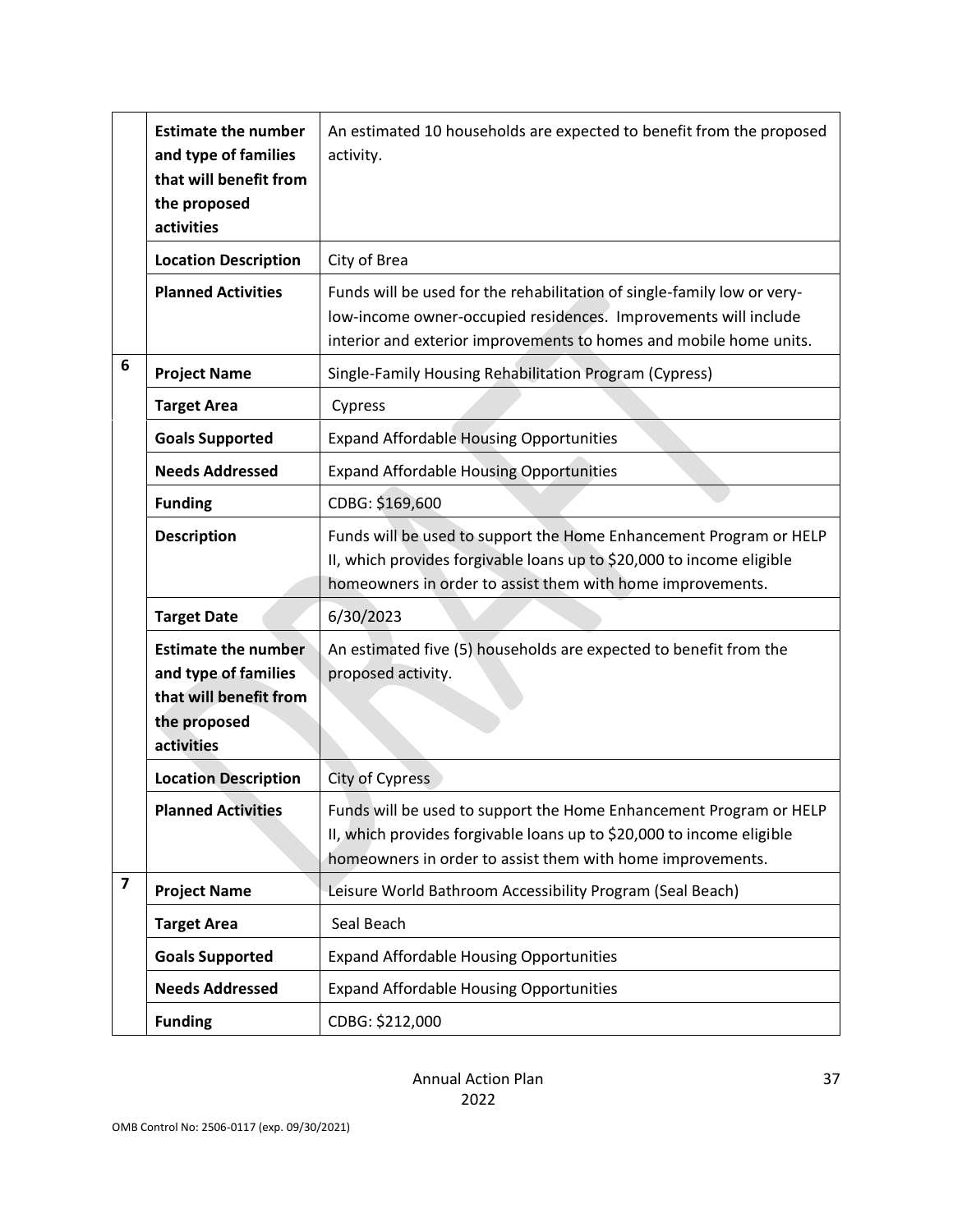|   | <b>Description</b>                                                                                         | Funds will be used to provide grants to income qualified, disabled<br>seniors to improve bathroom accessibility and safety by converting the<br>tub/shower into an accessible shower stall. |
|---|------------------------------------------------------------------------------------------------------------|---------------------------------------------------------------------------------------------------------------------------------------------------------------------------------------------|
|   | <b>Target Date</b>                                                                                         | 6/30/2023                                                                                                                                                                                   |
|   | <b>Estimate the number</b><br>and type of families<br>that will benefit from<br>the proposed<br>activities | An estimated 55 households are expected to benefit from the proposed<br>activity.                                                                                                           |
|   | <b>Location Description</b>                                                                                | City of Seal Beach Leisure World                                                                                                                                                            |
|   | <b>Planned Activities</b>                                                                                  | Funds will be used to provide grants to income qualified, disabled<br>seniors to improve bathroom accessibility and safety by converting the<br>tub/shower into an accessible shower stall. |
| 8 | <b>Project Name</b>                                                                                        | Safe Homes for OC Seniors                                                                                                                                                                   |
|   | <b>Target Area</b>                                                                                         | County of Orange                                                                                                                                                                            |
|   | <b>Goals Supported</b>                                                                                     | <b>Expand Affordable Housing Opportunities</b>                                                                                                                                              |
|   | <b>Needs Addressed</b>                                                                                     | <b>Expand Affordable Housing Opportunities</b>                                                                                                                                              |
|   | <b>Funding</b>                                                                                             | CDBG: \$212,000                                                                                                                                                                             |
|   | <b>Description</b>                                                                                         | Funds will be used to provide Grants to income qualified seniors in<br>Unincorporated areas throughout the County,                                                                          |
|   | <b>Target Date</b>                                                                                         | 6/30/2023                                                                                                                                                                                   |
|   | <b>Estimate the number</b><br>and type of families<br>that will benefit from<br>the proposed<br>activities | An estimated 10 households are expected to benefit from the proposed<br>activity.                                                                                                           |
|   | <b>Location Description</b>                                                                                | County of Orange                                                                                                                                                                            |
|   | <b>Planned Activities</b>                                                                                  | Funds will be used to provide grants to income qualified, disabled<br>seniors to improve bathroom accessibility and safety by converting the<br>tub/shower into an accessible shower stall. |
| 9 | <b>Project Name</b>                                                                                        | Pedestrian Accessibility Improvements Project Phase VI (Laguna Woods)                                                                                                                       |
|   | <b>Target Area</b>                                                                                         | Laguna Woods                                                                                                                                                                                |
|   | <b>Goals Supported</b>                                                                                     | <b>Enhance Quality of Life</b>                                                                                                                                                              |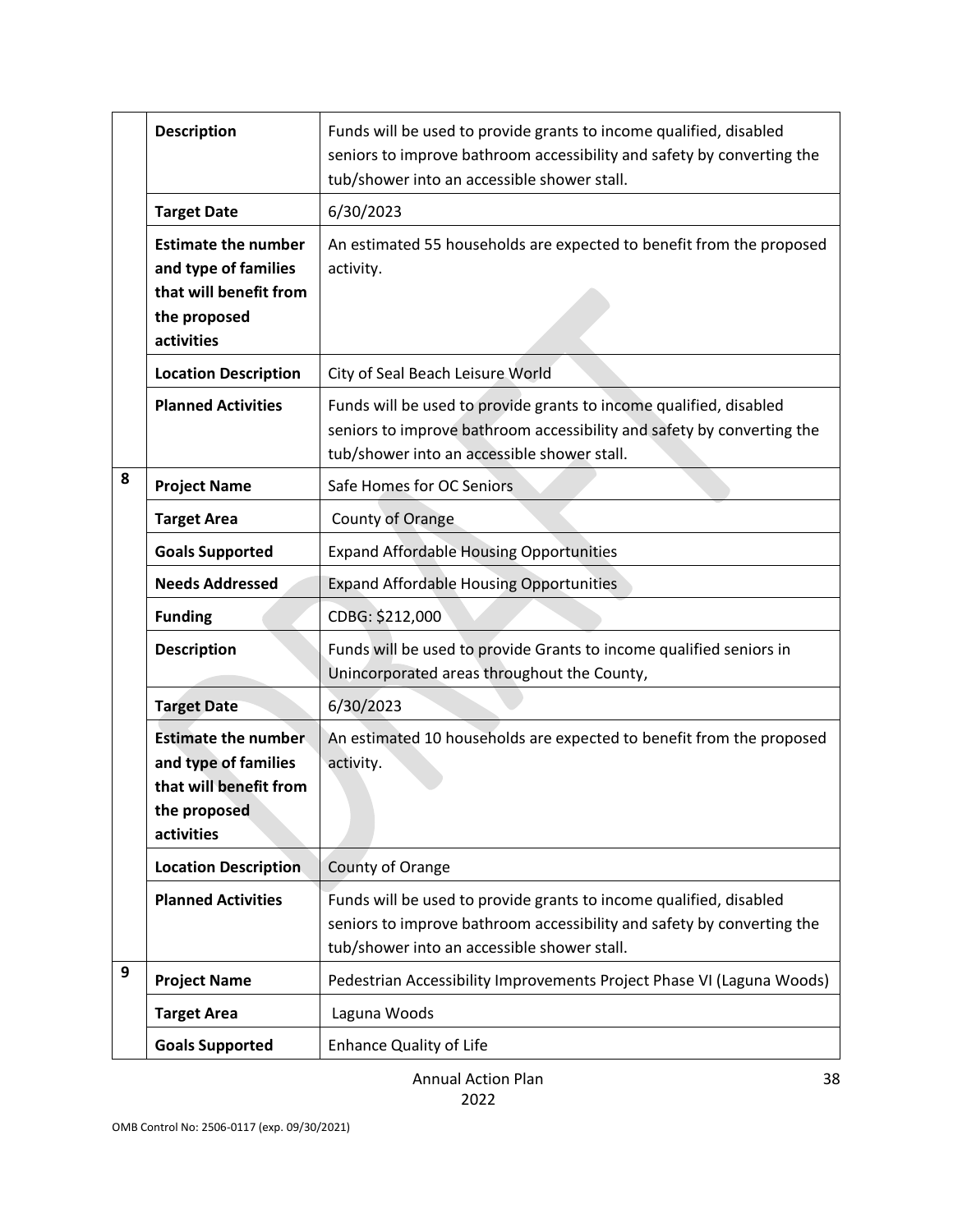|    | <b>Needs Addressed</b>                                                                                     | <b>Enhance Quality of Life</b>                                                                                                                                                                          |
|----|------------------------------------------------------------------------------------------------------------|---------------------------------------------------------------------------------------------------------------------------------------------------------------------------------------------------------|
|    | <b>Funding</b>                                                                                             | CDBG: \$371,000                                                                                                                                                                                         |
|    | <b>Description</b>                                                                                         | Funds will be used for the reconstruction of 18 curb ramps to comply<br>with ADA requirements, sidewalk lifts and adjustments needed on<br>Moulton Parkway.                                             |
|    | <b>Target Date</b>                                                                                         | 6/30/2023                                                                                                                                                                                               |
|    | <b>Estimate the number</b><br>and type of families<br>that will benefit from<br>the proposed<br>activities | An estimated 10,770 people are expected to benefit from the proposed<br>activity.                                                                                                                       |
|    | <b>Location Description</b>                                                                                | Moulton Parkway, Laguna Woods                                                                                                                                                                           |
|    | <b>Planned Activities</b>                                                                                  | Funds will be used for the reconstruction curb ramps to comply with<br>ADA requirements, sidewalk lifts and adjustments needed on Moulton<br>Parkway.                                                   |
| 10 | <b>Project Name</b>                                                                                        | Sterns Park Improvement Project (Los Alamitos)                                                                                                                                                          |
|    | <b>Target Area</b>                                                                                         | Los Alamitos                                                                                                                                                                                            |
|    | <b>Goals Supported</b>                                                                                     | <b>Enhance Quality of Life</b>                                                                                                                                                                          |
|    | <b>Needs Addressed</b>                                                                                     | <b>Enhance Quality of Life</b>                                                                                                                                                                          |
|    | <b>Funding</b>                                                                                             | CDBG: \$371,000                                                                                                                                                                                         |
|    | <b>Description</b>                                                                                         | Funds will be used for ADA and play equipment Improvements.                                                                                                                                             |
|    | <b>Target Date</b>                                                                                         | 6/30/2023                                                                                                                                                                                               |
|    | <b>Estimate the number</b><br>and type of families<br>that will benefit from<br>the proposed<br>activities | An estimated 5,274 people are expected to benefit from the proposed<br>activity.                                                                                                                        |
|    | <b>Location Description</b>                                                                                | City of Los Alamitos                                                                                                                                                                                    |
|    | <b>Planned Activities</b>                                                                                  | Funds will be used for removal and replacement of sections of asphalt<br>concrete and grind and overlay all on Noel Street in the Apartment Row<br>neighborhood from Katella Avenue to Farquhar Avenue. |
|    | <b>Project Name</b>                                                                                        | Brea Senior Center Improvement Study                                                                                                                                                                    |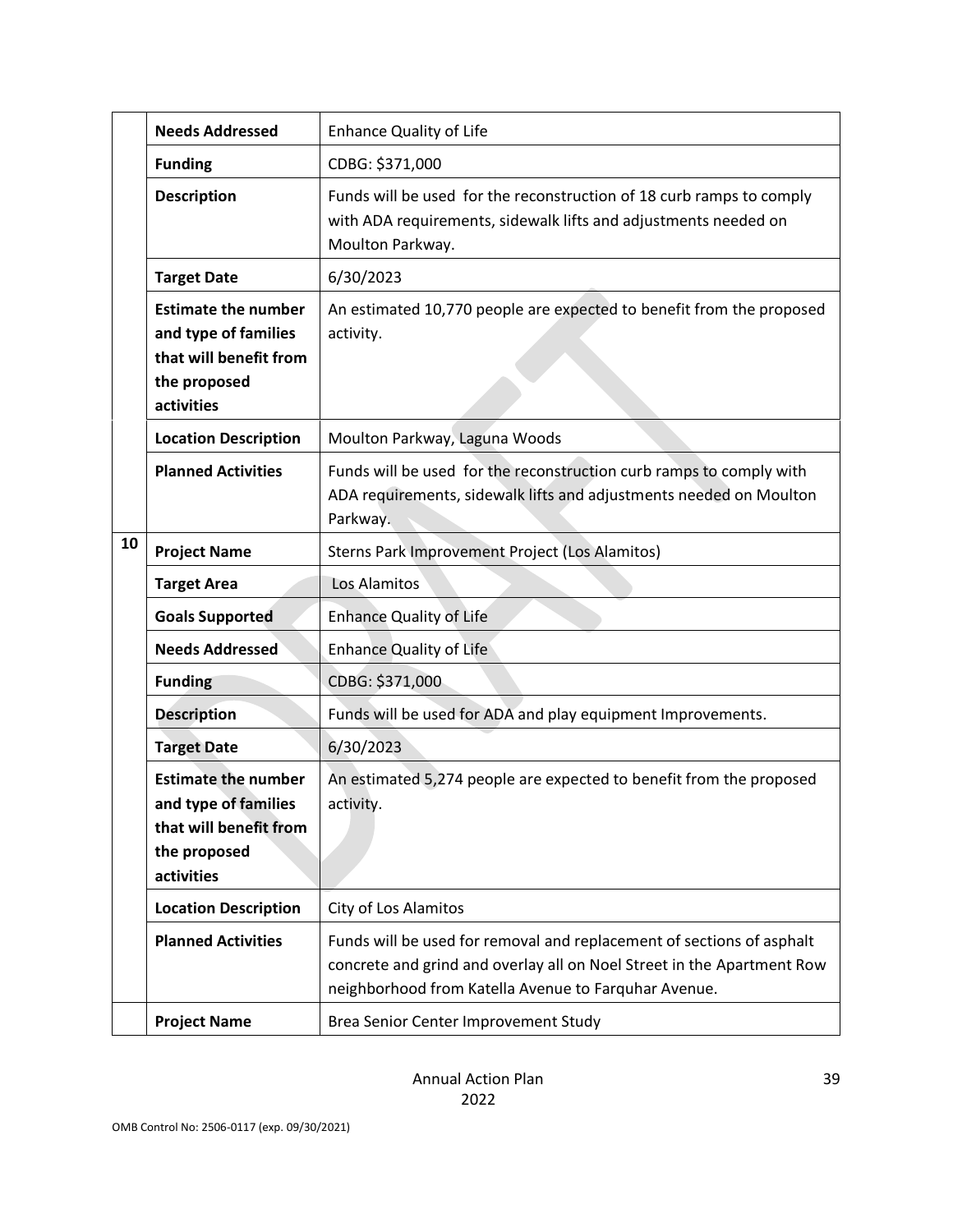| 11 | <b>Target Area</b>                                                                                         | City of Brea                                                    |
|----|------------------------------------------------------------------------------------------------------------|-----------------------------------------------------------------|
|    | <b>Goals Supported</b>                                                                                     | <b>Enhance Quality of Life</b>                                  |
|    | <b>Needs Addressed</b>                                                                                     | <b>Enhance Quality of Life</b>                                  |
|    | <b>Funding</b>                                                                                             | CDBG \$79,500                                                   |
|    | <b>Description</b>                                                                                         | Funds will be used to improve the center and the grounds        |
|    | <b>Target Date</b>                                                                                         | 6/30/2023                                                       |
|    | <b>Estimate the number</b><br>and type of families<br>that will benefit from<br>the proposed<br>activities | An estimated 1 Senior Facility.                                 |
|    | <b>Location Description</b>                                                                                | 500 Sievers Ave, Brea                                           |
|    | <b>Planned Activities</b>                                                                                  | Funds will be used to conduct a study of improves to the center |
| 12 | <b>Project Name</b>                                                                                        | <b>Community Center Improvements</b>                            |
|    | <b>Target Area</b>                                                                                         | Midway City Community Center                                    |
|    | <b>Goals Supported</b>                                                                                     | <b>Enhance Quality of Life</b>                                  |
|    | <b>Needs Addressed</b>                                                                                     | <b>Enhance Quality of Life</b>                                  |
|    | <b>Funding</b>                                                                                             | CDBG: \$212,000                                                 |
|    | <b>Description</b>                                                                                         | <b>Community Center Improvements</b>                            |
|    | <b>Target Date</b>                                                                                         | 6/30/2023                                                       |
|    | <b>Estimate the number</b><br>and type of families<br>that will benefit from<br>the proposed<br>activities | 1200                                                            |
|    | <b>Location Description</b>                                                                                | 14900 Park Lane, Midway City (owned by the County)              |
|    | <b>Planned Activities</b>                                                                                  | <b>Community Center Improvements</b>                            |
| 13 | <b>Project Name</b>                                                                                        | Placentia Hope Project                                          |
|    | <b>Target Area</b>                                                                                         | Colette's Children's Home                                       |
|    | <b>Goals Supported</b>                                                                                     | <b>Enhance Quality of Life</b>                                  |
|    | <b>Needs Addressed</b>                                                                                     | Enhance Quality of Life                                         |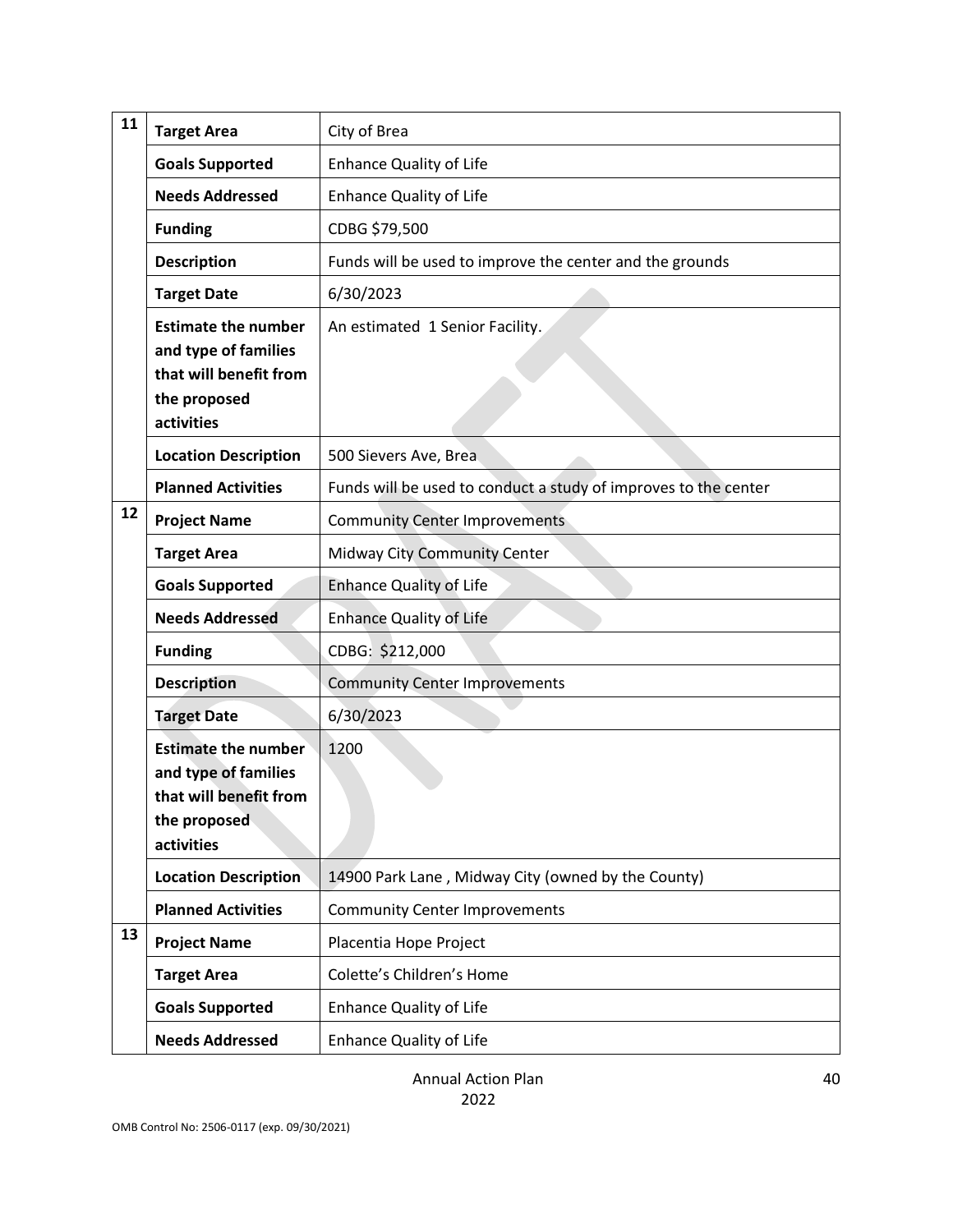|    | <b>Funding</b>                                                                                             | CDBG: 371,000                                                                                                             |
|----|------------------------------------------------------------------------------------------------------------|---------------------------------------------------------------------------------------------------------------------------|
|    | <b>Description</b>                                                                                         | Add 2 units to existing garage structure                                                                                  |
|    | <b>Target Date</b>                                                                                         | 6/30/2023                                                                                                                 |
|    | <b>Estimate the number</b><br>and type of families<br>that will benefit from<br>the proposed<br>activities |                                                                                                                           |
|    | <b>Location Description</b>                                                                                | 1038 Cypress, Placentia                                                                                                   |
|    | <b>Planned Activities</b>                                                                                  | Construct 2 units above existing garages                                                                                  |
| 14 | <b>Project Name</b>                                                                                        | <b>Administration (CDBG)</b>                                                                                              |
|    | <b>Target Area</b>                                                                                         |                                                                                                                           |
|    | <b>Goals Supported</b>                                                                                     | Planning and Administration                                                                                               |
|    | <b>Needs Addressed</b>                                                                                     | Planning and Administration                                                                                               |
|    | <b>Funding</b>                                                                                             | CDBG: \$ \$523,952                                                                                                        |
|    | <b>Description</b>                                                                                         | CDBG Program Income: \$8,000<br>Funds will be utilized for administration of CDBG HUD-sponsored Urban<br>County programs. |
|    | <b>Target Date</b>                                                                                         | 6/30/2023                                                                                                                 |
|    | <b>Estimate the number</b><br>and type of families<br>that will benefit from<br>the proposed<br>activities | Not Applicable                                                                                                            |
|    | <b>Location Description</b>                                                                                |                                                                                                                           |
|    | <b>Planned Activities</b>                                                                                  | Funds will be utilized for administration of CDBG HUD-sponsored Urban<br>County programs.                                 |
| 15 | <b>Project Name</b>                                                                                        | Administration (ESG)                                                                                                      |
|    | <b>Target Area</b>                                                                                         |                                                                                                                           |
|    | <b>Goals Supported</b>                                                                                     | <b>Enhance Quality of Life</b>                                                                                            |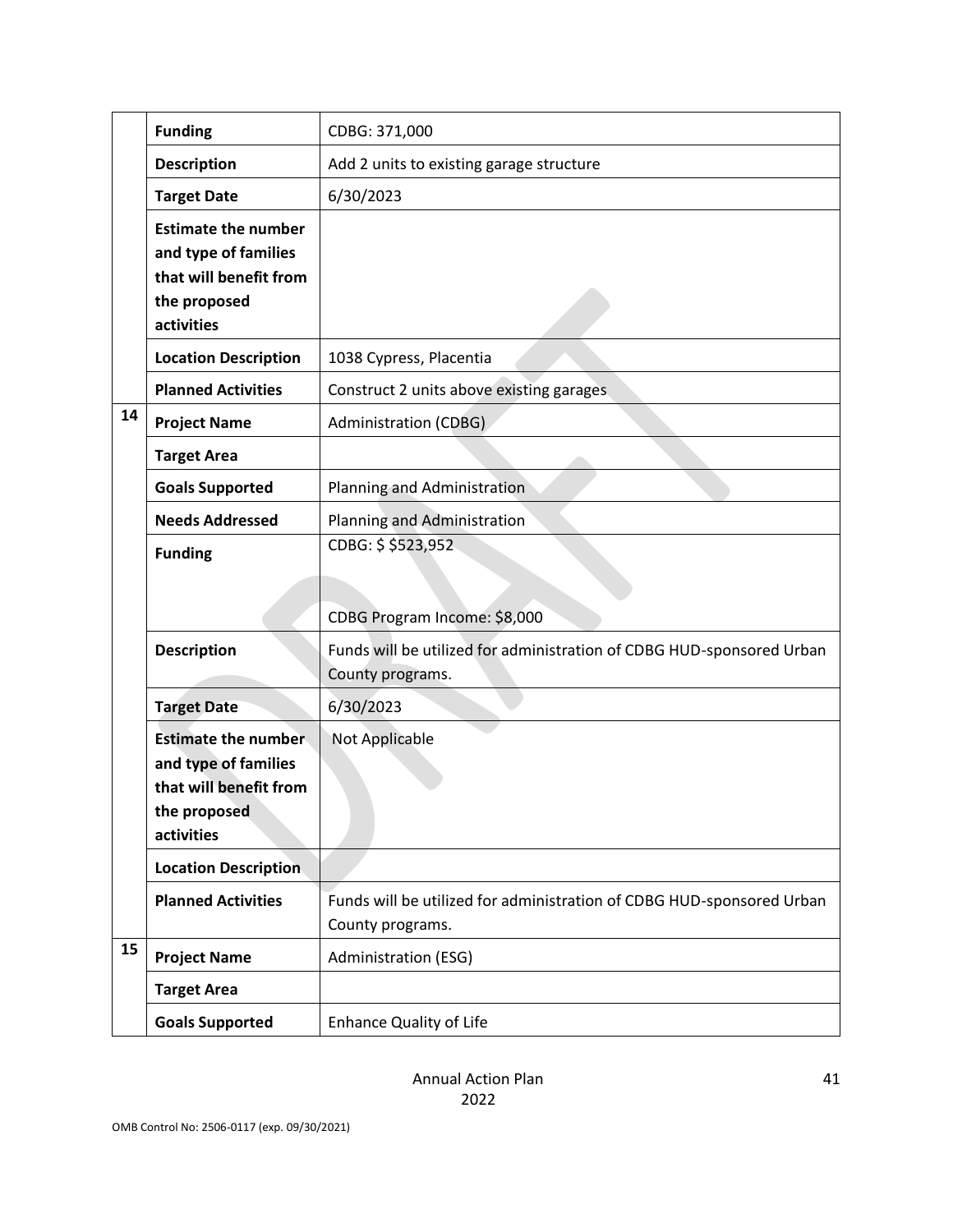|    | <b>Needs Addressed</b>                                                                                     | <b>Enhance Quality of Life</b>                                                           |
|----|------------------------------------------------------------------------------------------------------------|------------------------------------------------------------------------------------------|
|    | <b>Funding</b>                                                                                             | ESG: \$16,810                                                                            |
|    | <b>Description</b>                                                                                         | Funds will be utilized for administration of ESG HUD-sponsored Urban<br>County program.  |
|    | <b>Target Date</b>                                                                                         | 6/30/2023                                                                                |
|    | <b>Estimate the number</b><br>and type of families<br>that will benefit from<br>the proposed<br>activities | Not Applicable                                                                           |
|    | <b>Location Description</b>                                                                                |                                                                                          |
|    | <b>Planned Activities</b>                                                                                  | Funds will be utilized for administration of ESG HUD-sponsored Urban<br>County program.  |
| 16 | <b>Project Name</b>                                                                                        | <b>Administration (HOME)</b>                                                             |
|    | <b>Target Area</b>                                                                                         |                                                                                          |
|    | <b>Goals Supported</b>                                                                                     | Planning and Administration                                                              |
|    | <b>Needs Addressed</b>                                                                                     | Planning and Administration                                                              |
|    | <b>Funding</b>                                                                                             | HOME: \$138,444<br>HOME Program Income: \$13,500                                         |
|    | <b>Description</b>                                                                                         | Funds will be utilized for administration of HOME HUD-sponsored<br>Urban County program. |
|    | <b>Target Date</b>                                                                                         | 6/30/2020                                                                                |
|    | <b>Estimate the number</b><br>and type of families<br>that will benefit from<br>the proposed<br>activities | Not Applicable                                                                           |
|    | <b>Location Description</b>                                                                                |                                                                                          |
|    | <b>Planned Activities</b>                                                                                  | Funds will be utilized for administration of HOME HUD-sponsored<br>Urban County program. |
| 17 | <b>Project Name</b>                                                                                        | Fair Housing Education, Counseling and Enforcement (Fair Housing)                        |
|    | <b>Target Area</b>                                                                                         |                                                                                          |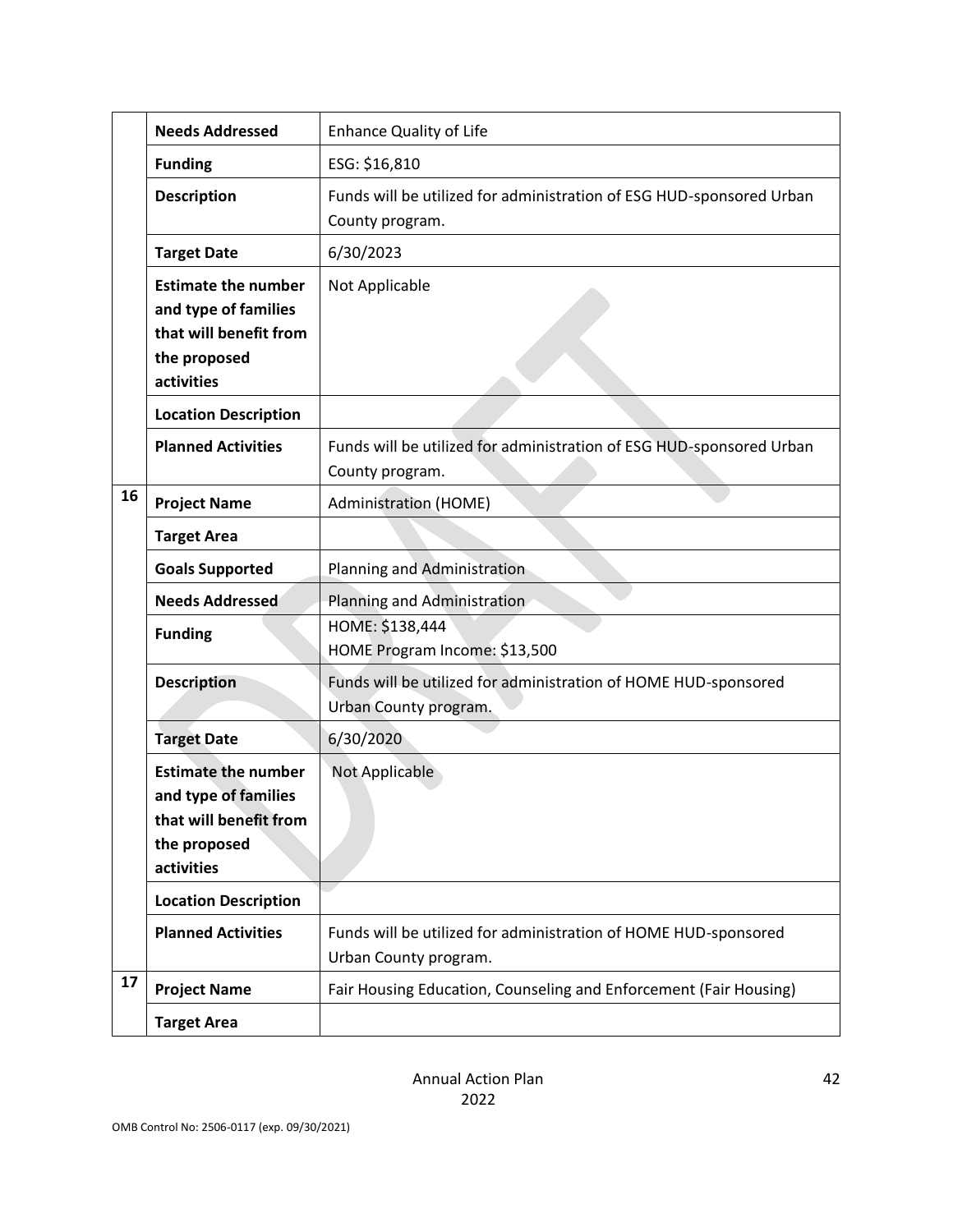|    | <b>Goals Supported</b>                                                                                     | Planning and Administration                                                                                                                                                                                                                                          |
|----|------------------------------------------------------------------------------------------------------------|----------------------------------------------------------------------------------------------------------------------------------------------------------------------------------------------------------------------------------------------------------------------|
|    | <b>Needs Addressed</b>                                                                                     | Planning and Administration                                                                                                                                                                                                                                          |
|    | <b>Funding</b>                                                                                             | CDBG: \$52,000                                                                                                                                                                                                                                                       |
|    | <b>Description</b>                                                                                         | Funds will be used to provide housing education, community events,<br>counseling, enforcement, and landlord/tenant counseling. This will also<br>include funding for a fair housing contractor or consultant to create the<br>Analysis of Impediments for FY2020-24. |
|    | <b>Target Date</b>                                                                                         | 6/30/2023                                                                                                                                                                                                                                                            |
|    | <b>Estimate the number</b><br>and type of families<br>that will benefit from<br>the proposed<br>activities | An estimated 2,325 people are expected to benefit from the activity.                                                                                                                                                                                                 |
|    | <b>Location Description</b>                                                                                | Fair Housing Council of Orange County located at 2021 E 4 <sup>th</sup> St, Santa<br>Ana.                                                                                                                                                                            |
|    | <b>Planned Activities</b>                                                                                  | Funds will be used to provide housing education, community events,<br>counseling, enforcement, and landlord/tenant counseling and updated<br>to the FY2020-24 Analysis of Impediments for urban county cities.                                                       |
| 18 | <b>Project Name</b>                                                                                        | Affordable Housing - HOME                                                                                                                                                                                                                                            |
|    | <b>Target Area</b>                                                                                         |                                                                                                                                                                                                                                                                      |
|    | <b>Goals Supported</b>                                                                                     | <b>Expand Affordable Housing Opportunities</b>                                                                                                                                                                                                                       |
|    | <b>Needs Addressed</b>                                                                                     | <b>Expand Affordable Housing Opportunities</b>                                                                                                                                                                                                                       |
|    | <b>Funding</b>                                                                                             | HOME: \$1,245,993<br>HOME Program Income: \$121,500                                                                                                                                                                                                                  |
|    | <b>Description</b>                                                                                         | Funds will be used for affordable housing development opportunities.<br>This does not include carryover funds.                                                                                                                                                       |
|    | <b>Target Date</b>                                                                                         | 6/30/2023                                                                                                                                                                                                                                                            |
|    | <b>Estimate the number</b><br>and type of families<br>that will benefit from<br>the proposed<br>activities | HOME funds may be utilized to assist in the development of up to 20<br>affordable rental housing units and up to 100 households with tenant-<br>based rental assistance.                                                                                             |
|    | <b>Location Description</b>                                                                                | Throughout Orange County                                                                                                                                                                                                                                             |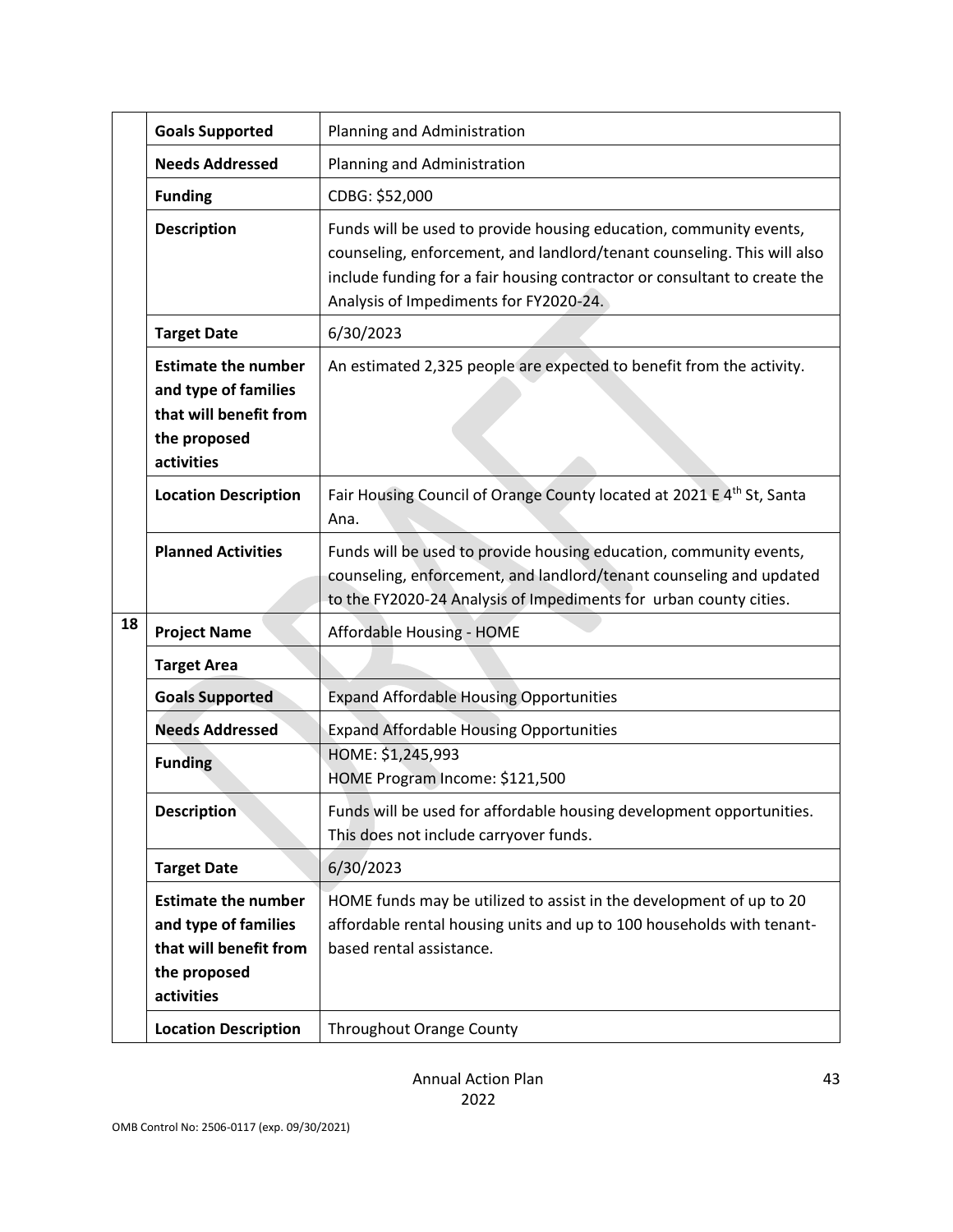|    | <b>Planned Activities</b>                                                                                  | Funds will be used for affordable housing development opportunities.                                               |
|----|------------------------------------------------------------------------------------------------------------|--------------------------------------------------------------------------------------------------------------------|
| 19 | <b>Project Name</b>                                                                                        | Administration City (Placentia)                                                                                    |
|    | <b>Target Area</b>                                                                                         |                                                                                                                    |
|    | <b>Goals Supported</b>                                                                                     | Planning and Administration                                                                                        |
|    | <b>Needs Addressed</b>                                                                                     | Planning and Administration                                                                                        |
|    | <b>Funding</b>                                                                                             | CDBG: \$37,723                                                                                                     |
|    | <b>Description</b>                                                                                         | Funds will be utilized for administration of the City of Placentia HUD<br>sponsored programs including 5 projects. |
|    | <b>Target Date</b>                                                                                         | 6/30/2023                                                                                                          |
|    | <b>Estimate the number</b><br>and type of families<br>that will benefit from<br>the proposed<br>activities |                                                                                                                    |
|    | <b>Location Description</b>                                                                                |                                                                                                                    |
|    | <b>Planned Activities</b>                                                                                  | Administration of the City of Placentia HUD sponsored programs.                                                    |
| 20 | <b>Project Name</b>                                                                                        | <b>Administration County (Placentia)</b>                                                                           |
|    | <b>Target Area</b>                                                                                         |                                                                                                                    |
|    | <b>Goals Supported</b>                                                                                     | Planning and Administration                                                                                        |
|    | <b>Needs Addressed</b>                                                                                     | Planning and Administration                                                                                        |
|    | <b>Funding</b>                                                                                             | CDBG: \$37,723                                                                                                     |
|    | <b>Description</b>                                                                                         | Funds will be utilized for administration of the Contract for the City of<br>Placentia HUD-sponsored programs.     |
|    | <b>Target Date</b>                                                                                         | 6/30/2023                                                                                                          |
|    | <b>Estimate the number</b><br>and type of families<br>that will benefit from<br>the proposed<br>activities |                                                                                                                    |
|    | <b>Location Description</b>                                                                                |                                                                                                                    |
|    | <b>Planned Activities</b>                                                                                  | Funds will be utilized for administration of the Contract for the City of<br>Placentia HUD-sponsored programs.     |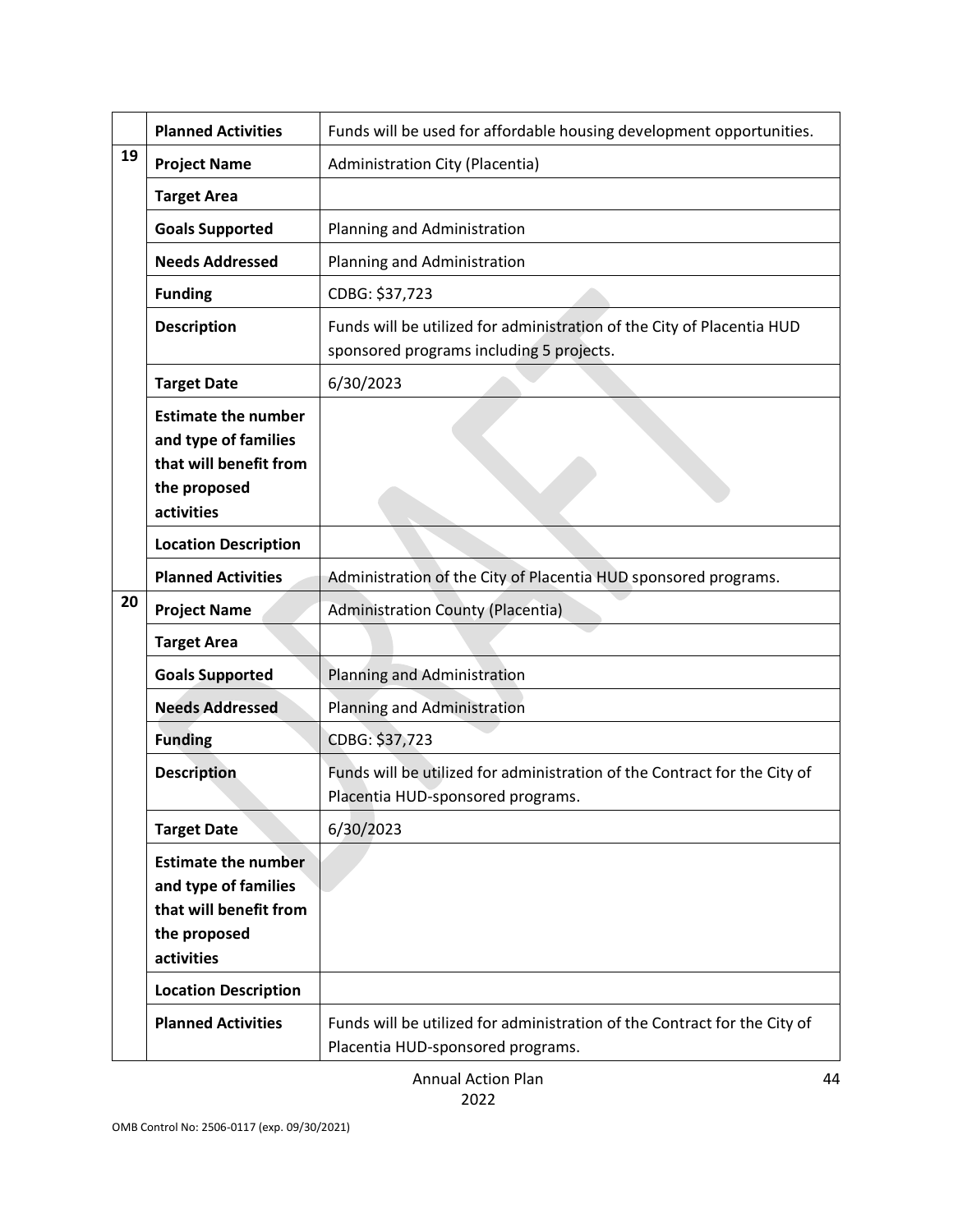| 21 | <b>Project Name</b>                                                                                        | Public Services - Neighborhood Services (Placentia)                                                                                                                                            |
|----|------------------------------------------------------------------------------------------------------------|------------------------------------------------------------------------------------------------------------------------------------------------------------------------------------------------|
|    | <b>Target Area</b>                                                                                         |                                                                                                                                                                                                |
|    | <b>Goals Supported</b>                                                                                     | <b>Public Services</b>                                                                                                                                                                         |
|    | <b>Needs Addressed</b>                                                                                     | <b>Public Services</b>                                                                                                                                                                         |
|    | <b>Funding</b>                                                                                             | CDBG: \$38,000                                                                                                                                                                                 |
|    | <b>Description</b>                                                                                         | Funds will be used for the operations and support staff on the<br>Neighborhood Services Division for various food distribution programs<br>and coordinating services for low income residents. |
|    | <b>Target Date</b>                                                                                         | 6/30/2023                                                                                                                                                                                      |
|    | <b>Estimate the number</b><br>and type of families<br>that will benefit from<br>the proposed<br>activities | An estimated 800 low income people are expected to benefit from the<br>proposed activity.                                                                                                      |
|    | <b>Location Description</b>                                                                                | Family Resource Center 900 S. Melrose, Placentia                                                                                                                                               |
|    | <b>Planned Activities</b>                                                                                  | Funds will be used for the operations and support staff on the<br>Neighborhood Services Division for various food distribution programs<br>and coordinating services for low income residents. |
| 22 | <b>Project Name</b>                                                                                        | Public Services - Senior Services (Placentia)                                                                                                                                                  |
|    | <b>Target Area</b>                                                                                         |                                                                                                                                                                                                |
|    | <b>Goals Supported</b>                                                                                     | <b>Public Services</b>                                                                                                                                                                         |
|    | <b>Needs Addressed</b>                                                                                     | <b>Public Services</b>                                                                                                                                                                         |
|    | <b>Funding</b>                                                                                             | CDBG: \$21,000                                                                                                                                                                                 |
|    | <b>Description</b>                                                                                         | Funds will be used for the operations and support staff at the Senior<br>Center.                                                                                                               |
|    | <b>Target Date</b>                                                                                         | 6/30/2023                                                                                                                                                                                      |
|    | <b>Estimate the number</b><br>and type of families<br>that will benefit from<br>the proposed<br>activities | An estimated 450 seniors are expected to benefit from the proposed<br>activity.                                                                                                                |
|    | <b>Location Description</b>                                                                                | Senior Center 143 S. Bradford Ave, Placentia                                                                                                                                                   |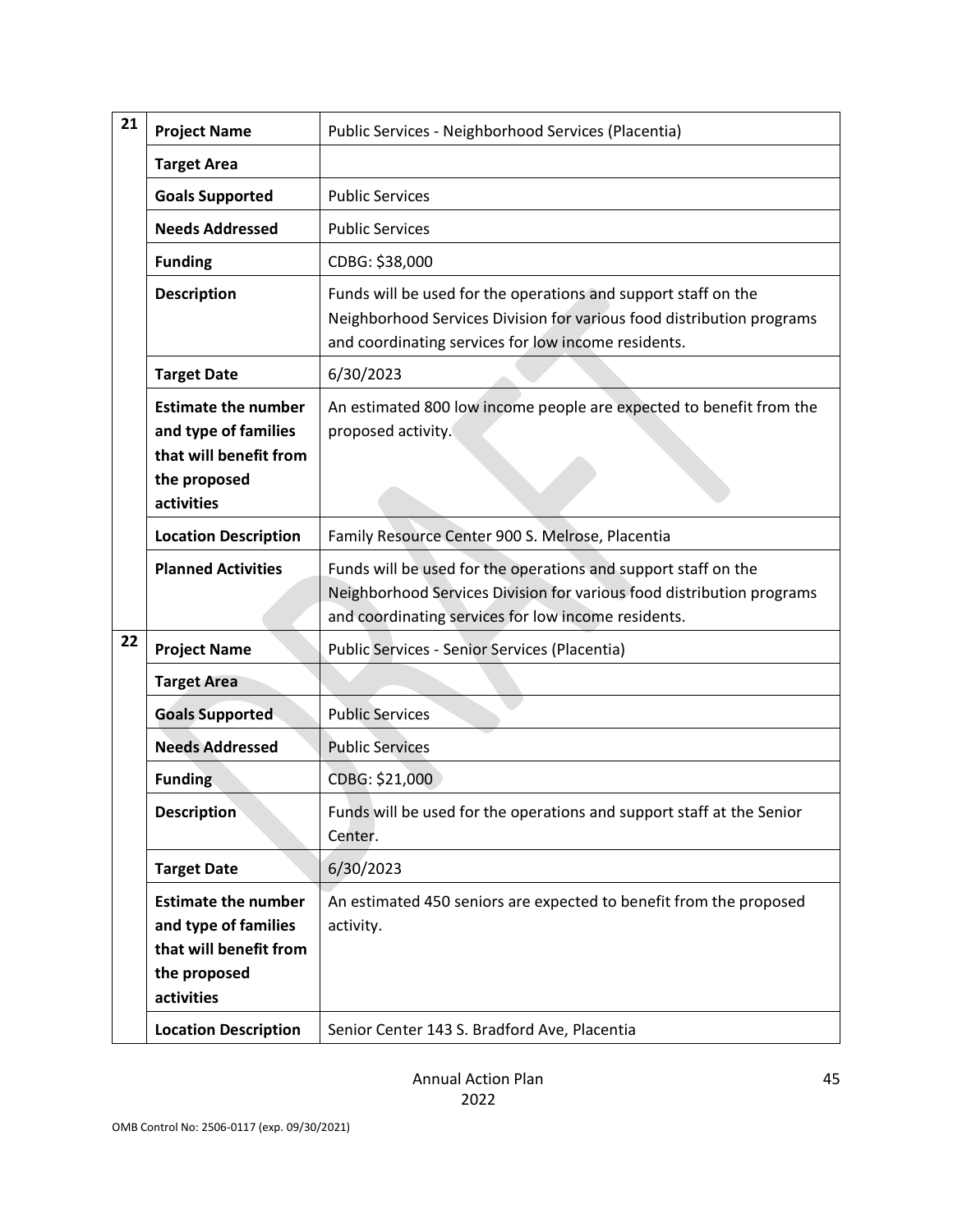|    | <b>Planned Activities</b>                                                                                  | Funds will be used for the operations and support staff at the Senior<br>Center.                |
|----|------------------------------------------------------------------------------------------------------------|-------------------------------------------------------------------------------------------------|
| 23 | <b>Project Name</b>                                                                                        | Facade Improvement Program (Placentia)                                                          |
|    | <b>Target Area</b>                                                                                         |                                                                                                 |
|    | <b>Goals Supported</b>                                                                                     | <b>Enhance Quality of Life</b>                                                                  |
|    | <b>Needs Addressed</b>                                                                                     | <b>Enhance Quality of Life</b>                                                                  |
|    | <b>Funding</b>                                                                                             | CDBG: \$50,000                                                                                  |
|    | <b>Description</b>                                                                                         | Funds will be used for facade improvements for up to 1 - 5 businesses.                          |
|    | <b>Target Date</b>                                                                                         | 6/30/2023                                                                                       |
|    | <b>Estimate the number</b><br>and type of families<br>that will benefit from<br>the proposed<br>activities | An estimated 1 - 5 businesses are expected to benefit from the activity.                        |
|    | <b>Location Description</b>                                                                                | City of Placentia                                                                               |
|    | <b>Planned Activities</b>                                                                                  | Funds will be used for façade improvements for up to 1 - 5 businesses.                          |
| 24 | <b>Project Name</b>                                                                                        | Housing Rehabilitation - SFR (Placentia)                                                        |
|    | <b>Target Area</b>                                                                                         |                                                                                                 |
|    | <b>Goals Supported</b>                                                                                     | <b>Expand Affordable Housing Opportunities</b>                                                  |
|    | <b>Needs Addressed</b>                                                                                     | <b>Expand Affordable Housing Opportunities</b>                                                  |
|    | <b>Funding</b>                                                                                             | CDBG: \$52,500                                                                                  |
|    | <b>Description</b>                                                                                         | Funds will be used for rehabilitation grants for single family and mobile<br>homes.             |
|    | <b>Target Date</b>                                                                                         | 6/30/2023                                                                                       |
|    | <b>Estimate the number</b><br>and type of families<br>that will benefit from<br>the proposed<br>activities | An estimated 4 - 5 single family/mobile homes units will benefit from<br>the proposed activity. |
|    | <b>Location Description</b>                                                                                | City of Placentia                                                                               |
|    | <b>Planned Activities</b>                                                                                  | Funds will be used for rehabilitation grants for single family and mobile<br>homes.             |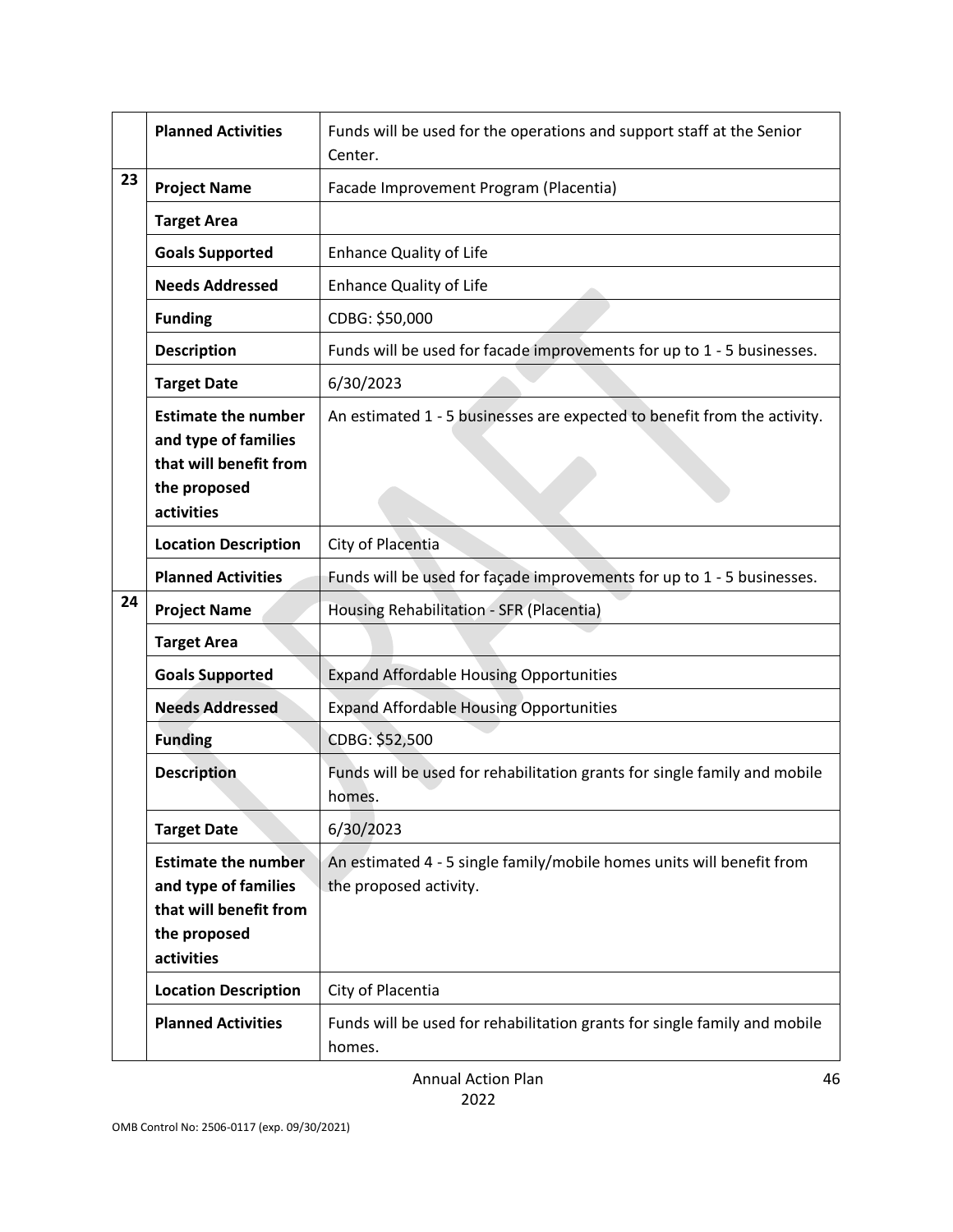| 25 | <b>Project Name</b>                                                                                        | Neighborhood Facility Improvements - Whitten Community Center<br>parking lot PF&I                                     |
|----|------------------------------------------------------------------------------------------------------------|-----------------------------------------------------------------------------------------------------------------------|
|    | <b>Target Area</b>                                                                                         |                                                                                                                       |
|    | <b>Goals Supported</b>                                                                                     | <b>Enhance Quality of Life</b>                                                                                        |
|    | <b>Needs Addressed</b>                                                                                     | <b>Enhance Quality of Life</b>                                                                                        |
|    | <b>Funding</b>                                                                                             | CDBG: \$140,291                                                                                                       |
|    | <b>Description</b>                                                                                         | Funds will be used for improvements for Parking lot and ADA<br>improvements                                           |
|    | <b>Target Date</b>                                                                                         | 6/3/2023                                                                                                              |
|    | <b>Estimate the number</b><br>and type of families<br>that will benefit from<br>the proposed<br>activities | An estimated 500 people is expected to benefit from the proposed<br>activity.                                         |
|    | <b>Location Description</b>                                                                                | in Placentia, CA                                                                                                      |
|    | <b>Planned Activities</b>                                                                                  | Funds will be used for improvements to public facility.                                                               |
| 26 | <b>Project Name</b>                                                                                        | Administration City (Yorba Linda)                                                                                     |
|    | <b>Target Area</b>                                                                                         |                                                                                                                       |
|    | <b>Goals Supported</b>                                                                                     | Planning and Administration                                                                                           |
|    | <b>Needs Addressed</b>                                                                                     | Planning and Administration                                                                                           |
|    | <b>Funding</b>                                                                                             | CDBG: \$25,853                                                                                                        |
|    | <b>Description</b>                                                                                         | Funds will be utilized for administration of the City of Yorba Linda HUD-<br>sponsored programs including 3 projects) |
|    | <b>Target Date</b>                                                                                         | 6/30/2023                                                                                                             |
|    | <b>Estimate the number</b><br>and type of families<br>that will benefit from<br>the proposed<br>activities |                                                                                                                       |
|    | <b>Location Description</b>                                                                                |                                                                                                                       |
|    | <b>Planned Activities</b>                                                                                  | Funds will be utilized for administration of the City of Yorba Linda HUD-<br>sponsored programs.                      |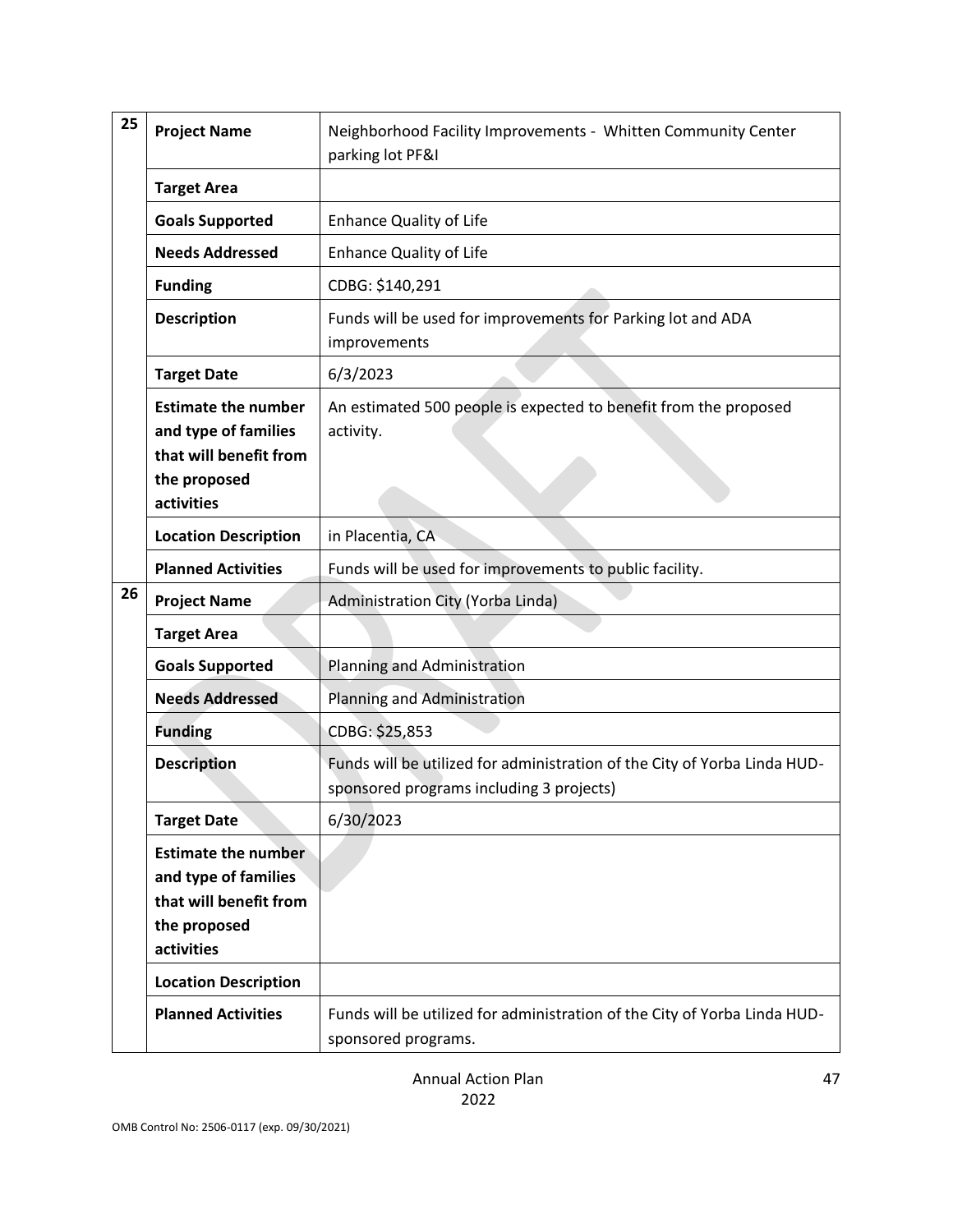| 27 | <b>Project Name</b>                                                                                        | Administration County (Yorba Linda)                                                                                                                                   |
|----|------------------------------------------------------------------------------------------------------------|-----------------------------------------------------------------------------------------------------------------------------------------------------------------------|
|    | <b>Target Area</b>                                                                                         |                                                                                                                                                                       |
|    | <b>Goals Supported</b>                                                                                     | Planning and Administration                                                                                                                                           |
|    | <b>Needs Addressed</b>                                                                                     | Planning and Administration                                                                                                                                           |
|    | <b>Funding</b>                                                                                             | CDBG: \$25,853                                                                                                                                                        |
|    | <b>Description</b>                                                                                         | Funds will be utilized for administration of the Contracts for the City of<br>Yorba Linda HUD-sponsored programs.                                                     |
|    | <b>Target Date</b>                                                                                         | 6/30/2023                                                                                                                                                             |
|    | <b>Estimate the number</b><br>and type of families<br>that will benefit from<br>the proposed<br>activities |                                                                                                                                                                       |
|    | <b>Location Description</b>                                                                                |                                                                                                                                                                       |
|    | <b>Planned Activities</b>                                                                                  | Funds will be utilized for administration of the Contracts for the City of<br>Yorba Linda HUD-sponsored programs.                                                     |
| 28 | <b>Project Name</b>                                                                                        | Public Services - Senior Nutrition Program (Yorba Linda)                                                                                                              |
|    | <b>Target Area</b>                                                                                         |                                                                                                                                                                       |
|    | <b>Goals Supported</b>                                                                                     | <b>Public Services</b>                                                                                                                                                |
|    | <b>Needs Addressed</b>                                                                                     | <b>Public Services</b>                                                                                                                                                |
|    | <b>Funding</b>                                                                                             | CDBG: \$38,779                                                                                                                                                        |
|    | <b>Description</b>                                                                                         | Funds will be used to provide a Senior Nutrition Program. The program<br>provides nutritious meals for low to moderate income senior citizens or<br>disabled persons. |
|    | <b>Target Date</b>                                                                                         | 6/30/2023                                                                                                                                                             |
|    | <b>Estimate the number</b><br>and type of families<br>that will benefit from<br>the proposed<br>activities | An estimated 150 unduplicated seniors and disabled are expected to<br>benefit from the proposed activity.                                                             |
|    | <b>Location Description</b>                                                                                | Yorba Linda Community Center located at 4501 Casa Loma Ave, Yorba<br>Linda.                                                                                           |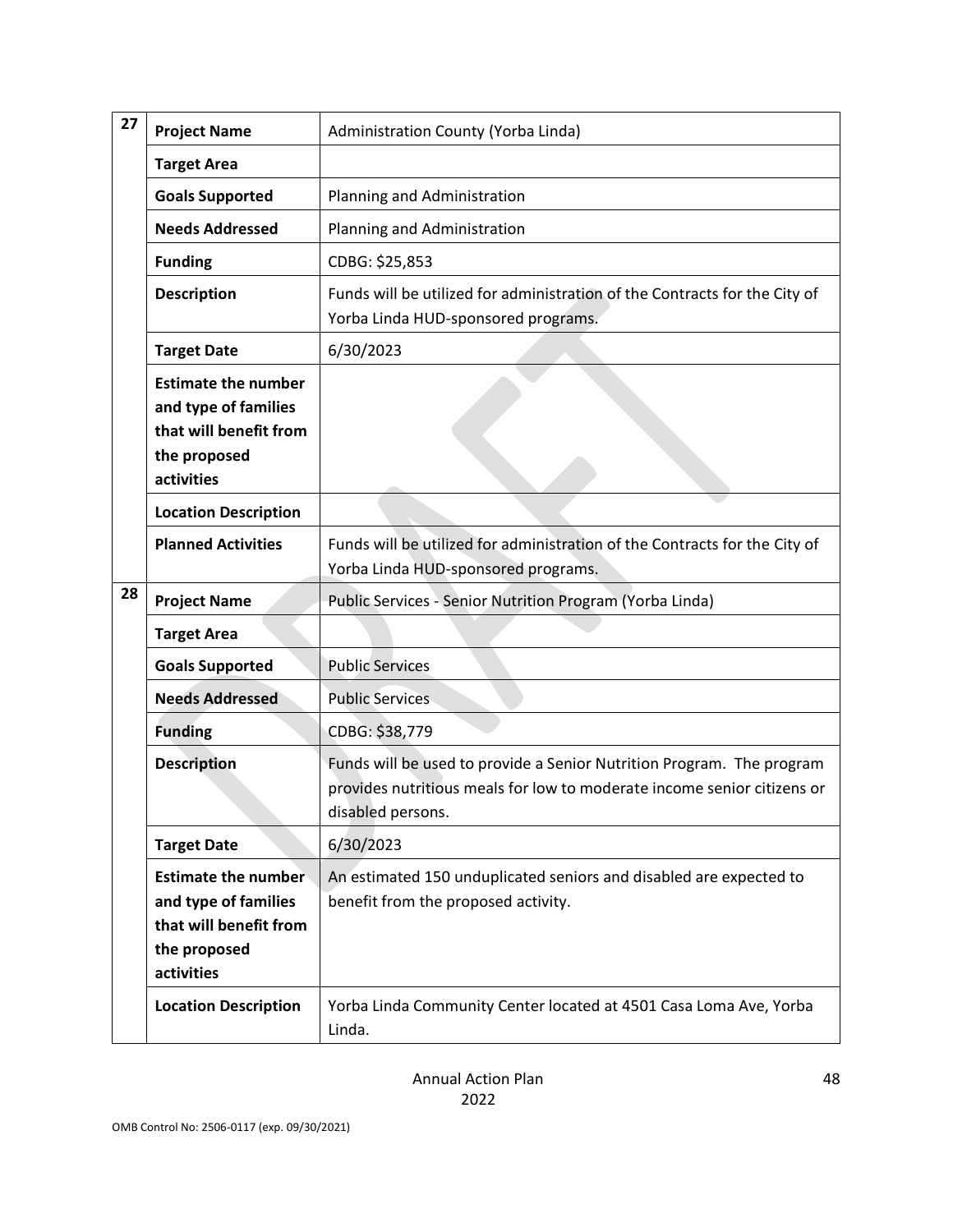|    | <b>Planned Activities</b>                                                                                  | Funds will be used for operational costs associated with the daily senior<br>lunch program held at the Yorba Linda Community Center.                                           |
|----|------------------------------------------------------------------------------------------------------------|--------------------------------------------------------------------------------------------------------------------------------------------------------------------------------|
| 29 | <b>Project Name</b>                                                                                        | Neighborhood Improvement Program - SFR (Yorba Linda)                                                                                                                           |
|    | <b>Target Area</b>                                                                                         |                                                                                                                                                                                |
|    | <b>Goals Supported</b>                                                                                     | <b>Expand Affordable Housing Opportunities</b>                                                                                                                                 |
|    | <b>Needs Addressed</b>                                                                                     | <b>Expand Affordable Housing Opportunities</b>                                                                                                                                 |
|    | <b>Funding</b>                                                                                             | CDBG: \$90,000                                                                                                                                                                 |
|    | <b>Description</b>                                                                                         | Funds will be used to provide rehabilitation grants to qualified<br>homeowners for general property improvements and repairs to meet<br>local codes, standards and ordinances. |
|    | <b>Target Date</b>                                                                                         | 6/30/2023                                                                                                                                                                      |
|    | <b>Estimate the number</b><br>and type of families<br>that will benefit from<br>the proposed<br>activities | An estimated 17 homeowners are expected to benefit from the<br>proposed activity.                                                                                              |
|    | <b>Location Description</b>                                                                                | City of Yorba Linda                                                                                                                                                            |
|    | <b>Planned Activities</b>                                                                                  | Funds will be used to provide rehabilitation grants to qualified<br>homeowners for general property improvements and repairs to meet<br>local codes, standards and ordinances. |
| 30 | <b>Project Name</b>                                                                                        | ADA Improvements - Public Facility (Yorba Linda)                                                                                                                               |
|    | <b>Target Area</b>                                                                                         |                                                                                                                                                                                |
|    | <b>Goals Supported</b>                                                                                     | <b>Enhance Quality of Life</b>                                                                                                                                                 |
|    | <b>Needs Addressed</b>                                                                                     | <b>Enhance Quality of Life</b>                                                                                                                                                 |
|    | <b>Funding</b>                                                                                             | CDBG: \$78,045                                                                                                                                                                 |
|    | <b>Description</b>                                                                                         | Funds will be used to address ADA compliance in public buildings, parks<br>and parking lots throughout the City                                                                |
|    | <b>Target Date</b>                                                                                         | 6/30/2023                                                                                                                                                                      |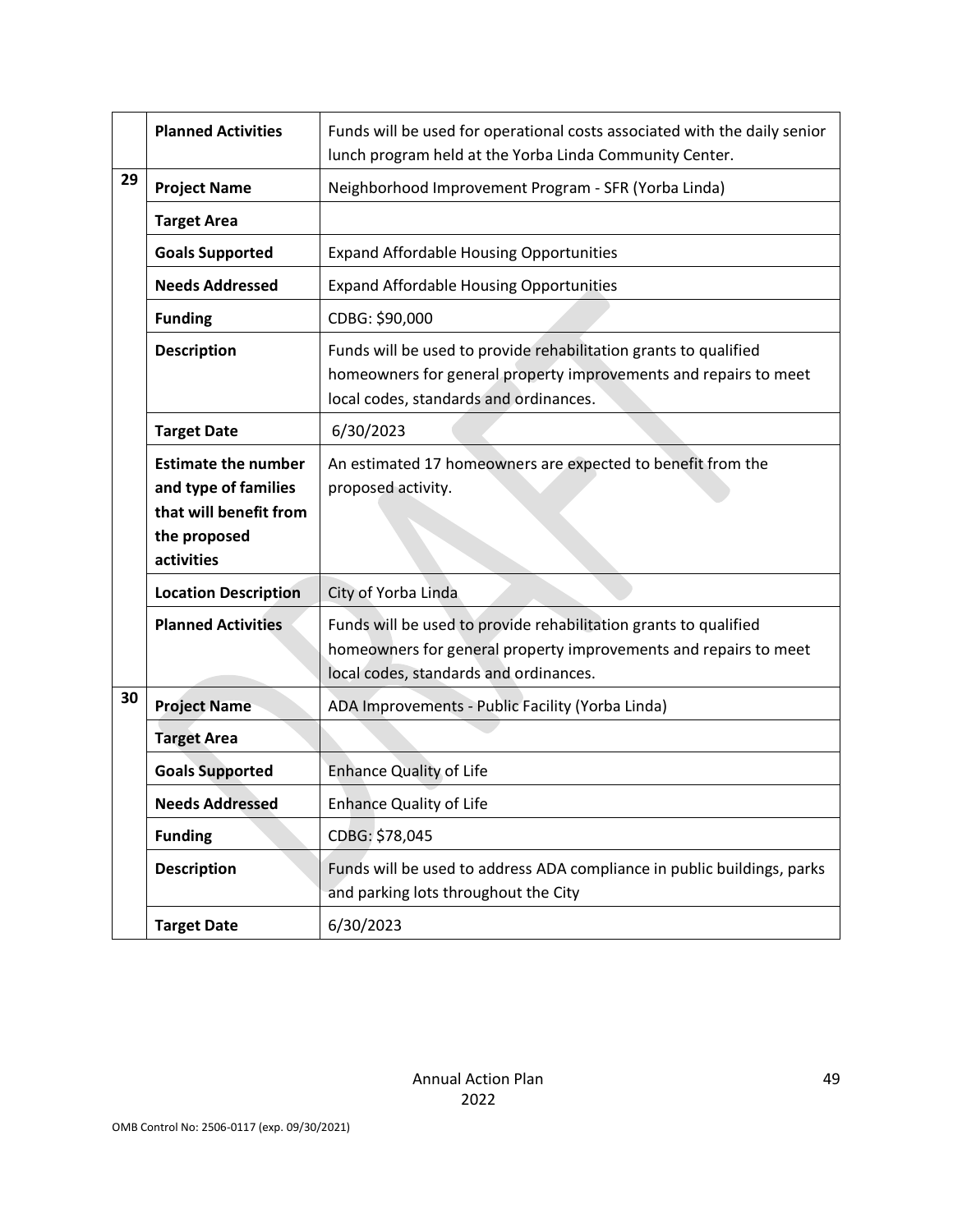| <b>Estimate the number</b><br>and type of families<br>that will benefit from<br>the proposed<br>activities | An estimated 16,884 people are expected to benefit from the proposed<br>activity.       |
|------------------------------------------------------------------------------------------------------------|-----------------------------------------------------------------------------------------|
| <b>Location Description</b>                                                                                | Public buildings, parks and parking lot in the City of Yorba Linda.                     |
| <b>Planned Activities</b>                                                                                  | ADA Improvements to public buildings, parks and parking lots in City of<br>Yorba Linda. |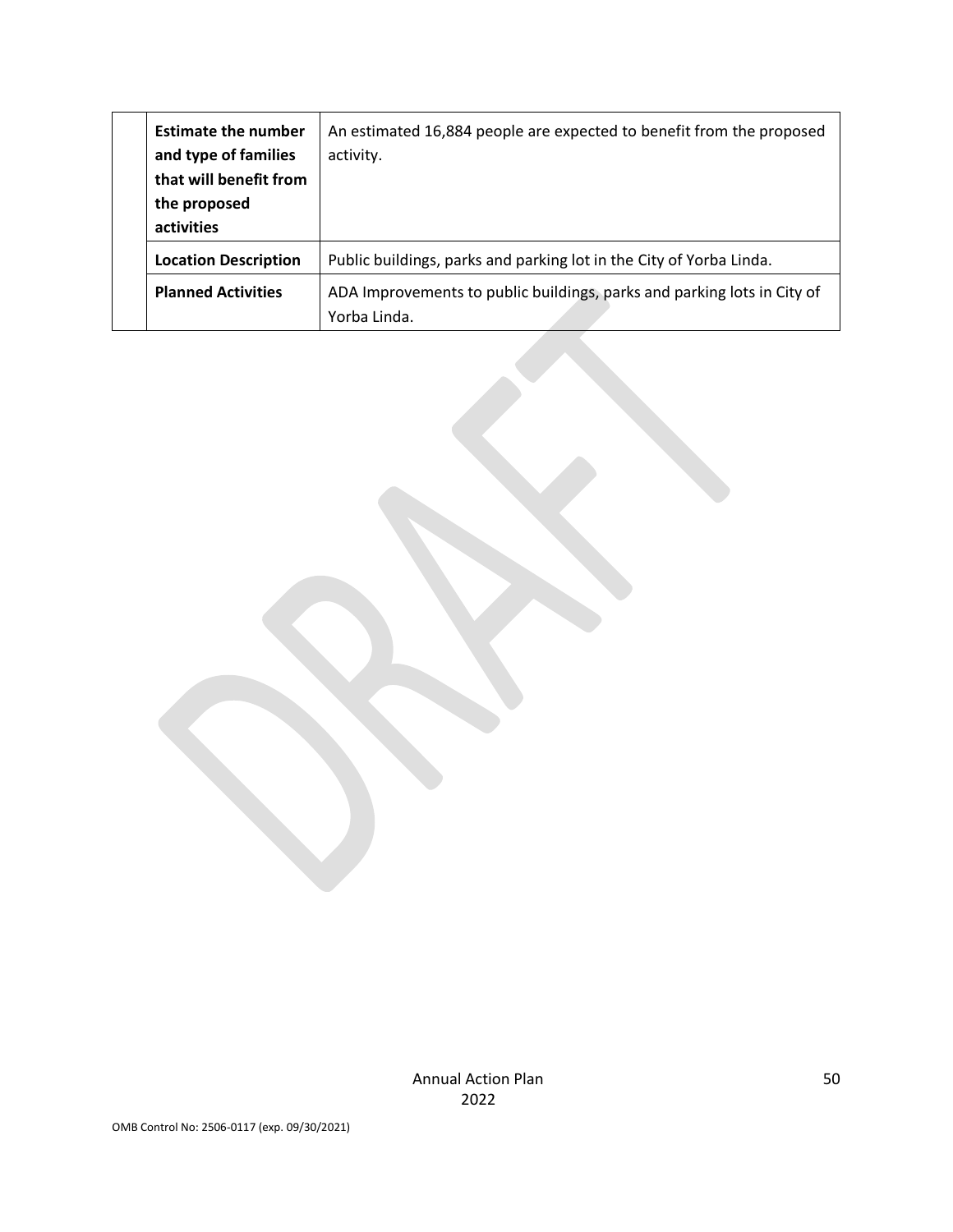# **AP-50 Geographic Distribution – 91.220(f)**

# **Description of the geographic areas of the entitlement (including areas of low-income and minority concentration) where assistance will be directed**

The "Urban County" of Orange is comprised of 12 cities with populations under 50,000 (participating cities), two "Metro" cities –Placentia and Yorba Linda – with populations over 50,000, and the unincorporated areas of Orange County. The 12 participating cities include Brea, Cypress, Dana Point, Laguna Beach, Laguna Hills, Laguna Woods, La Palma, Los Alamitos, San Juan Capistrano, Seal Beach, Stanton, and Villa Park. With populations over 50,000, Placentia and Yorba Linda are eligible to participate in the CPD programs as entitlement jurisdictions and receive funding directly from HUD. However, these cities have elected to join the Urban County for the overall implementation of these programs.

Currently, the County uses a competitive funding application process to distribute CDBG funds. Individual participating cities and County departments are required to submit applications for funding. OC Housing and Community Development works with an Evaluation Committee to rank each application. The Committee ranks the applications according to the Consolidated Plan priorities, urgency of needs, readiness of projects, experience of program/project administrators, and cost-effectiveness. The committee consists of an evaluation team comprised of professionals knowledgeable about community development, community services, and housing activities. Many factors, such as the administrative burden of the program, the number of eligible census block groups, annexations, and population growth in the participating cities, weigh into the analysis of the most efficient and effective way to distribute CPD funds to meet the high-priority activities outlined in this Annual Action Plan.

The competitive basis for funding distribution has the advantage of flexibly dealing with the changing needs and geographic disparities in terms of needs and resources. Using this method, the County is able to devote resources to communities where the needs are most urgent and extensive.

CDBG program funds will be distributed and expended based on program criteria. Housing rehabilitation programs will be provided on a citywide basis in each participating city and in the unincorporated County areas based on low- and moderate-income qualified residents. Supportive services will be available throughout the Urban County to low- and moderate-income residents and persons with special needs. Public and infrastructure improvements will be located primarily in the Urban County's low- and moderate-income areas. HOME funds will be distributed to those projects that meet priority needs and meet other underwriting factors that indicate a strong probability the project will come to fruition. ESG funds will be awarded to projects that will best serve the priority needs of homeless individuals and families and those at risk of becoming homeless.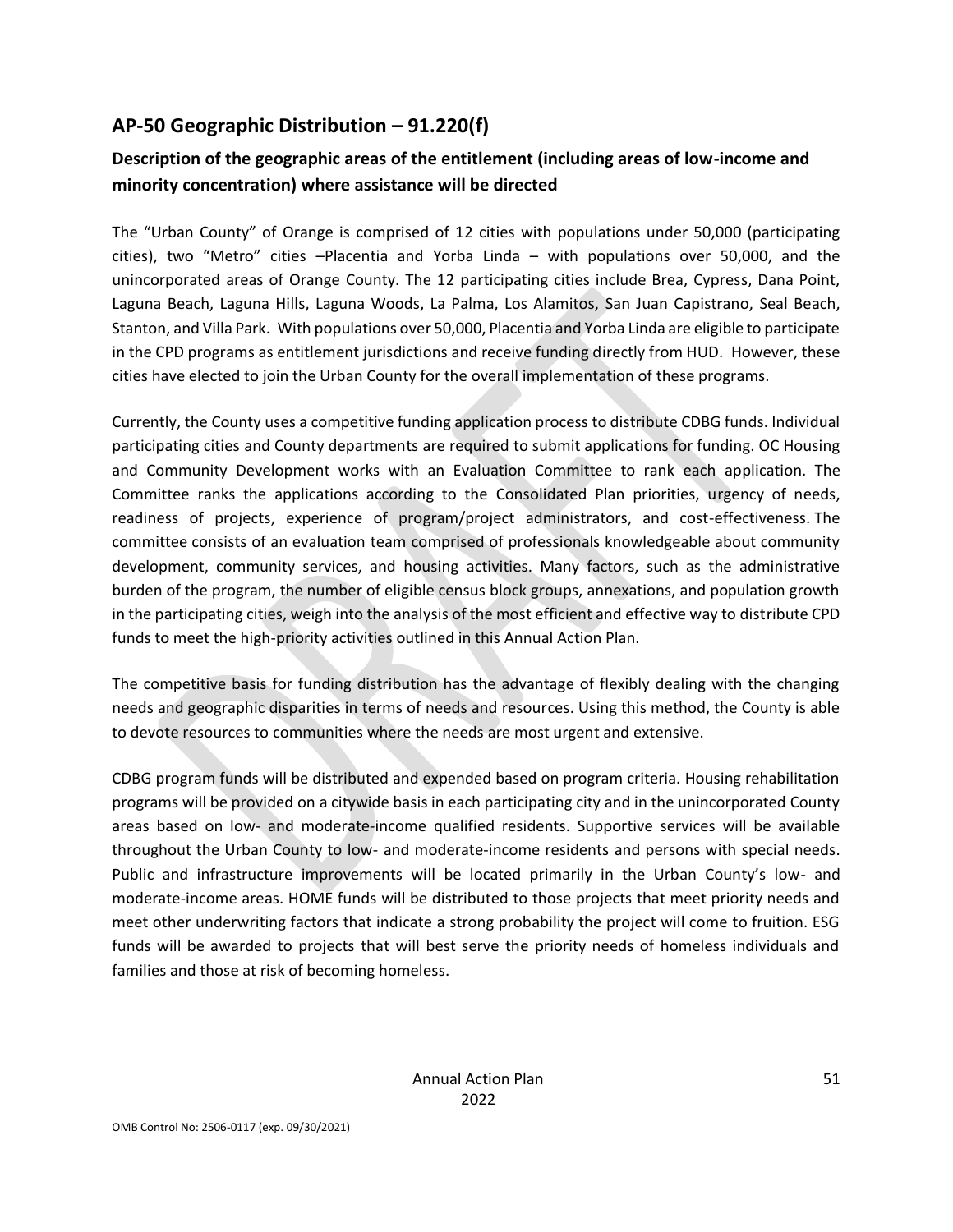# **Geographic Distribution**

| Target Area   Percentage of Funds |
|-----------------------------------|
|                                   |

**Table 8 - Geographic Distribution** 

### **Rationale for the priorities for allocating investments geographically**

The Urban County has not established geographic target areas for expending funds.

### **Discussion**

See discussion above.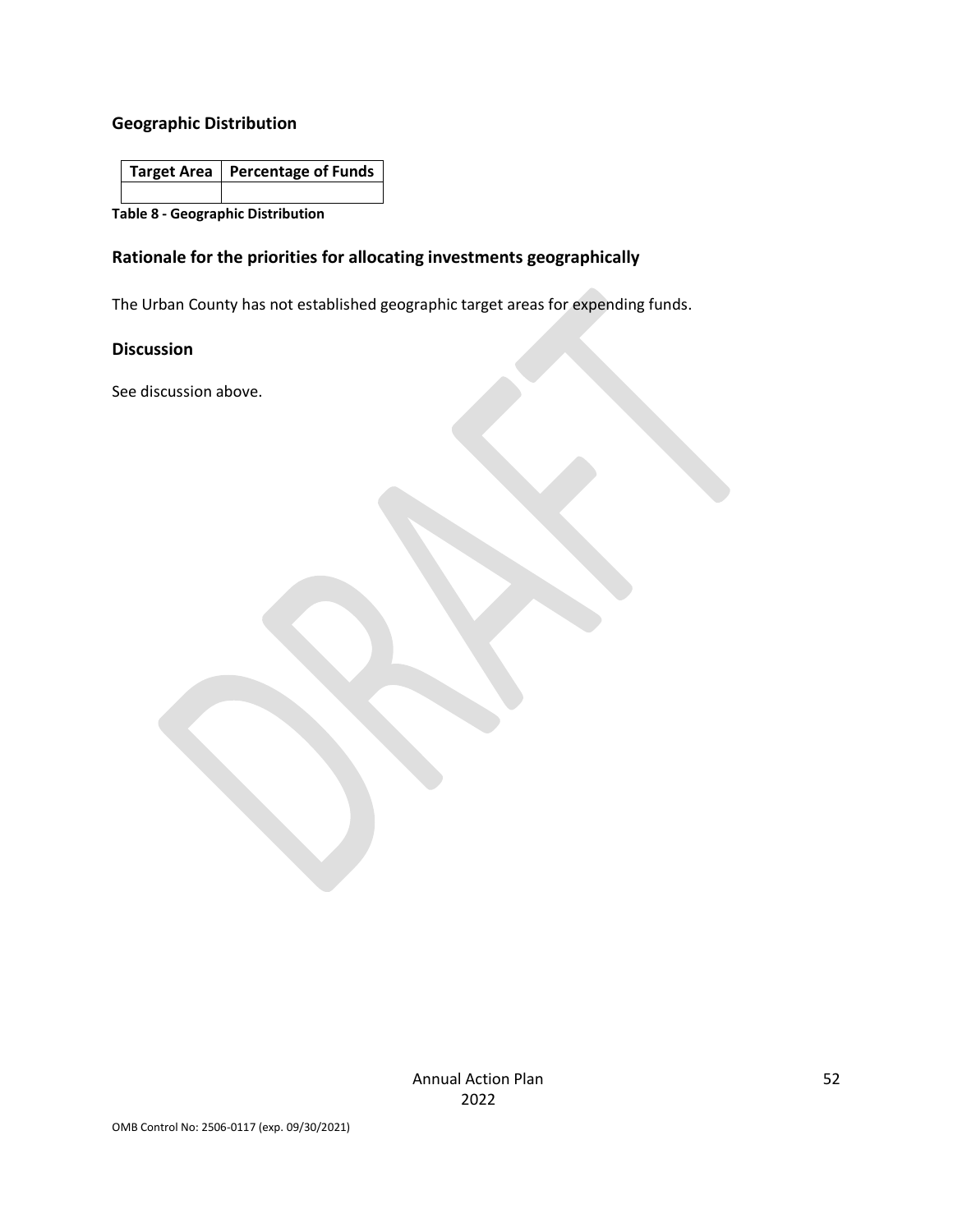# **Affordable Housing**

# **AP-55 Affordable Housing – 91.220(g)**

## **Introduction**

The Orange Urban County plans to utilize CDBG and HOME funds to support a number of authorized housing activities, including various residential rehabilitation programs and an affordable housing development program. HOME funds may be allocated to assist in the development of affordable rental units for households experiencing homelessness and tenant based rental assistance. Although HOME funds are committed to a number of affordable housing projects.

In 2020, the County, in collaboration with the City of Stanton and Jamboree Housing, acquired two motel sites located in the Orange Urban County for development: the Stanton Inn and Suites, a 72-unit motel and the Tahiti Motel, a 60-unit motel, which both quickly opened to support the need for non-congregate shelter during the COVID-19 pandemic. These two properties are currently being converted to permanent housing with an anticipated completion date of December 2023 and will contribute a total of 130 supportive housing units to the Orange Urban County.

| One Year Goals for the Number of Households to be Supported |     |
|-------------------------------------------------------------|-----|
| <b>Homeless</b>                                             | 120 |
| Non-Homeless                                                | 106 |
| Special-Needs                                               |     |
| Total                                                       | 226 |

**Table 9 - One Year Goals for Affordable Housing by Support Requirement**

| One Year Goals for the Number of Households Supported Through |     |  |
|---------------------------------------------------------------|-----|--|
| <b>Rental Assistance</b>                                      | 100 |  |
| The Production of New Units                                   |     |  |
| <b>Rehab of Existing Units</b>                                | 106 |  |
| <b>Acquisition of Existing Units</b>                          |     |  |
| Total                                                         | 706 |  |

**Table 10 - One Year Goals for Affordable Housing by Support Type**

## **Discussion**

See discussion above.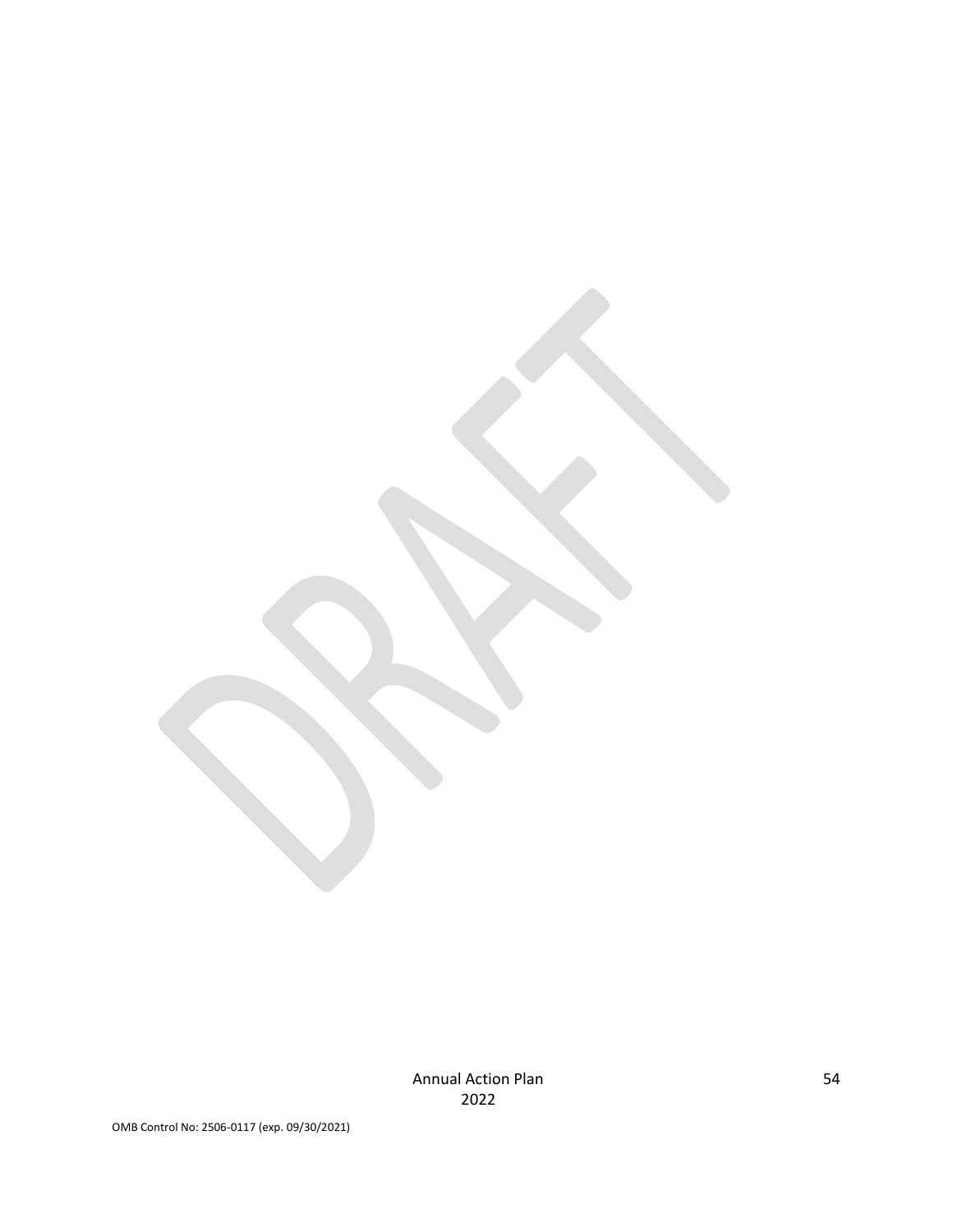# **AP-60 Public Housing** *–* **91.220(h)**

### **Introduction**

The public housing needs of Urban Orange County residents are met by the Orange County Housing Authority (OCHA), a division within Orange County Community Resources/OC Homeless, Housing and Community Development.

### **Actions planned during the next year to address the needs to public housing**

There are no public housing projects in the Urban County program.

# **Actions to encourage public housing residents to become more involved in management and participate in homeownership**

There are no public housing projects in the Urban County program.

# **If the PHA is designated as troubled, describe the manner in which financial assistance will be provided or other assistance**

Not applicable.

### **Discussion**

See discussions above.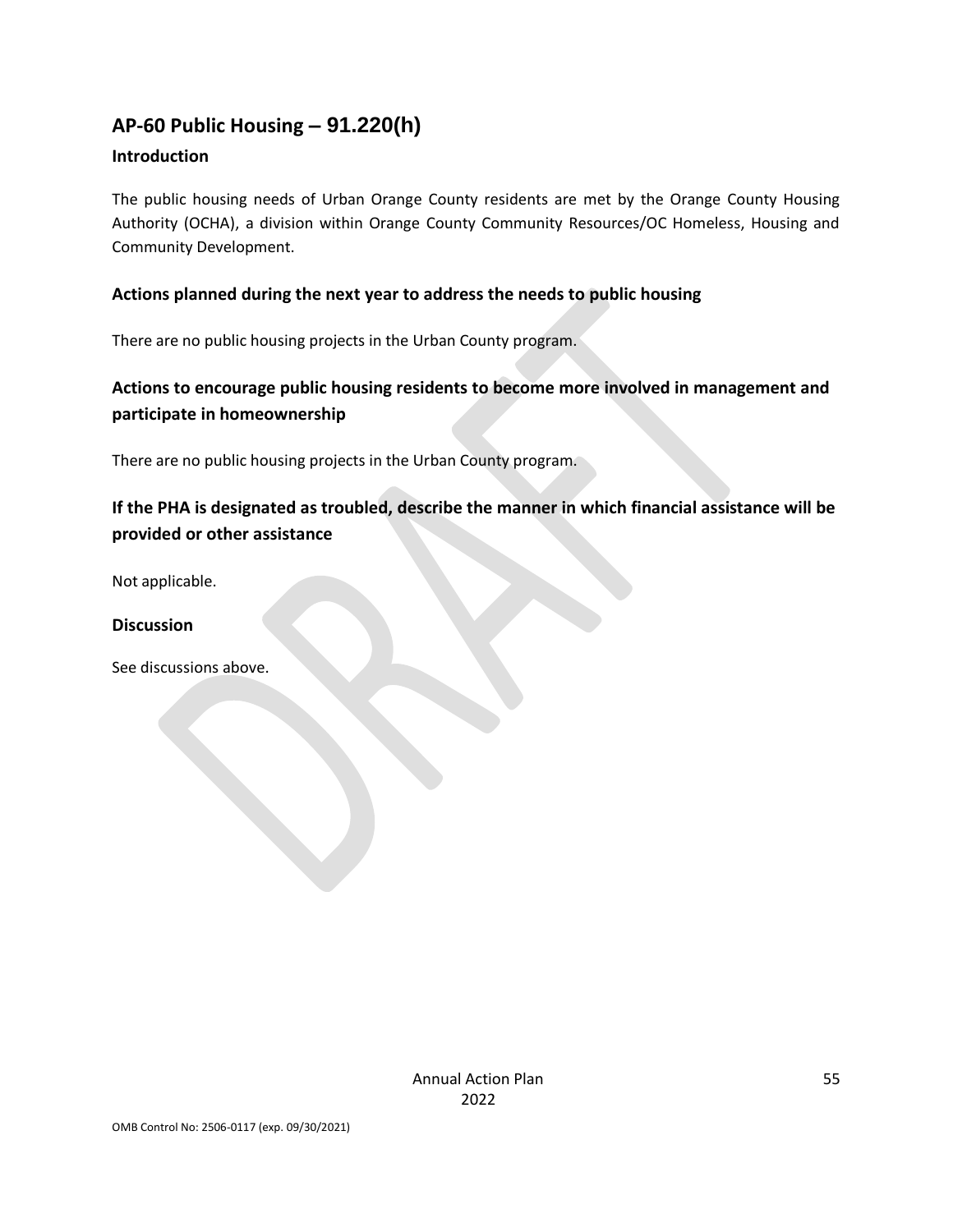# **AP-65 Homeless and Other Special Needs Activities – 91.220(i)**

#### **Introduction**

Factors contributing to the increase in homelessness in Orange County include a lack of housing affordable for extremely low-, low- and moderate-income households, increases in the number of persons whose income falls below the poverty level, reductions in subsidies to the poor, histories of drug/alcohol use, and the de-institutionalization of facilities for those with mental illness. The recent housing market and economic conditions have also resulted in some families and individuals facing homelessness due to foreclosures, unemployment, and/or underemployment.

With the implementation of Coordinated Entry System, the Orange County community has identified the lack of affordable housing in the area as the largest challenge to housing those experiencing chronic homelessness. When housing is found in the private market, it often has requirements that are challenging for those experiencing homelessness to meet, such as background checks. Many landlords and owners have policies that deny tenancy to individuals with felonies or other criminal backgrounds. Unfortunately, many of the individuals experiencing chronic homelessness have criminal backgrounds that make it challenging to obtain housing and therefore wait longer periods of times to be housed.

People experiencing homelessness in Orange County are diverse: they are young and old, men and women, chronic and newly homeless, adult only households or in families (households with minor children). Despite their differences, each person experiencing homelessness is in need of safe and permanent housing. The County of Orange recognizes that fully engaging in efforts to end homelessness requires a deeply involved community and accurate information. Based on the findings from the 2019 Orange County Point-In-Times Count and Survey, a total of 6,860 persons are experiencing homelessness on any given night. This represents an increase of roughly 43% from the 2017 PIT Count (or an increase of 2,068 individuals); however, it is important to recognize that there was a change in methodology between the two Point in Time Counts. The County of Orange did not conduct a full Pont In Time Count in 2021 due to the COVID-19 pandemic in an effort to safeguard the health of the vulnerable people experiencing unsheltered homelessness.

# **Describe the jurisdictions one-year goals and actions for reducing and ending homelessness including**

# **Reaching out to homeless persons (especially unsheltered persons) and assessing their individual needs**

The goals include reaching out to persons experiencing homelessness (especially unsheltered homelessness) and assessing their individual needs, which includes a year-round emergency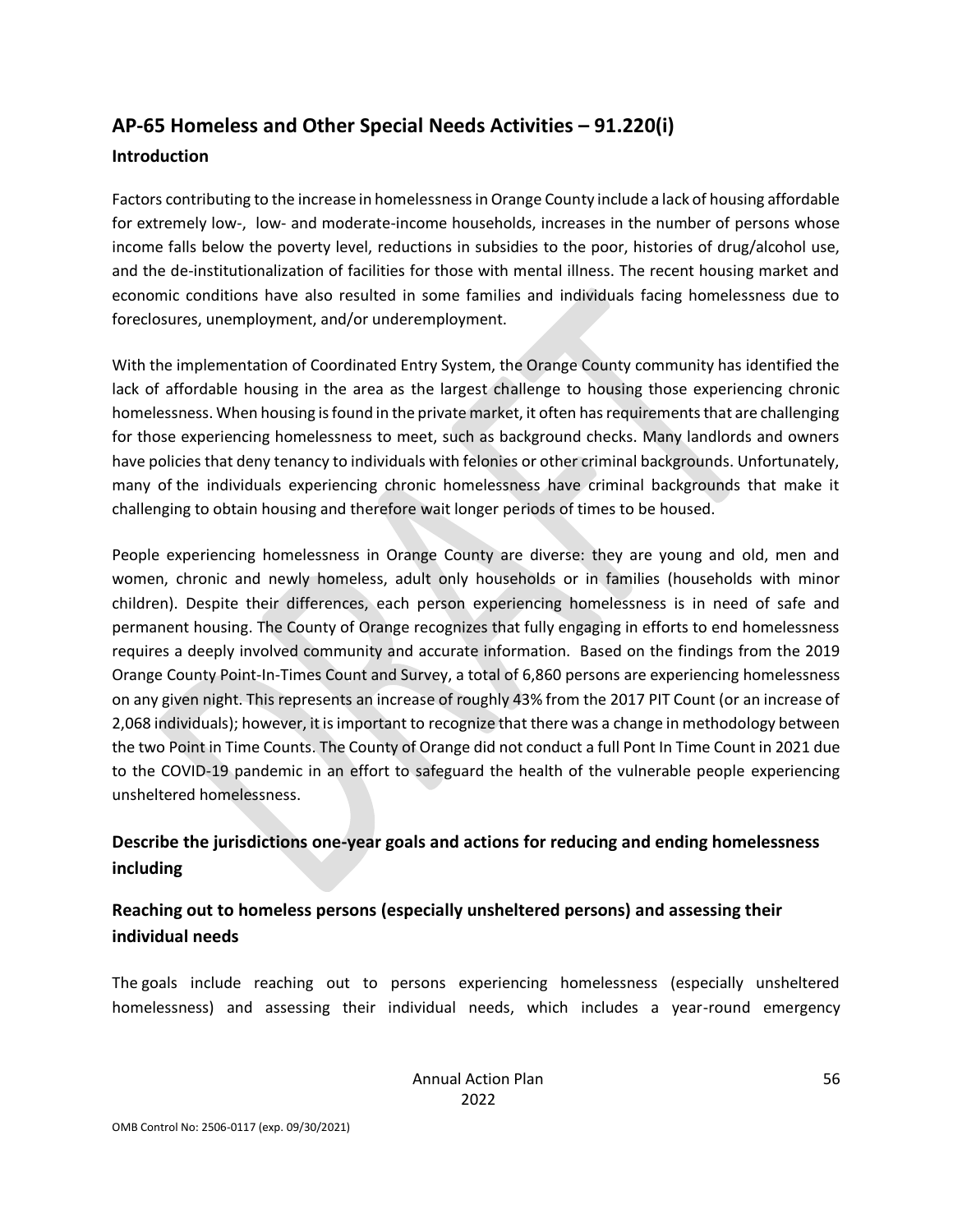shelter/services and deploying resources to place people experiencing homelessness in permanent supportive housing.

Since 1998, the County of Orange (County) has had a comprehensive, coordinated, and regional Continuum of Care strategy that includes participation of all 34 cities in Orange County, County Departments, the County's homeless housing and service providers, and other community groups, including non-profits, local governmental agencies, faith-based organizations, the homeless and formerly homeless, interested business leaders, schools and other stakeholders to identify the gaps and unmet needs of the persons experiencing homelessness in Orange County. Homeless needs and priorities continue to be identified through the Orange County Continuum of Care (CoC) system. All CoC committees and subcommittees are public and inclusive to participation of all stakeholders including homeless and formerly homeless individuals. In addition, the CoC consults with and engages homeless individuals to participate in the Point-in-Time Count and Survey of the homeless and the various committees and subcommittees of the CoC to address the emergency shelter and transitional housing needs of homeless persons. Most recently, the Orange County CoC established a Lived Experience Advisory Committee to ensure that the voices and perspectives of individuals with current and/or past lived experience of homelessness are heard and considered in the decision-making process of the CoC Board, and provide a way to share recommendations and feedback on the CoC's programs and services. The CoC aims to build a diverse and inclusive Committee and as such is currently actively recruiting for the membership of the Committee.

### **Addressing the emergency shelter and transitional housing needs of homeless persons**

The County of Orange (County) has allocated \$207,325 in Federal Emergency Solutions Grant (ESG) funds and \$233,168 in Community Development Block Grant (CDBG) funds during FY 2022-23 for essential services, operations, emergency shelter, showers, and meals for individuals experiencing homelessness. The County operates the "Armory Emergency Shelter Program," which allows for the emergency shelter operations of a cold weather shelter for approximately five months out of the year, serving a maximum capacity of 200 individuals nightly at one location.

The County rehabbed a facility at 1000 N. Kraemer Place in Anaheim for use as Year-Round Emergency Shelter with a 200-bed capacity . CDBG funds were allocated to support the rehabilitation of this shelter facility and ongoing operations of the Program. The County also rehabbed a facility at 2229 S. Yale Street in Anaheim for use as Year-Round Emergency Shelter with a 425-bed capacity. However, given the current COVID-19 guidelines these emergency shelters operate at reduced capacity to allow for the implementation of safety and precautionary guidelines that prevent the spread of COVID-19. This facility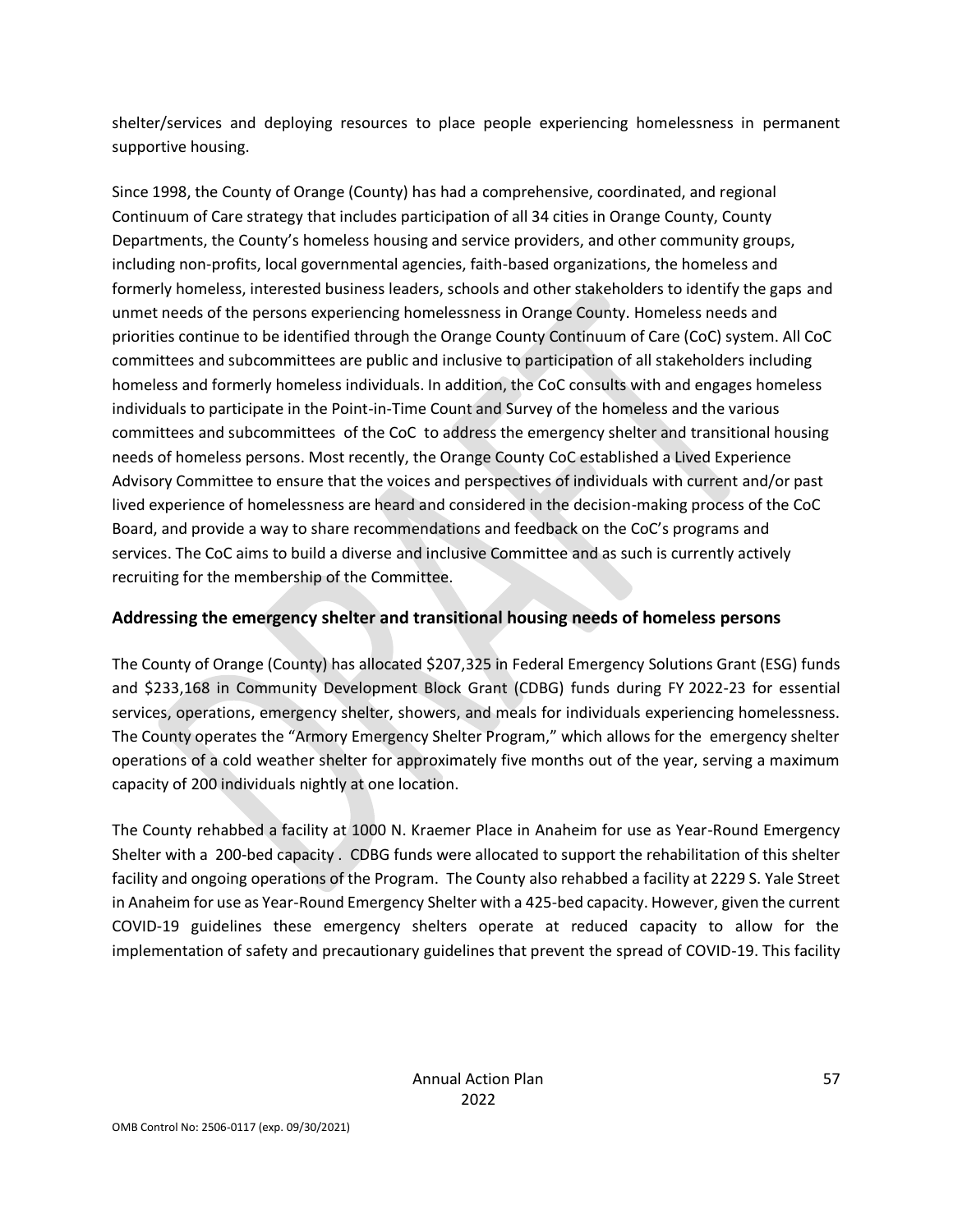replaces the Courtyard Transitional Center which opened in October 2016 and provided 425 emergency shelter beds to single adults, couples and those with pets.

The County also applied to be the Administrative Entity on behalf of the Orange County Continuum of Care (CoC) for allocation of State ESG funds. This has brought an additional \$1,208,146 of funding to the County to address emergency shelter and rapid rehousing needs of homeless persons.

Most recently, the County was able to open two Homekey Program sites which leverage the resources and efforts of the State in providing a COVID-19 response for those experiencing homelessness who are at high risk for severe COVID-19 illness due to age and/or underlying health conditions. The two Homekey program sites provide 132 beds of non-congregate shelter.

**Helping homeless persons (especially chronically homeless individuals and families, families with children, veterans and their families, and unaccompanied youth) make the transition to permanent housing and independent living, including shortening the period of time that individuals and families experience homelessness, facilitating access for homeless individuals and families to affordable housing units, and preventing individuals and families who were recently homeless from becoming homeless again**

The goal of the current model of homeless case management is to move participants towards selfsufficiency and a permanent home. This current system model works well when partnered with a variety of supportive services that can prevent a participant against future experiences of homelessness. In Orange County, a variety of private, federal, state and county-funded programs offer job training courses, childcare, work-appropriate clothing, food bags and/or meals, among other services. Many of these services follow clients through their shelter stay(s), and sometimes even after they have found permanent housing. The variety of non-profit service providers that have formed in Orange County over the last 30 years has meant that many different types of clients can be served simultaneously. Each provider tends to specialize in a particular type of client in order to tailor services effectively. Currently served populations include, but are not limited to families, victims of domestic violence, veterans, men and women experiencing chronic homelessness, individuals with mental health issues and their families, and individuals with physical and developmental disabilities and their families.

The Orange County Continuum of Care (CoC) Board has committees that focus on the subpopulations such as veteran, families, Transitional Age Youth (TAY) etc. With Coordinated Entry System (CES) there is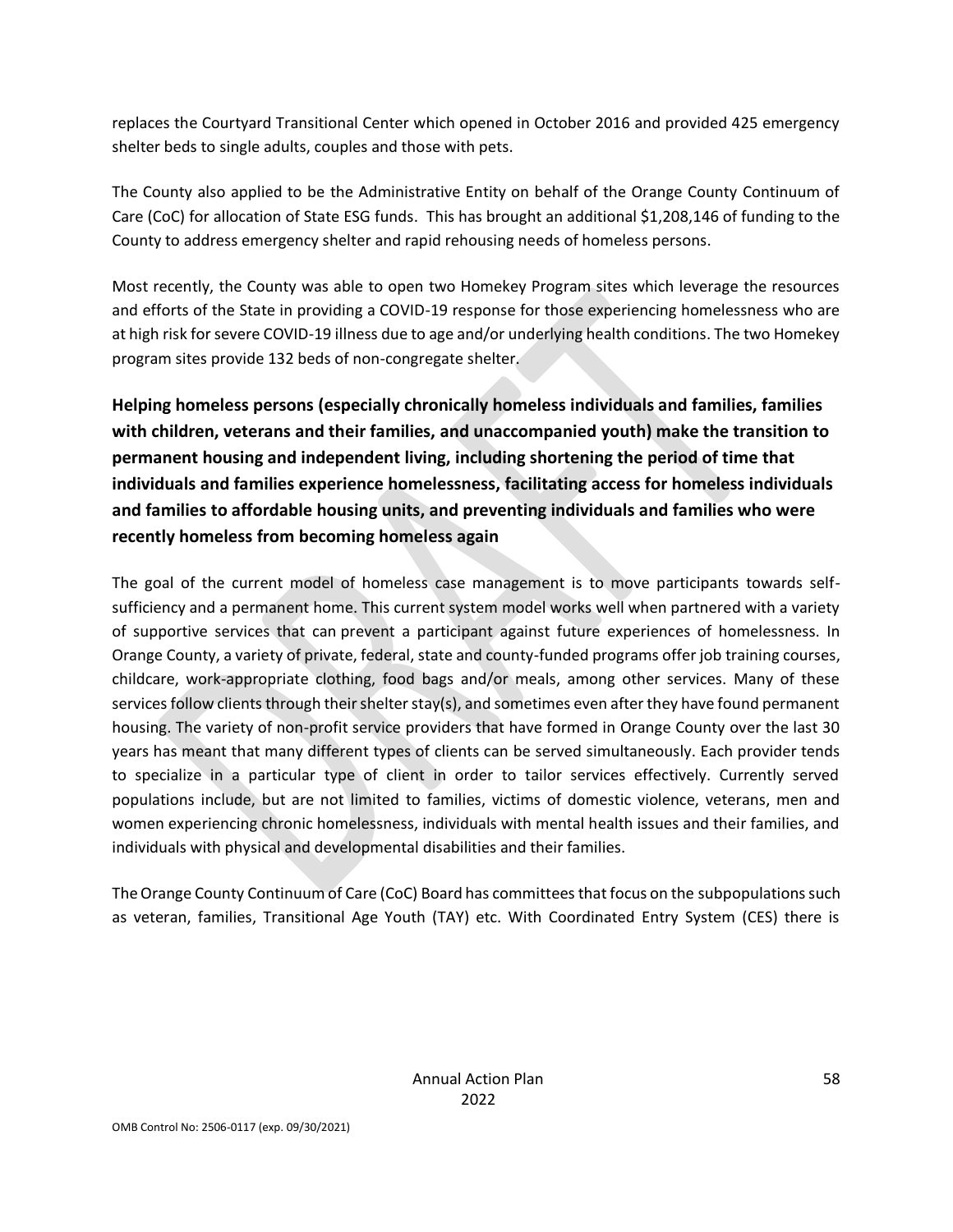additional focus on creating the correct system for the County as well as the subpopulations and their diverse needs.

Historically, the most difficult participants to house are those experiencing chronic homelessness. Most people experiencing chronic homelessness have a disability that requires significant and costly support.

One program that is developing permanent housing units tied to supportive services is the Mental Health Services Act (MHSA) Housing Program. In June 2018, the Board of Supervisors received and filed the Housing Funding Strategy which delineated specific actions needed to achieve the goal of developing 2,700 supportive housing units over a six-year period and approved the MHSA \$70.5 million Permanent Supportive Housing Spending Plan. The \$70.5 million in MHSA is in addition to the \$25 million previously allocated in 2018, for a combined total of \$95.5 million towards the development of supportive housing. In addition to the MHSA Housing Program, other housing and supportive services are provided through the MHSA Community Services and Supports component of the MHSA for clients enrolled in a Full-Service Partnership Program. Participants of these programs must be adults or older adults experiencing serious mental illness or a child or youth experiencing an emotional disturbance. The programs are client and family-driven and provide flexible resources that are tailored to each client's specific needs.

Since the adoption of the Housing Funding Strategy in June 2018, the County has allocated a combined \$25.8 million dollars in HOME, HOME American Rescue Plan (HOME ARP), Orange County Housing Successor Agency (HSA), MHSA and other County funds to promote the acquisition, new construction, and acquisition/rehabilitation of Supportive Housing for the homeless through a Notice of Funding Availability.

The Orange County Housing Finance Trust (OCHFT) was also formed in 2019 which is a joint powers authority between the County of Orange and the Cities throughout the County with the purpose of funding housing.

In 2020, the OCHFT awarded funding to assist in development of seven (7) projects that will add a total of 467 rental units. Of those units, 43 will be affordable to extremely low-income person and 40 units are permanent supportive housing units available to previously homeless households. In 2021, the OCHFT awarded funding to assist the development of  $(6)$  projects that will add another 434 units, for a total of 901 affordable and supportive housing units.

**Helping low-income individuals and families avoid becoming homeless, especially extremely low-income individuals and families and those who are: being discharged from publicly funded institutions and systems of care (such as health care facilities, mental health facilities, foster care and other youth facilities, and corrections programs and institutions); or, receiving**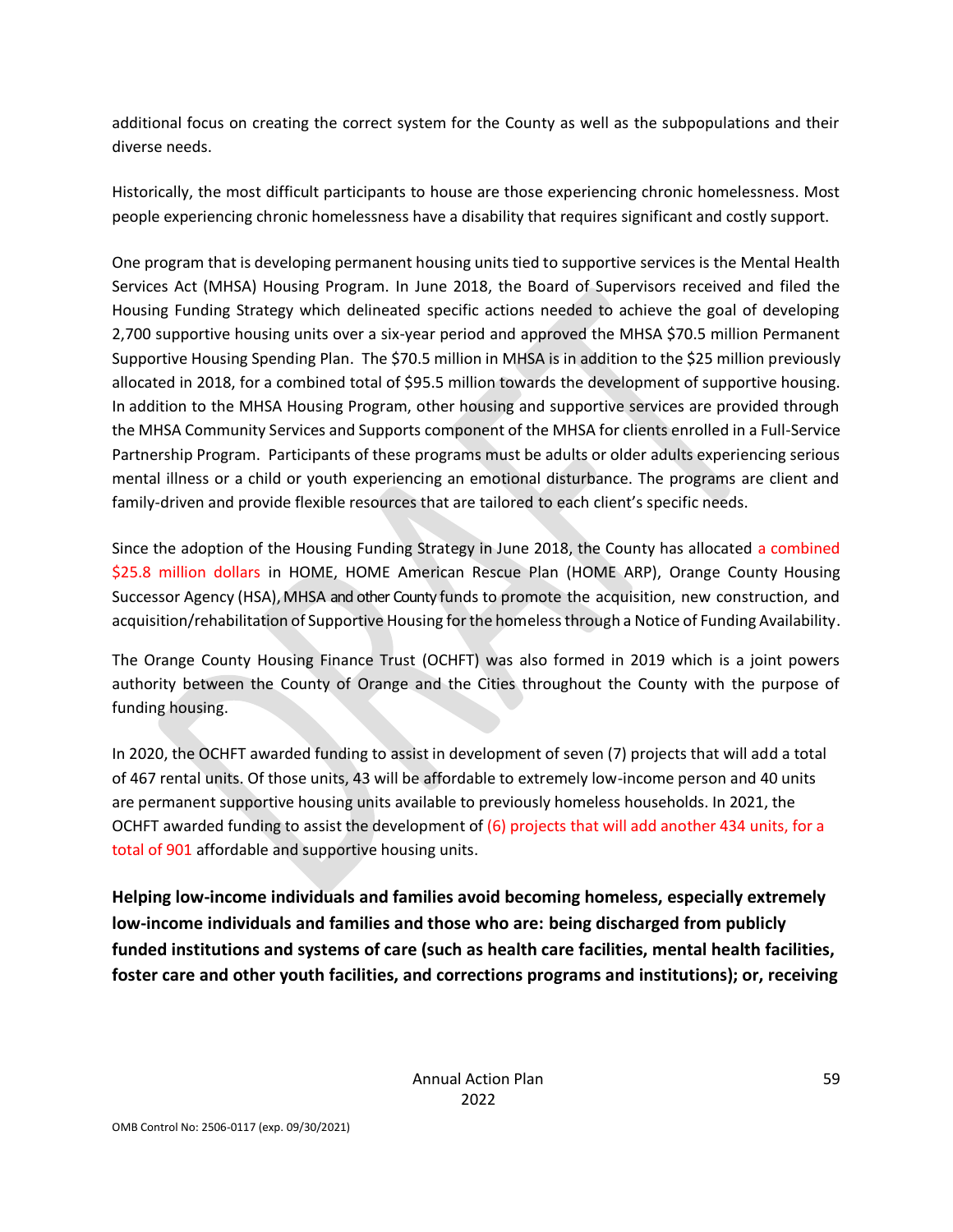# **assistance from public or private agencies that address housing, health, social services, employment, education, or youth needs.**

The most fundamental risk factor for becoming homeless is acute poverty. Orange County has dozens of organizations, both private and public, providing resources to those at risk of homelessness. The solutions to developing a system capable of ensuring that people have the right resources to remain housed generally involve a continued high level of supportive services once an individual or family has been placed in permanent housing.

The Orange County Continuum of Care (CoC) has developed action plans and is reviewing its structure to ensure it is more effectively creating systems of care that are formally linked and coordinated with the various existing systems such as those listed in the prompt. Implementation of the Mental Health Services Act (MHSA) in Orange County has provided a large array of supportive services for those who are homeless or at high-risk of homelessness as well as having a serious mental illness. Supportive services include, but are not limited to, employment services, mentoring, in-home crisis stabilization, education and training, centralized assessment team services, recovery centers, residential treatment, a wellness center, and a transitional age youth discovery program.

The County of Orange was approved through the State of California's Department of Health Care Services (DHCS) on October 24, 2016 for a five-year project to implement the Whole Person Care (WPC) pilot program. WPC is the coordination of physical, behavioral health, and social services in a patient-centered approach with the goals of improved health and well-being through more efficient and effective use of resources for Medi-Cal beneficiaries struggling with homelessness. WPC promotes increased communication between hospital emergency rooms, CalOptima, community clinics, OC Health Care Agency (HCA) Behavioral Health Services and Public Health Services as well as recuperative care providers to improve access and navigation of services for the homeless population. This effort is working in coordination with the shelter system, CoC and Coordinated Entry System.

#### **Discussion**

See discussion above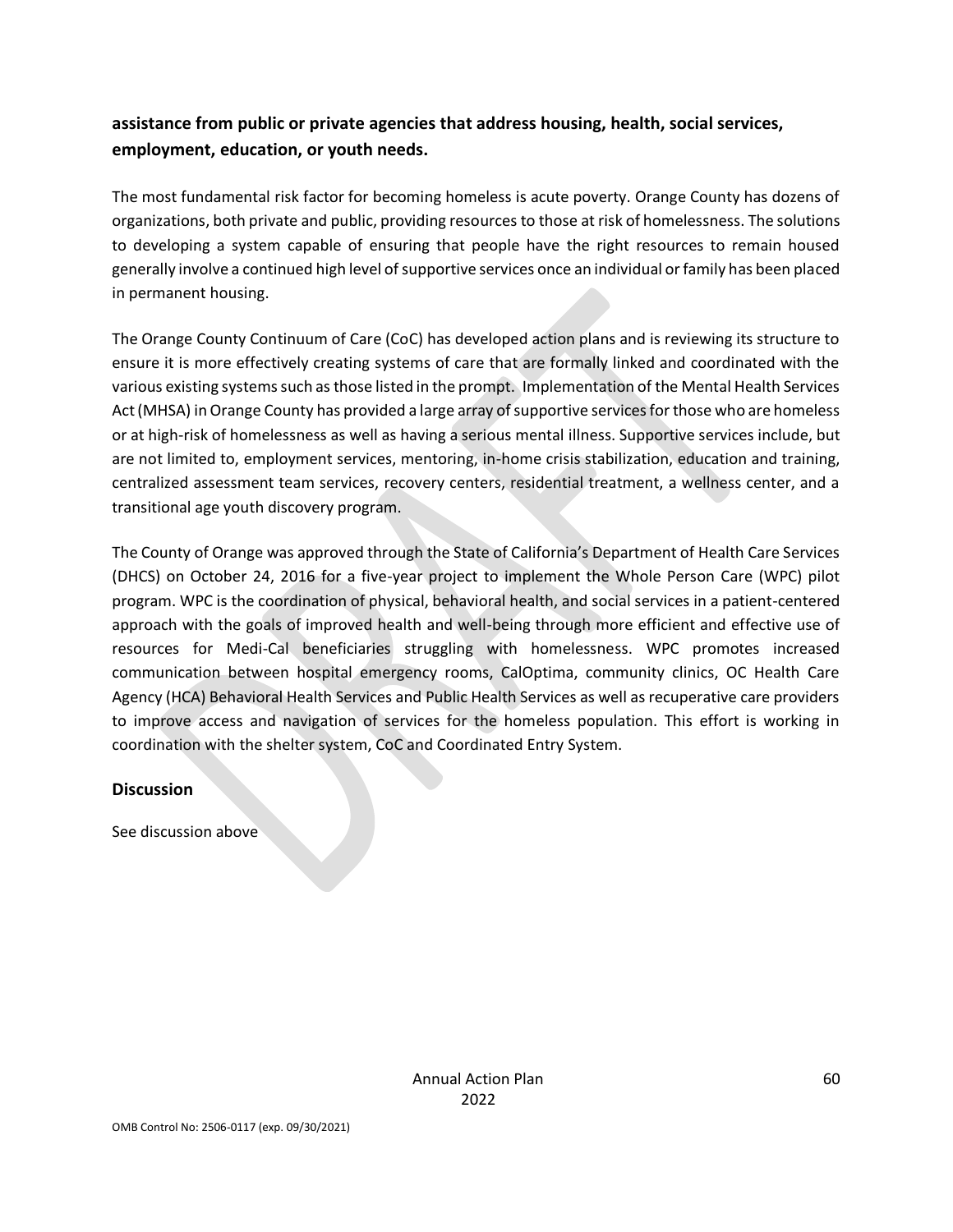# **AP-75 Barriers to affordable housing – 91.220(j)**

### **Introduction:**

The County recognizes that barriers to affordable housing exist and continues to employ strategies to overcome them.

**Lack of Affordable Housing Funds**: The availability of funding for affordable housing has been severely affected by the dissolution of redevelopment agencies in the State of California.

**Environmental Protection**: State law (California Environmental Quality Act and California Endangered Species Act) and federal law (National Environmental Policy Act and Federal Endangered Species Act) regulations require environmental review of proposed discretionary projects (e.g., subdivision maps, use permits, etc.). Costs and time delay resulting from the environmental review process are also added to the cost of housing.

**Land Use Policies**: Housing growth is expected to slow in many South County cities as they reach "buildout" because the trend of higher density housing is not widely accepted in these areas. Homeowners associations and their related CC&Rs, the predominant development form after the 1970s that most of South Orange County was developed under, may also prevent local land use flexibility and the policies necessary to address workforce housing challenges over the long-term.

**Planning and Development Fees**: Planning and development impact fees, such as for transportation, water, and sewer infrastructure improvements, often add to the overall cost of development.

**Permit and Processing Procedures**: Builders and developers frequently cite the cost of holding land during the evaluation and review process as a significant factor in the cost of housing. Processing times vary with the complexity of the project. Holding costs associated with delays in processing have been estimated to add between 1.1 percent and 1.8 percent to the cost of a dwelling unit for each month of delay.

**State and Federal Davis-Bacon Prevailing Wages**: The State Department of Industrial Relations (DIR) expanded the kinds of projects that require the payment of prevailing wages. Prevailing wage adds to the overall cost of development. A prevailing wage must also be paid to laborers when federal funds are used to pay labor costs for any project over \$2,000 or on any multi-family project over eight units. Based on discussions with developers, various prevailing wage requirements typically inflate the development costs by 35 percent.

**Actions it planned to remove or ameliorate the negative effects of public policies that serve as barriers to affordable housing such as land use controls, tax policies affecting land, zoning ordinances, building codes, fees and charges, growth limitations, and policies affecting the**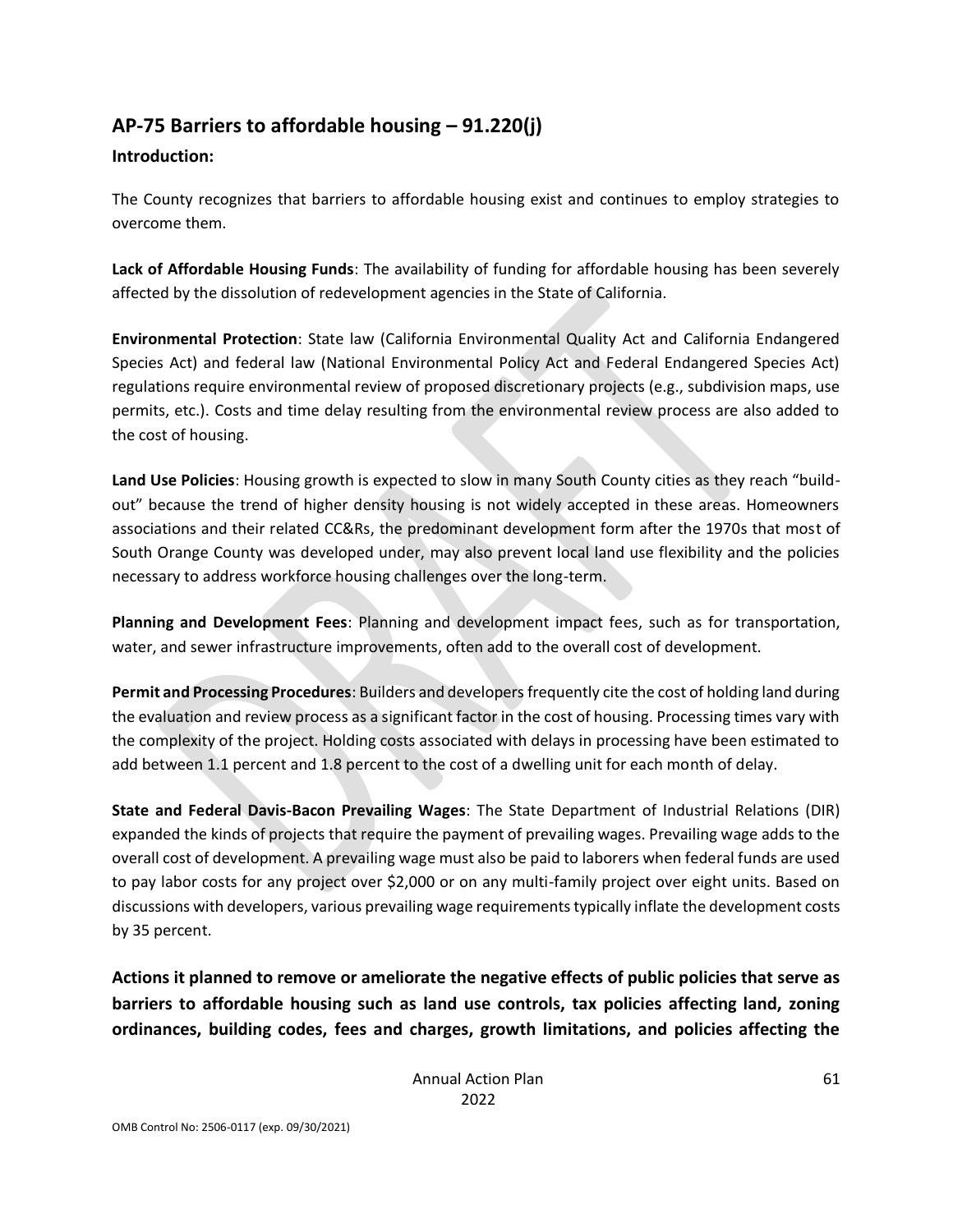#### **return on residential investment**

In January 2009, the Orange County Board of Supervisors amended the Housing Opportunities Overlay Regulations to expand the Overlay to high density multi-family residential districts located along arterial highways. Originally adopted in 2006, the Housing Opportunities Overlay Regulations permit the "byright" development of affordable housing units on commercial, industrial and certain high density residential zoned sites through an administrative approval process. The County has also approved a Zoning Code amendment that allows emergency shelters "by-right" (with no public hearing requirement) in commercial and industrial zoned areas.

The County and participating cities have also worked to address the issues surrounding barriers to affordable housing development through the Housing Element process required by the State of California. The California Department of Housing and Community Development (HCD) must review the Housing Element for compliance with State law. Among other things, each jurisdiction's Housing Element is required to identify opportunity sites with land use controls that facilitate affordable housing development. Another key component of HCD review is the extent of government policies that act as barriers to housing development, especially affordable housing development, and the jurisdiction's commitment to eliminating or mitigating the barriers.

Each jurisdiction in California (including all participating cities and the County of Orange) adopts a housing element as a required component of the general plan. The County of Orange 2014-2021 Housing Element was adopted in December 2013. The document includes specific actions to facilitate affordable housing.

In 2018, the County authorized an increase to the 2016 Permanent Supportive Housing Notice of Funding Availability with an emphasis on developing extremely low-income housing by \$2 million dollars for a total of \$14 million in Orange County Housing Successor Agency funds and Federal HOME Investment Partnerships Program funds and added another 50 Project Based VASH Vouchers to the already 200 Project Based Housing Choice and/or VASH Vouchers previously approved. Since then, the County released a 2020 Supportive Housing Notice of Funding Availability and subsequent Addendums allocating up to 357 project-based vouchers and up to a combined \$19.5 million dollars in HOME, HOME American Rescue Plan (HOME ARP), Orange County Housing Successor Agency (HSA), MHSA and other County funds to promote the acquisition, new construction, and acquisition/rehabilitation of Supportive Housing for the homeless.

OC Housing and Community Development encourages all developers to work closely with local residents and community groups in the development of housing. The County's 2014-21 Housing Element established an action that the County's Affordable Housing Project Manager and OC Housing and Community Development staff will work cooperatively with other governmental agencies, business groups, universities, environmental organizations, housing advocates and the development community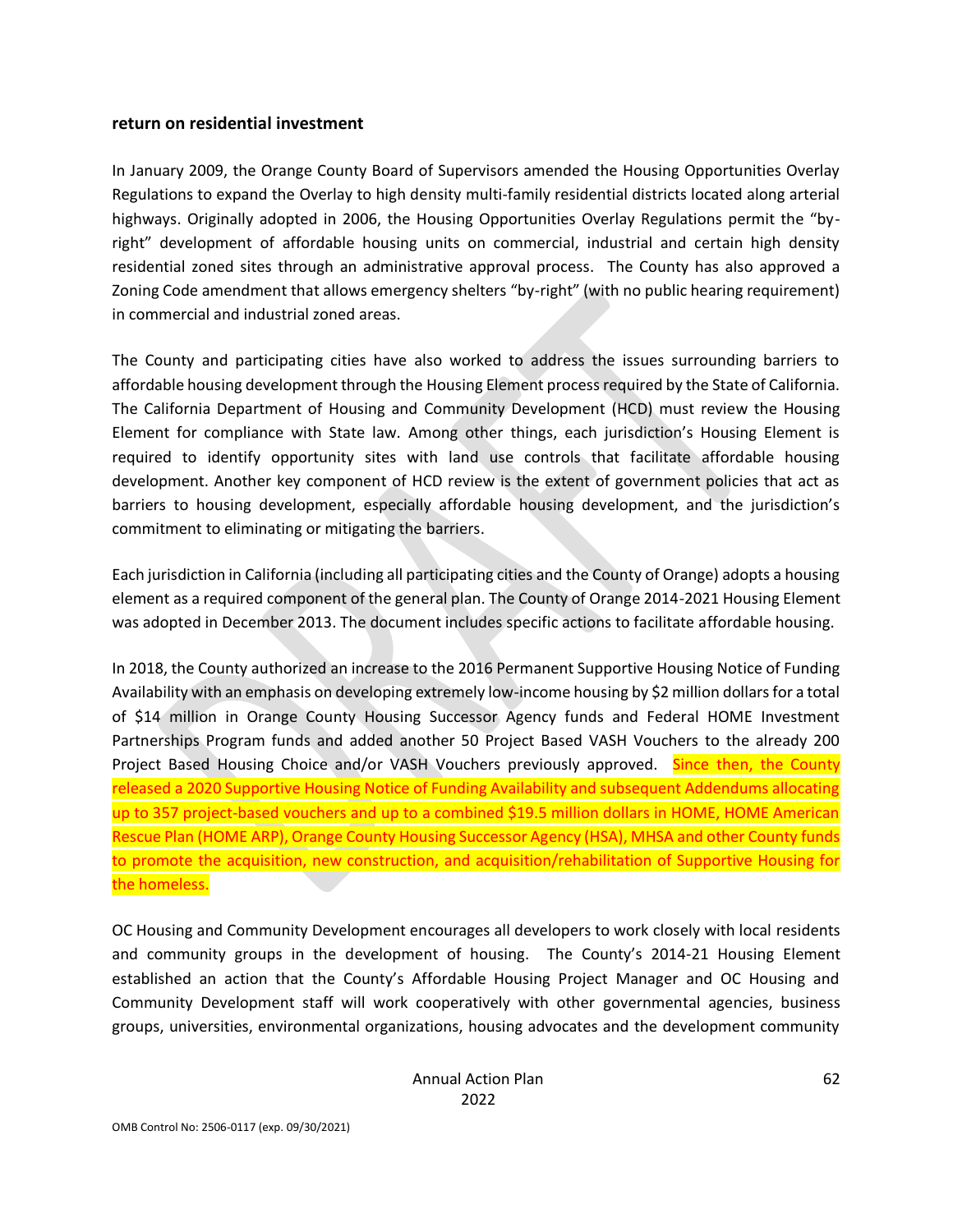to increase public awareness of the importance of affordable housing to the County's long-term viability. **Discussion:** See discussions above.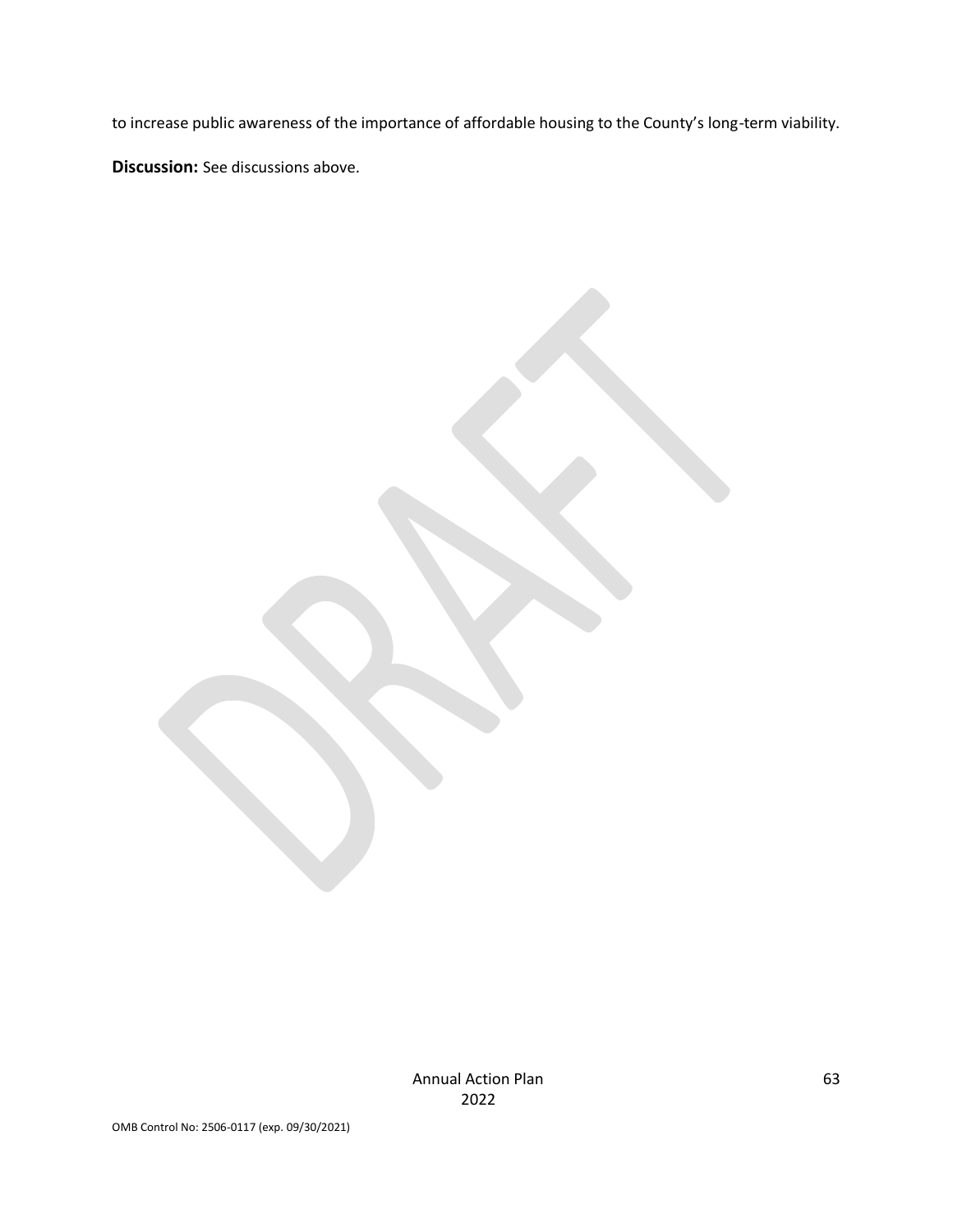# **AP-85 Other Actions – 91.220(k)**

### **Introduction:**

Priority Needs established in the FY 2020-2024 Five-Year Consolidated Plan, which form the basis for establishing objectives and outcomes in the FY 2021-22 One-Year Action Plan, are as follows:

One of the greatest challenges in meeting the underserved needs of low- and moderate-income persons is having limited financial resources. The County must weigh and balance the input from different groups and assign funding priorities that best bridge the gaps in the County's service delivery system. While other goals the County has set are also important, for the purposes of the Consolidated Plan, only those which are anticipated to be funded with CPD funding programs (CDBG, HOME, and ESG) during the five-year planning cycle are indicated to be high priorities. The County utilizes other funding sources to meet goals that are not considered high priority in the Consolidated Plan. The County established priorities for allocating CPD funds based on a number of criteria, including:

- Urgency of needs
- Cost efficiency
- Eligibility of activities/programs
- Availability of other funding sources to address specific needs
- Funding program limitations
- Capacity and authority for implementing actions
- Consistency with countywide goals, policies, and efforts

## **High Priority**

- Expand and preserve the supply of affordable housing to create housing opportunities for lowand moderate-income households and homeless individuals and families
- Strengthen, preserve, and enhance the physical character and quality of life in Orange County's low- and moderate-income neighborhoods, including the housing stock and public infrastructure and facilities.
- Continue to build the capacity of residents to empower themselves and help strengthen their community, through the funding of needed public services for seniors, the homeless, and those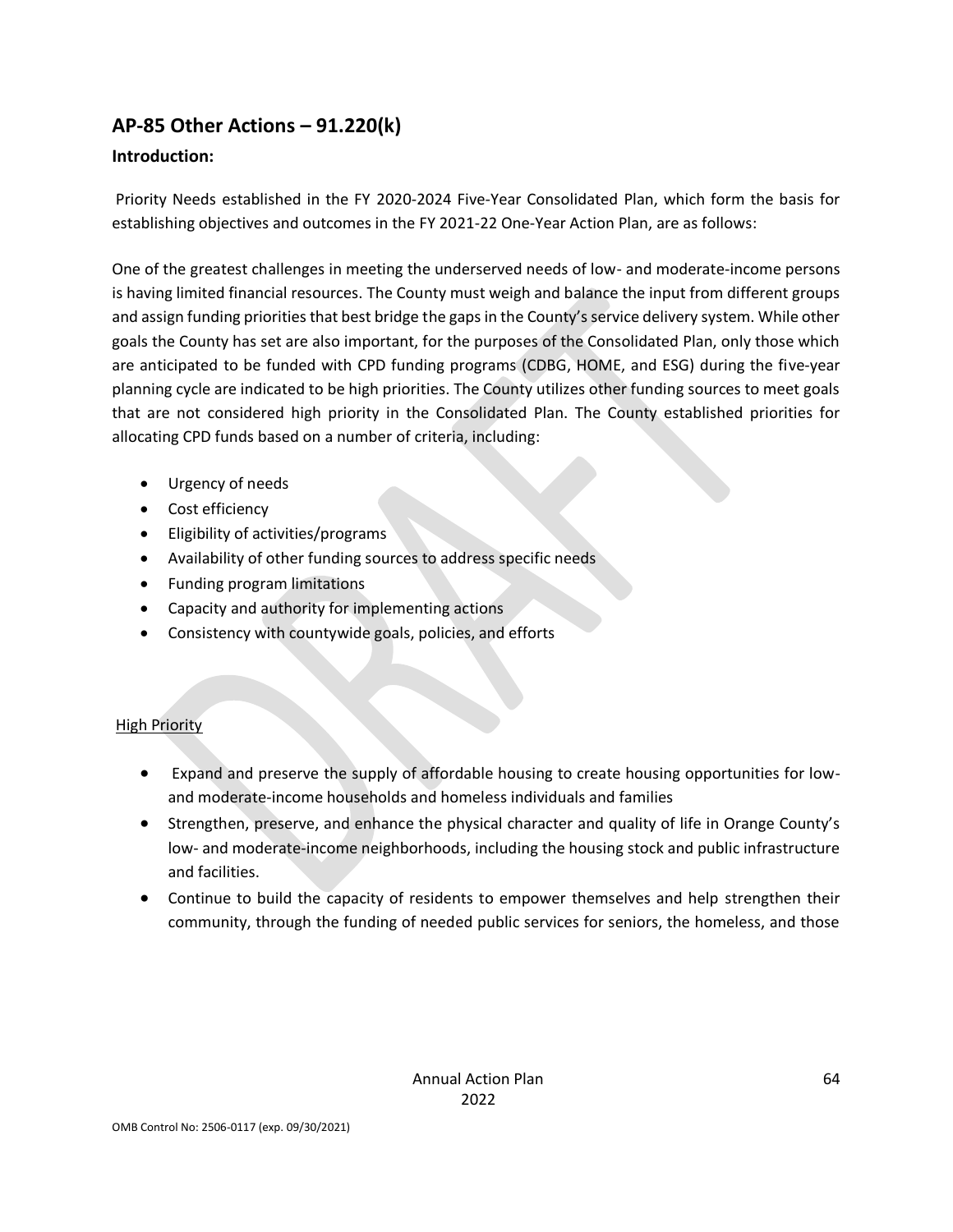at risk of homelessness.

• Planning and administration.

### **Actions planned to address obstacles to meeting underserved needs**

One of the greatest challenges in meeting the underserved needs of low- and moderate-income persons is having limited financial resources. The County must weigh and balance the input from different groups and assign funding priorities that best bridge the gaps in the County's service delivery system. While other goals the County has set are also important, for the purposes of the Consolidated Plan, only those which are anticipated to be funded with CPD funding programs (CDBG, HOME, and ESG) during the five-year planning cycle are indicated to be high priorities. The County utilizes other funding sources to meet goals that are not considered high priority in the Consolidated Plan. The County established priorities for allocating CPD funds based on a number of criteria, including:

- Urgency of needs
- Cost efficiency
- Eligibility of activities/programs
- Availability of other funding sources to address specific needs
- Funding program limitations
- Capacity and authority for implementing actions
- Consistency with countywide goals, policies, and efforts

### **Actions planned to foster and maintain affordable housing**

In addition, in 2019 the Orange County Housing Finance Trust (OCHFT) was formed as a joint power's authority between the County of Orange and cities throughout the county. OCHFT was created for the purpose of funding housing specifically assisting the homeless population and persons and families of extremely low, very low, and low income within the County of Orange. There are now 23 active member jurisdictions. They include the County of Orange and the cities of Aliso Viejo, Anaheim, Buena Park, Costa Mesa, Dana Point, Fountain Valley, Fullerton, Garden Grove, Huntington Beach, La Habra, Laguna Beach, Laguna Hills, Laguna Niguel, Mission Viejo, Newport Beach, Orange, Placentia, San Juan Capistrano, Santa Ana, Stanton, Tustin, Westminster. Without this collaborative effort, new funding from the State would not be possible.

This influx of County funds made it possible for OCHFT to be awarded \$4,215,360 in State Local Housing Trust Funds in 2020 to assist in the development of seven (7) projects that will add 467 units and \$4,750,000 in 2021 to assist the development of (6) projects that will add another 434 units, for a total of 901 affordable and supportive housing units.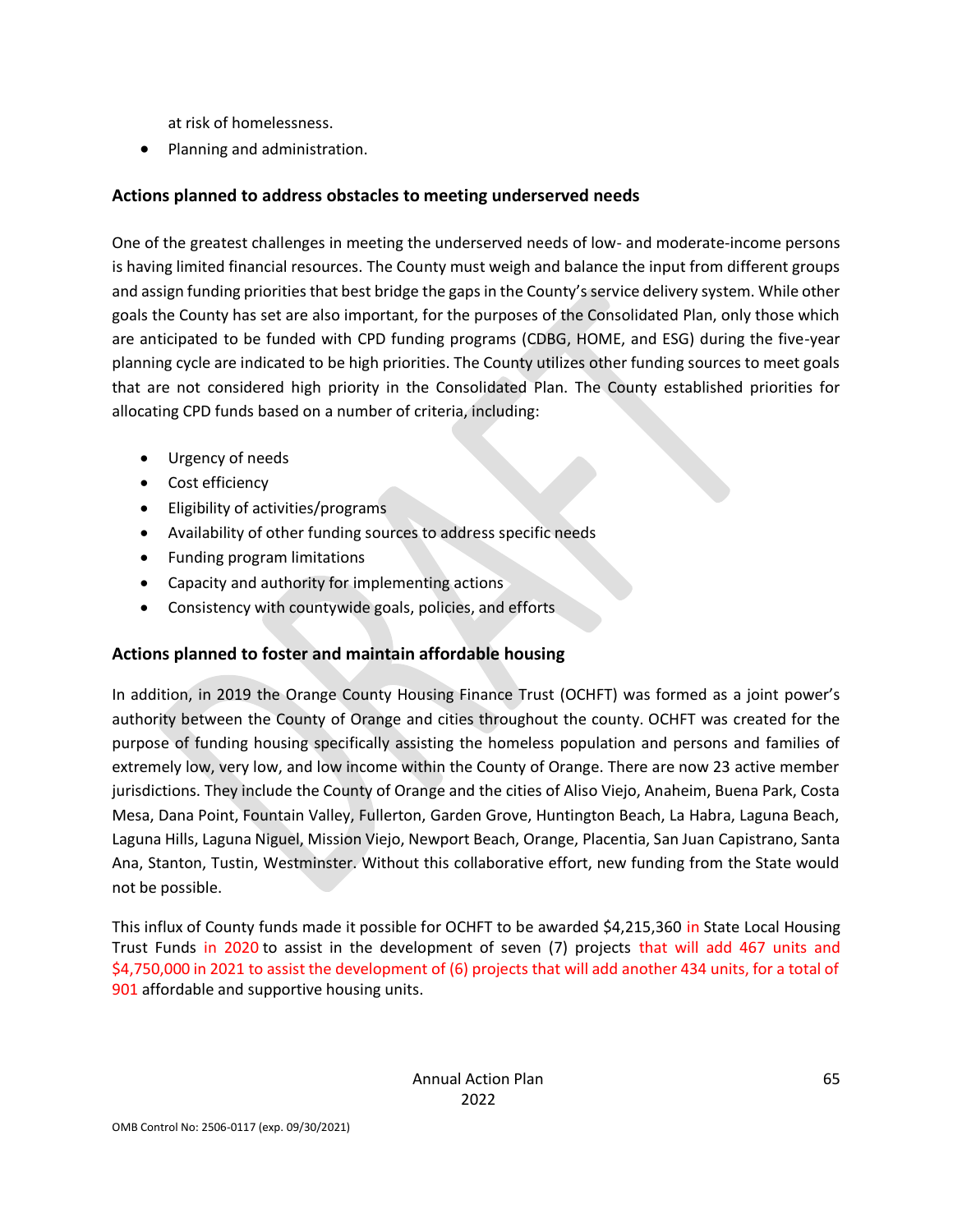### **Actions planned to reduce lead-based paint hazards**

In Orange County, the Childhood Lead Poisoning Prevention Program (CLPPP) follows children with abnormal or high blood lead levels, making home visits to families of affected children to determine the source of lead and provide education about lead poisoning. Program staff also coordinates health care needs; follow-up visits when needed and provides outreach and educational presentations to the community. CLPPP also provides resources to cities with significant number of older housing units to help respond to complaints of deteriorated lead-based paint and other lead-related hazards in residential housing.

The CLPPP's Environmental Health Department is currently working toward:

- Using progressive notification and action to achieve elimination of lead hazards identified during environmental investigations;
- Developing and implementing programs for training of investigation and enforcement agency personnel on identifying and correcting lead hazards in high risk jurisdictions;
- Providing educational materials on renovation and remodeling activities to housing and building departments, for public distribution; and
- Encouraging building departments to incorporate informing about lead-safe work practices into their building permit process (such as attaching renovation pamphlets to building permits) for housing built before 1978.

### **Actions planned to reduce the number of poverty-level families**

OCHA's Section 8 Housing Choice Voucher Program provides assisted families an incentive for employment opportunities through its Family Self Sufficiency (FSS) Program. The FSS Program participants receive resources and are taught job skills that enable them to gain employment and become selfsufficient.

Furthermore, housing costs often consume a large portion of lower-income households' monthly income. This creates a housing cost burden, leaving less money accessible for other necessities. As such, the County's efforts to create new affordable housing, both permanent and transitional, and rehabilitate existing housing contribute to addressing poverty and homelessness in the County. In addition, to the funding and project-based vouchers, the County has made available for the development of supportive housing. The County approved a Housing Funding Strategy in 2018 for the development of 2,700 units of new supportive housing over the next seven years. The County also approved an MHSA Permanent Supportive Housing Spending Plan in 2018 for allocation of \$70.5 million in MHSA funds for supportive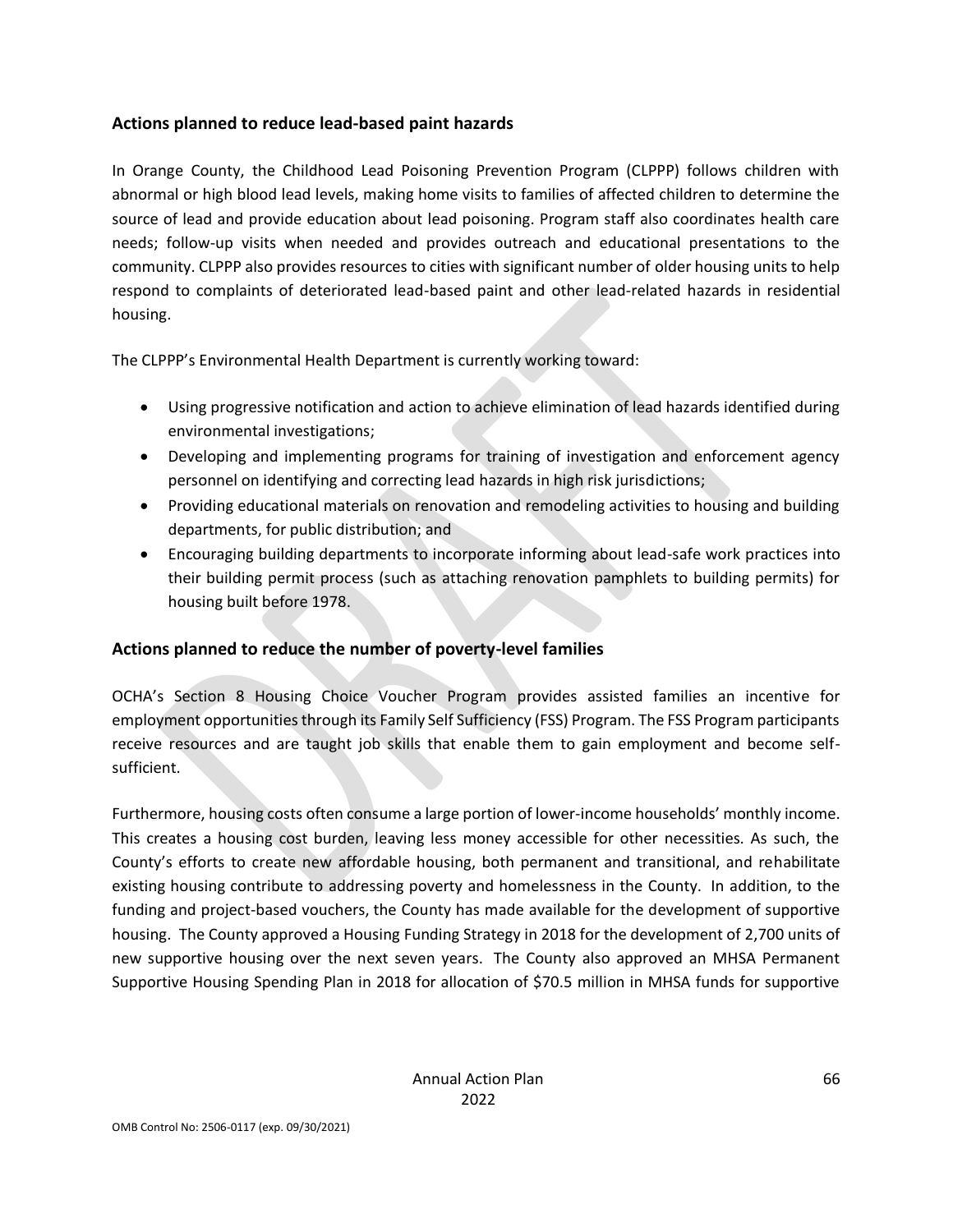housing for mental ill.

### **Actions planned to develop institutional structure**

The institutional structure, through which this Annual Action Plan will be implemented, includes various agencies of County government, participating cities, nonprofit organizations, and private industry. Housing and Community Development has oversight responsibility for the Consolidated Plan/Annual Plan processes including oversight of regulatory requirements such as NEPA, Fair Housing, Section 3, etc. Housing and Community Development is a component of OC Community Resources, which consists of OC Animal Care, OC Community Services, Community Development, OC Parks, and OC Public Libraries.

# **Actions planned to enhance coordination between public and private housing and social service agencies**

Housing and Community Development is responsible for the administration and compliance of programs and grant management. Housing and Community Development performs audits, compliance, and legal notification procedures required by HUD

Housing and Community Development oversees housing community development activities, such as public infrastructure, housing rehabilitation, community development, preservation and improvement activities, affordable rental housing, homeownership activities through the administration of subrecipient contracts and loans funded through the CDBG, HOME, ESG, and Supportive Housing Grants programs.

The cities of Brea, Cypress, Dana Point, Laguna Beach, Laguna Hills, Laguna Woods, La Palma, Los Alamitos, Seal Beach, Stanton, and Villa Park participate in the County program and are responsible for delivering specific programs and activities in their communities. The cities of Placentia and Yorba Linda are participating as Metro cities and are responsible for delivering specific programs and activities in their communities.

Nonprofit organizations play a vital role in implementing the Annual Action Plan. Nonprofit organizations form a network of resources that address a wide variety of housing and community development needs. These organizations provide a valuable link between the population in need of assistance and the pool of resources available.

Private sector participants may include lending institutions and for-profit development entities. Lending institutions may be the source of low-cost loans for affordable housing and rehabilitation projects. Developers are the primary providers of the housing stock and are encouraged to participate in lowincome housing in a variety of ways, including through density bonuses and participation in the Low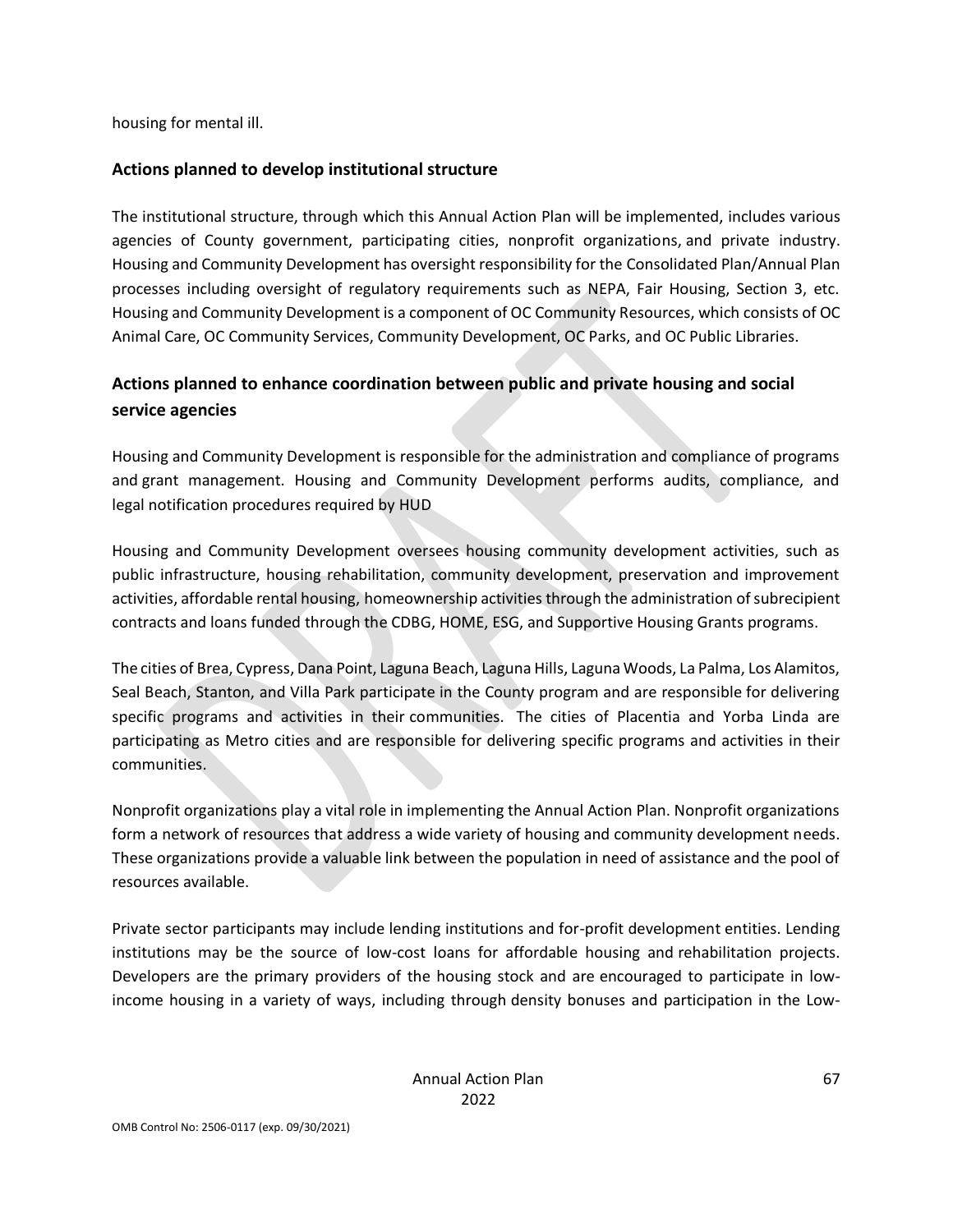Income Housing Tax Credit (LIHTC) program.

**Discussion:** 

See discussions above.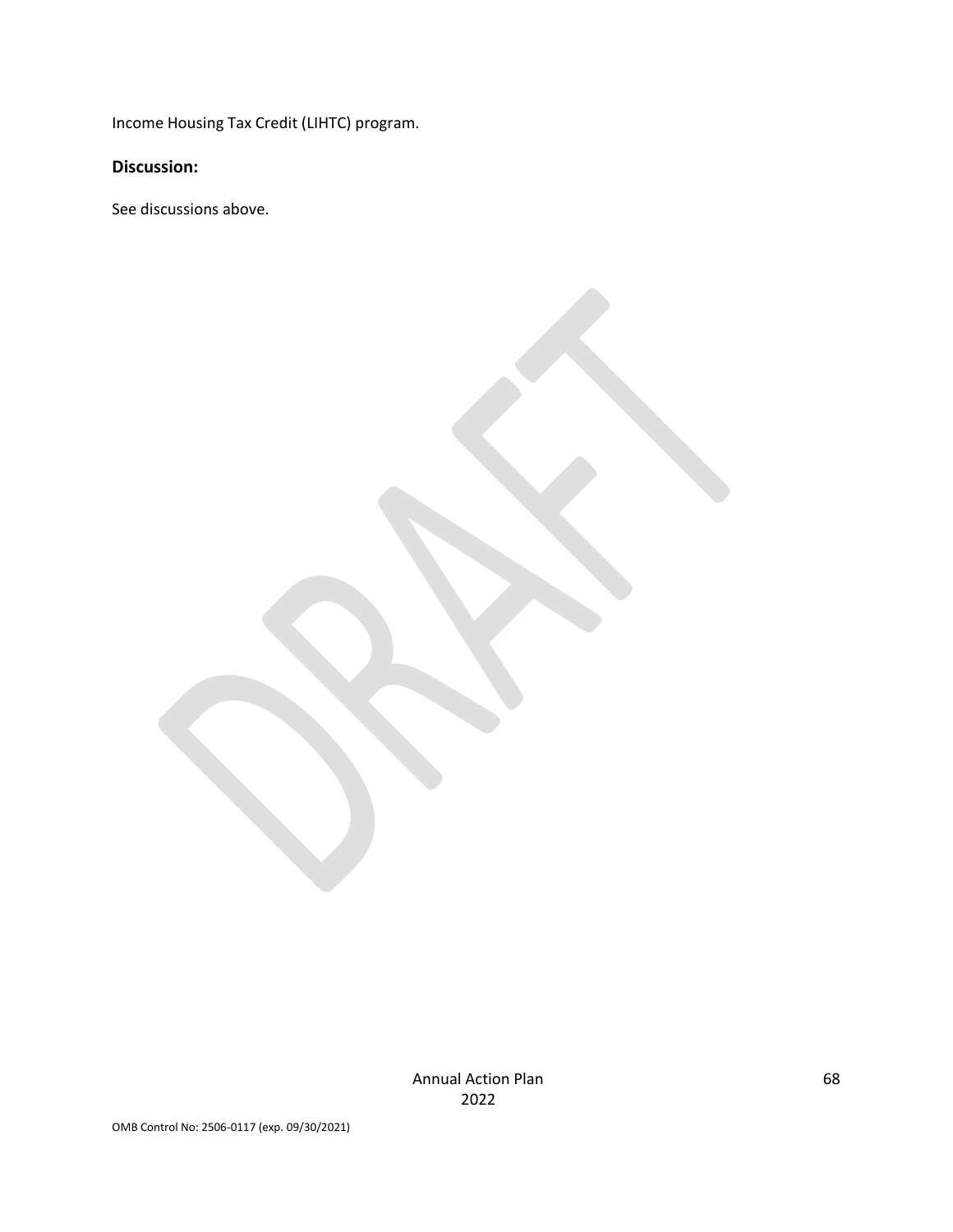# **Program Specific Requirements**

# **AP-90 Program Specific Requirements – 91.220(l)(1,2,4)**

### **Introduction:**

The following describes other program-specific requirements.

# **Community Development Block Grant Program (CDBG) Reference 24 CFR 91.220(l)(1)**

Projects planned with all CDBG funds expected to be available during the year are identified in the Projects Table. The following identifies program income that is available for use that is included in projects to be carried out.

| 1. The total amount of program income that will have been received before the start of the next   |          |
|---------------------------------------------------------------------------------------------------|----------|
| program year and that has not yet been reprogrammed                                               | 0        |
| 2. The amount of proceeds from section 108 loan guarantees that will be used during the year to   |          |
| address the priority needs and specific objectives identified in the grantee's strategic plan.    | 0        |
| 3. The amount of surplus funds from urban renewal settlements                                     | 0        |
| 4. The amount of any grant funds returned to the line of credit for which the planned use has not |          |
| been included in a prior statement or plan                                                        | 0        |
| 5. The amount of income from float-funded activities                                              | $\Omega$ |
| <b>Total Program Income:</b>                                                                      | 0        |
|                                                                                                   |          |

# **Other CDBG Requirements**

| 1. The amount of urgent need activities                                          | 0       |
|----------------------------------------------------------------------------------|---------|
| 2. The estimated percentage of CDBG funds that will be used for activities that  |         |
| benefit persons of low and moderate income. Overall Benefit - A consecutive      |         |
| period of one, two or three years may be used to determine that a minimum        |         |
| overall benefit of 70% of CDBG funds is used to benefit persons of low and       |         |
| moderate income. Specify the years covered that include this Annual Action Plan. | 100.00% |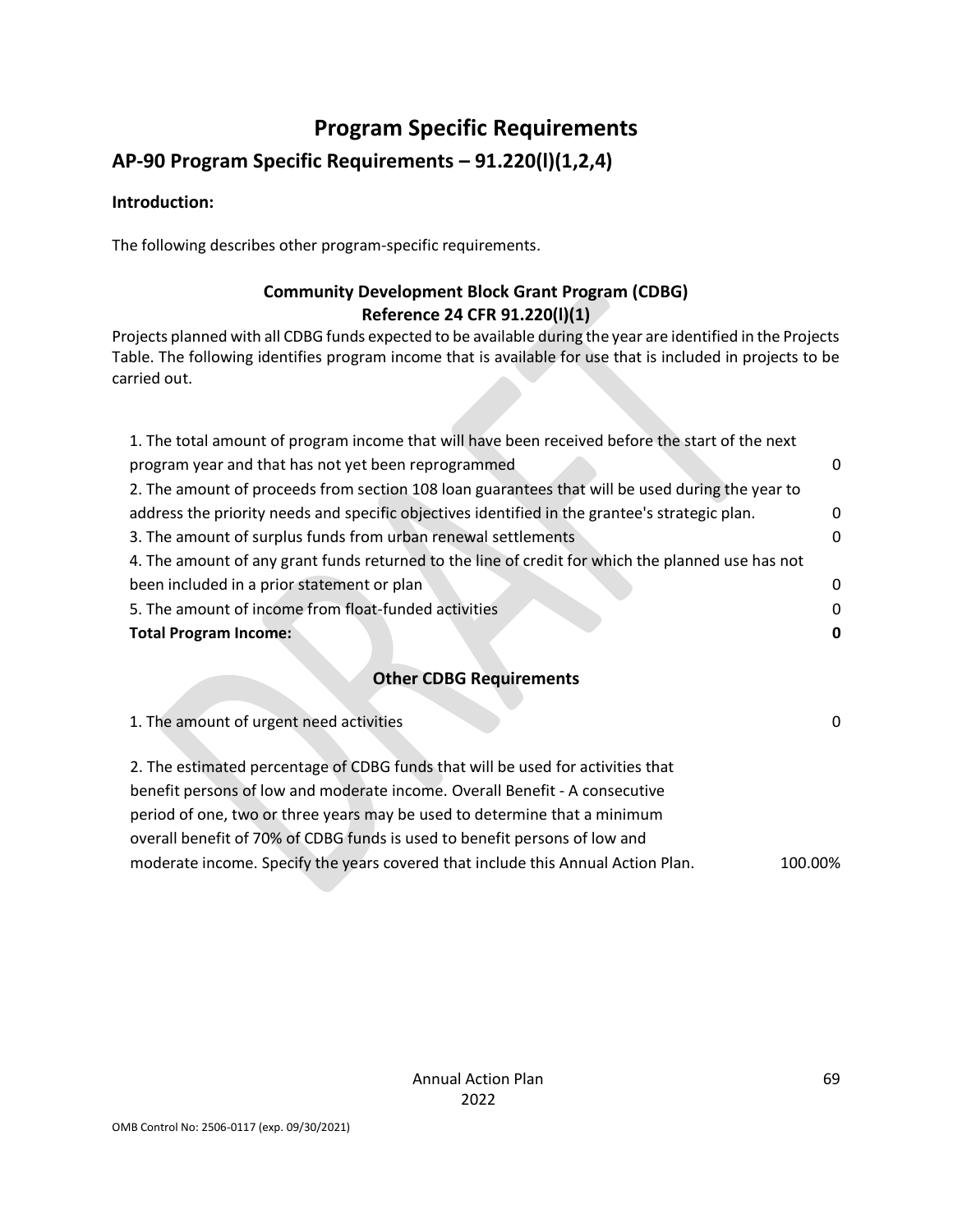## **HOME Investment Partnership Program (HOME) Reference 24 CFR 91.220(l)(2)**

1. A description of other forms of investment being used beyond those identified in Section 92.205 is as follows:

FY 2022-23 HOME funds will be used primarily for the development of affordable housing.

2. A description of the guidelines that will be used for resale or recapture of HOME funds when used for homebuyer activities as required in 92.254, is as follows:

The County had previously provided homebuyer assistance using HOME funds and CDBG funds are used for housing rehabilitation assistance. As a condition of receiving HOME and CDBG grant or loan funds, the County requires the applicant to enter into a covenant agreement that is recorded against the property and runs with the land. The agreement contains a recapture restriction stipulating that during the affordability period if the unit is sold, the grant or loan must be paid in full.

The County offers Mortgage Assistance Program (MAP) loans to assist eligible low-income first-time homebuyers on a first-come, first-serve basis to purchase their own decent affordable houses in the unincorporated areas of Orange County and in certain participating Cities within the County. Mortgage Assistance Program loans provide eligible first-time homebuyers part of the purchase price of their home to bridge the gap between the total purchase price of the home and the home buyer's down payment, closing costs and 1st mortgage. Eligible first-time homebuyer's annual income must not exceed 80% of the Area Median Income (AMI). The total sales prices for a HOME funded property shall not exceed (85% of the medium home sales price for Orange County) the maximum HOME purchase price for Orange County. All applicants must attend a homebuyer education workshop offered by a HUD approved Housing Counseling Agency. Borrowers must qualify for and obtain first mortgage loan from a participating lender. Potential homebuyers may obtain additional information the on OC Housing & Community Development website which links to the administrator for the County's MAP Program at www.ochcd.org/housing-development/homeownerprogram.

In accordance with the requirements of the HOME Program (24 CFR Part 92), these properties assisted with HOME funds are subject to affordability restrictions. Since in all cases the County's Mortgage Assistance Program provides HOME direct assistance to eligible first-time home buyers in the form of loans, all homebuyers that receive a MAP loan have received direct HOME assistance. Therefore, the County uses recapture provisions to enforce the HOME affordability requirements in its homebuyer program and does not use resale provisions.

Annual Action Plan 70 Borrowers must occupy the Property as Borrower's principal place of residence for thirty (30) years from the date the loan is made. Prior to the 30th year, Borrower has the right to prepay the

2022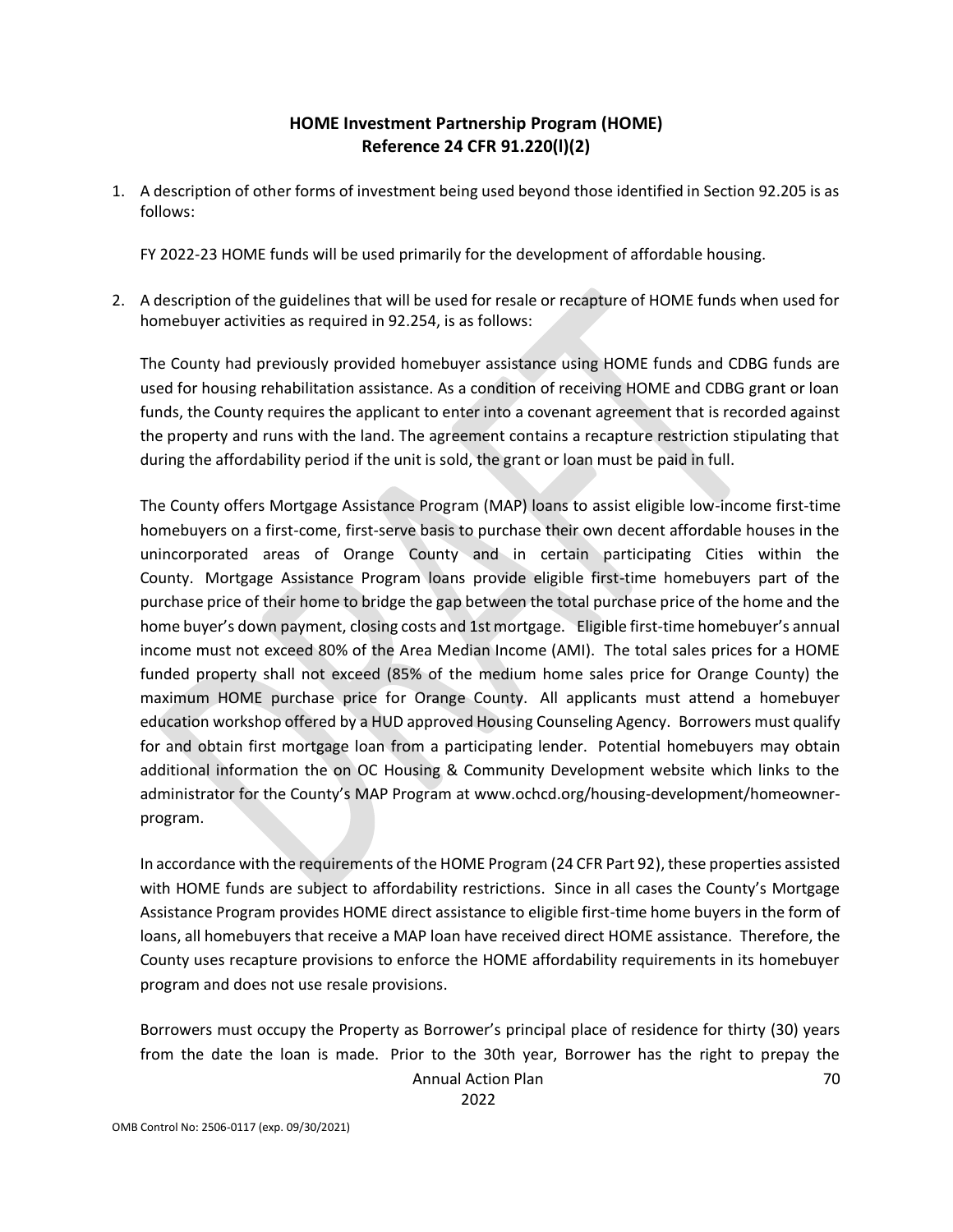outstanding principal amount of the loan plus the simple interest that is due. If Borrower prepays the original amount of the loan plus simple interest, the Deed of Trust and the requirement that Borrowers must occupy the Property as Borrower's principal place of residence will no longer be in effect. In the case of refinance, Borrowers must notify the County of Orange. Borrowers can refinance the loan as long as they do not take cash out when the refinance is completed.

Mortgage Assistance Program loans from the County are deferred loans. This means that Borrowers do not have to make any payments on the loan for 30 years, provided the Borrower owns and occupies the home and does not violate any of the terms of the Mortgage Assistance Program loan. The loan carries a simple interest rate of three percent (3%). Thirty (30) years from the date the loan is made, the Borrower will be required to repay the principal amount of the loan (direct HOME subsidy) plus all accrued interest.

1. A description of the guidelines for resale or recapture that ensures the affordability of units acquired with HOME funds? See 24 CFR 92.254(a)(4) are as follows:

During the thirty-year affordability period, if the Borrower is going to transfer all or any part of the property (either voluntarily through a sale, or involuntarily through a foreclosure or similar transaction), it must notify the County, in advance and in writing and receive the County's written approval. At transfer, the Borrower will be required to repay the loan with the net proceeds of sale/distribution of proceeds at foreclosure. If there are insufficient net proceeds for the County to recapture the loan plus interest, the County will recapture the full amount of net proceeds available and the loan will be considered satisfied. Net proceeds are the sales price of the home minus the first mortgage repayment and any applicable closing costs.

Certain transfers are *not* permitted, including transfers: (i) by a Borrower to an existing spouse or domestic partner who is also an obligor under the Note; (ii) by a Borrower to a spouse or domestic partner where the spouse or domestic partner becomes the co-owner of the Property; (iii) between spouses as part of a marriage dissolution proceeding; (iv) to an existing spouse or domestic partner of Borrower by devise or inheritance following the death of Borrower; (v) by Borrower into an inter vivos trust in which Borrower is the beneficiary; (vi) by deed of trust or imposition of a lien subordinate to the Deed of Trust or (vii) refinance of the First Mortgage or any CalHFA Mortgages, meeting the requirements of Section 11 of the Promissory Note.

Mortgage Assistance Program loans are repaid per the terms of a Promissory Note which is secured by a Deed of Trust. In addition, the County executes a Borrower Disclosure Statement with the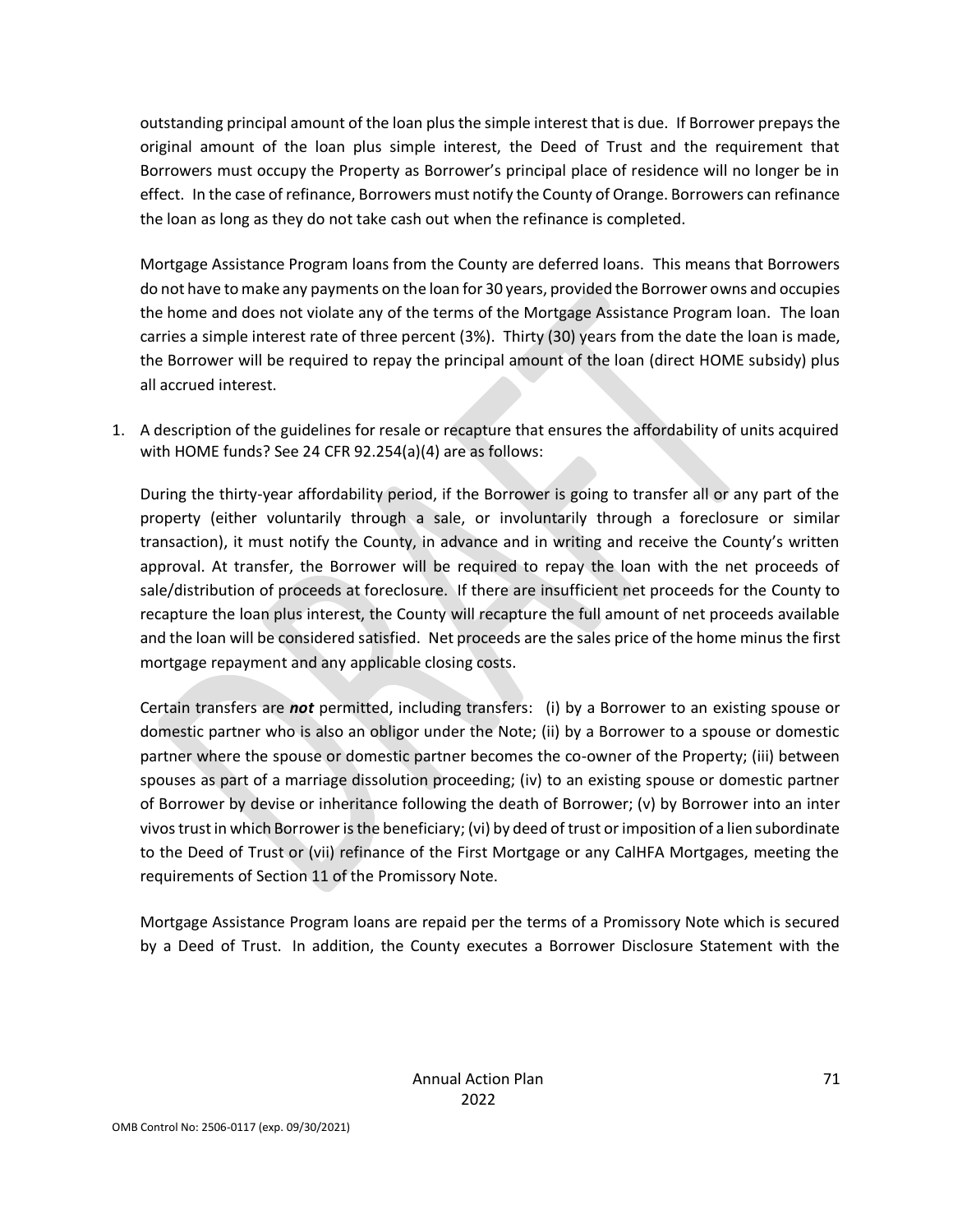Borrower, in order to convey all the HOME requirements that apply during the affordability period (principal residence, recapture requirements, default).

The County will conduct yearly monitoring to ensure that Borrowers are in compliance with the terms of their Mortgage Assistance Program loan, including, but not limited to, the requirement that Borrowers use the home as their principal place of residence. In the event of noncompliance during the period of affordability by the Borrower under the terms of the Mortgage Assistance Program loan or their First Mortgage loan, the total amount of the Borrower's Mortgage Assistance Program loan and simple interest owed shall immediately become due and payable. Noncompliance occurs when an owner (1) vacates the unit or rents the unit to another household or, (2) sells the home without the County receiving recaptured funds due at time of sale.

In the event of noncompliance with the affordability requirements, or default on any loan terms, all outstanding principal plus simple interest is due and immediately payable. If the Borrower is unable to repay the loan when due, an additional financial penalty may be imposed by the County per the terms of the Borrower's Promissory Note.

2. Plans for using HOME funds to refinance existing debt secured by multifamily housing that is rehabilitated with HOME funds along with a description of the refinancing guidelines required that will be used under 24 CFR 92.206(b), are as follows:

This plan does not include use of HOME funds to refinance existing debts for multifamily housing.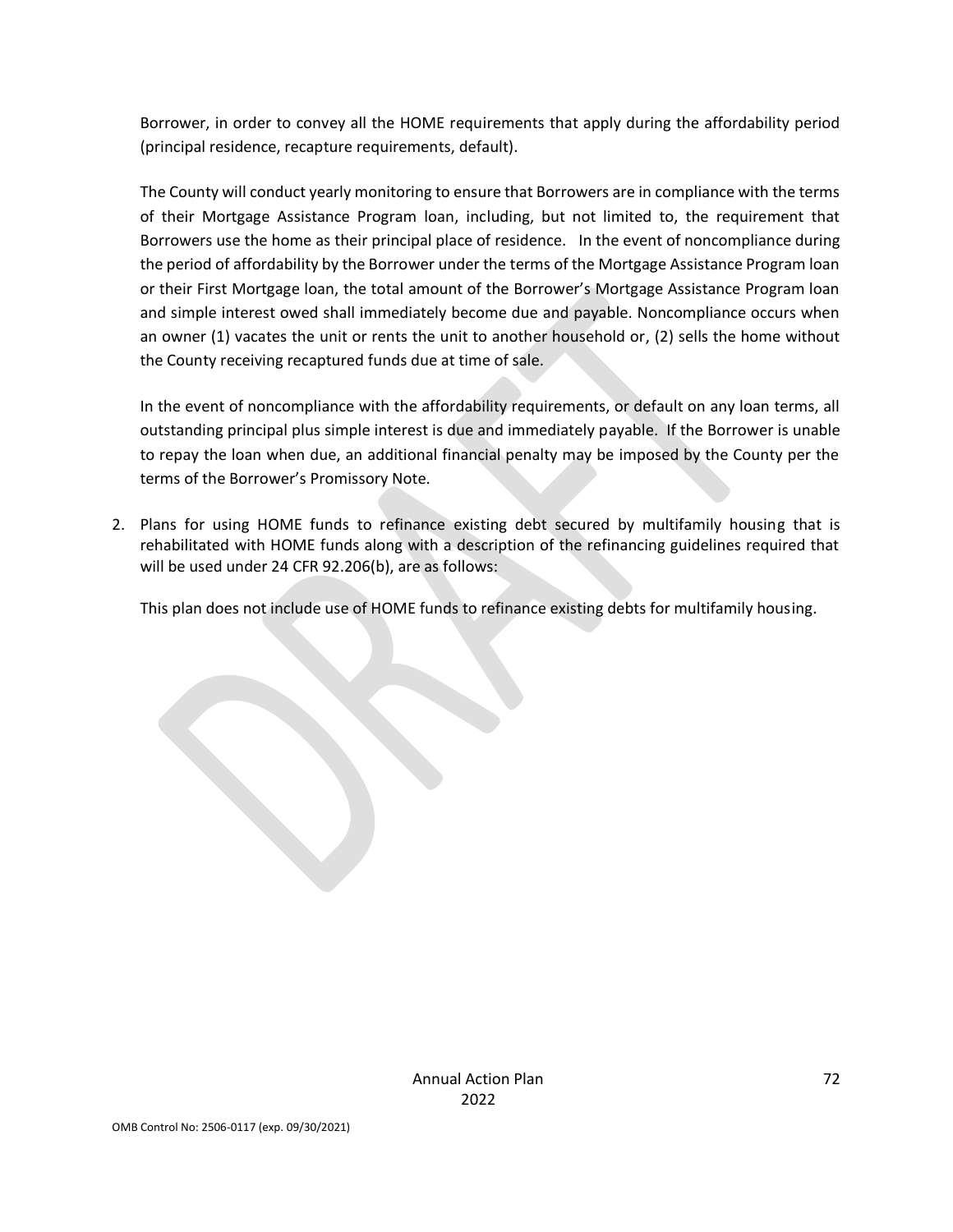## **Emergency Solutions Grant (ESG) Reference 91.220(l)(4)**

## **1. Include written standards for providing ESG assistance (may include as attachment)**

The ESG Written Standards were last approved by the Orange County Continuum of Care (Orange County CoC) in 2019. The approved version is included as an attachment.

The latest draft version of the ESG Written Standards is included as an attachment. The ESG Written Standards will be reviewed and approved by the County of Orange (County) as the Collaborative Applicant and Administrative Entity to the Santa Ana/Anaheim/Orange County Continuum of Care (Orange County CoC), the Orange County CoC, and local ESG recipients including representatives from the County, City of Anaheim, City of Garden Grove, City of Anaheim, and City of Santa Ana (ESG Collaborative) to finalize the document. The updated ESG Written Standards are expected to be adopted by the CoC Board in June 2022. The County will continue to review and make updates to the ESG Written Standards at least annually, or as needed, to include and refine updated program guidelines, appendices for COVID-19 related policies and procedures, and approved waivers approved by the funding agency. Any adjustments made to the ESG Written Standards will go through a review and approval workflow process to ensure coordination and collaboration of policies, program design and standards that result in positive outcomes and impacts to the community.

Collaboration allows for input on the standards and implementation process developed by organizations that directly provide homelessness and housing services, including Street Outreach, Emergency Shelter services and operations, Homelessness Prevention and Rapid Rehousing. Subrecipients are required to develop and implement written policies and procedures in compliance ESG regulations and program objectives. County and local entitlement jurisdictions will work closely with subrecipients and provide technical assistance to ensure compliance with eligibility and verification requirements for all ESG activities. Additionally, the ESG Collaborative will continue to develop assessment and evaluation tools to standardize monitoring forms and processes and review performance data to ensure the effectiveness of the program design and standards, minimize any duplication of efforts and align with systemwide values and priorities.

## **2. If the Continuum of Care has established centralized or coordinated assessment system that meets HUD requirements, describe that centralized or coordinated assessment system.**

Provided are the current standards utilized by subrecipient which also meet HUD requirements. Provisions in the CoC Program interim rule at 24 CFR 578.7(a)(8) require that CoC's establish a Centralized or Coordinated Assessment System (CES). HUD's primary goals for coordinated entry processes are that assistance be allocated as effectively as possible and that it be easily accessible no matter where or how people present. Most communities lack the resources needed to meet all of the needs of people experiencing homelessness. Managed by the Office of Care Coordination, Orange County operates a coordinated entry system with components for adult-only households and families with minor children. In addition, a by-name registry is maintained for transitional aged youth and veterans.

> Annual Action Plan 2022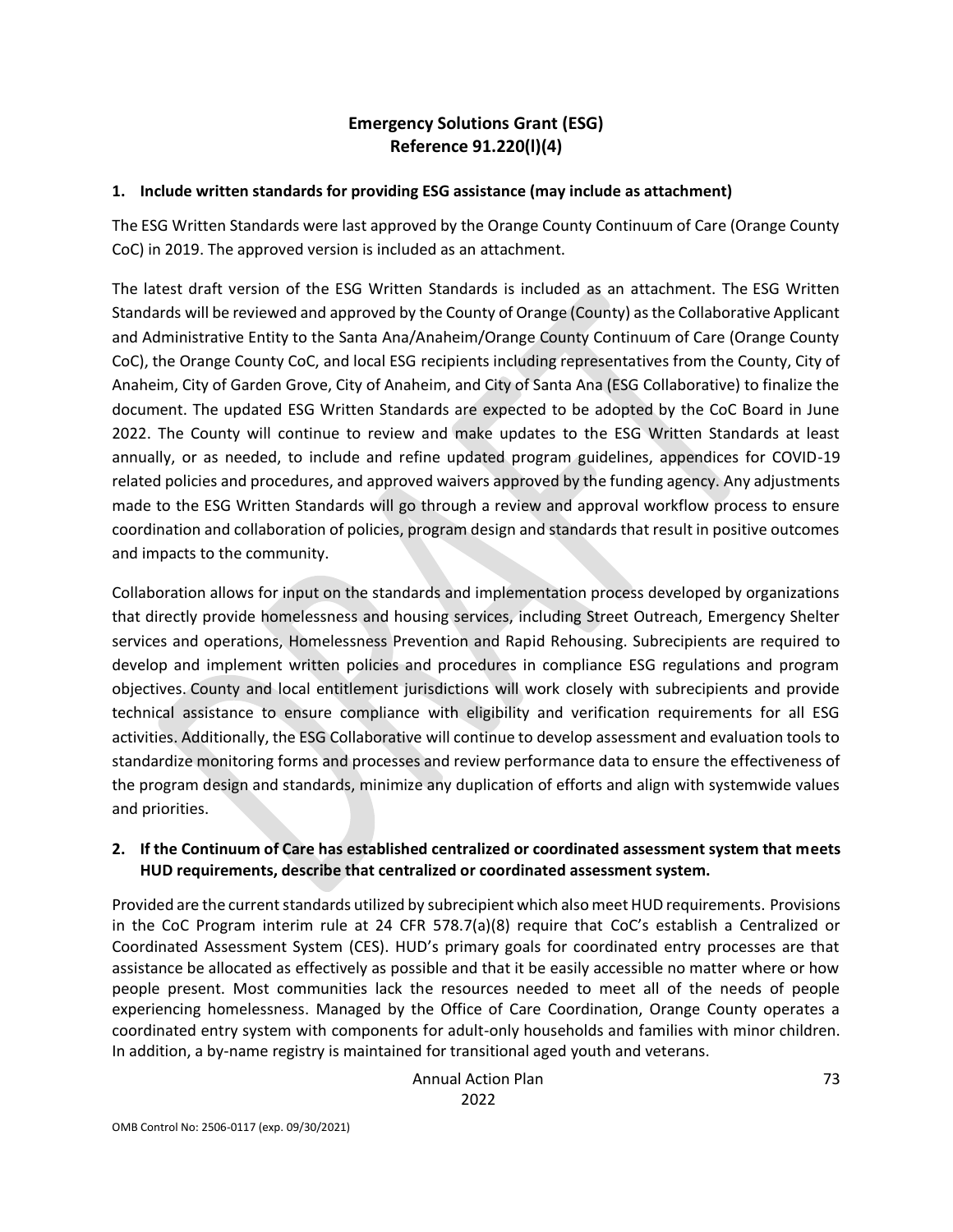The County of Orange, Office of Care Coordination, is the lead for CES. OC CES partners with a network of service providers for a no wrong door approach for access to CES, follows a standardized entry protocol and prioritization for placement policy and utilizes a single, standardized assessment tool to screen applicants for available programs throughout Orange County. The current CES policies were approved by the CoC Board on September 11, 2019 [https://www.ochealthinfo.com/sites/hca/files/import/data/files/119100.pdf.](https://gcc02.safelinks.protection.outlook.com/?url=https%3A%2F%2Fwww.ochealthinfo.com%2Fsites%2Fhca%2Ffiles%2Fimport%2Fdata%2Ffiles%2F119100.pdf%25E2%2580%258B&data=04%7C01%7CCraig.Fee%40occr.ocgov.com%7Cc2170a5527b843729beb08da08fca140%7Ce4449a56cd3d40baae3225a63deaab3b%7C0%7C0%7C637832178551990392%7CUnknown%7CTWFpbGZsb3d8eyJWIjoiMC4wLjAwMDAiLCJQIjoiV2luMzIiLCJBTiI6Ik1haWwiLCJXVCI6Mn0%3D%7C3000&sdata=sHrBZ21i8jvumahGaunBYM3PnMa%2BRwyU%2Bjeb2ilBkEE%3D&reserved=0)

At this time, the CoC has implemented Coordinated Entry for Permanent Supportive Housing, Other Permanent Housing, Rapid Rehousing, Emergency Shelters for Families and Homeless Prevention Assistance.

## **3. Identify the process for making sub-awards and describe how the ESG allocation available to private nonprofit organizations (including community and faith-based organizations).**

As the Collaborative Applicant and Administrative Entity, the County of Orange (County) collaborates and convenes with the Orange County CoC and local participating cities in prioritizing ESG activities that will best support individuals and families experiencing homelessness, close gaps in services and strategize systemwide performance measures. This includes developing partnerships with various organizations across the CoC, continuous improvement of planning, program implementation and data collection, and promoting programs that demonstrate sustainability for funded projects. The funding for emergency shelter has been established as a high priority regionally.

As the AE, the County subawards are made through a procurement process in accordance with 25 CCR § 8403 and the County of Orange Contract Policy Manual using a Request for Proposal. The procurement process is competitive in selecting subrecipients and consists of adequate public notice, a statement of objectives and requirements, minimum qualification criteria, and evaluation criteria for all proposals. Selection and distribution of grant funds receive CoC Board approval prior to award.

**4. If the jurisdiction is unable to meet the homeless participation requirement in 24 CFR 576.405(a), the jurisdiction must specify its plan for reaching out to and consulting with homeless or formerly homeless individuals in considering policies and funding decisions regarding facilities and services funded under ESG.** 

The County of Orange (County), in collaboration with the Orange County Continuum of Care (CoC) Board, has established the Lived Experience Advisory Committee (Advisory Committee). The Advisory Committee functions in an advisory capacity to the CoC Board and works with the County as the Collaborative Applicant to include community-level feedback from individuals with current and past lived experience of homelessness in the review and development of policies, procedures and funding decisions impacting homeless services in Orange County.

As the Advisory Committee convenes on a monthly basis, the County brings policies, processes, and funding opportunities as part of the process of receiving feedback from individuals with lived expertise. If the County is unable to meet the homeless participation requirement in 24 CFR 576.405(a), the County